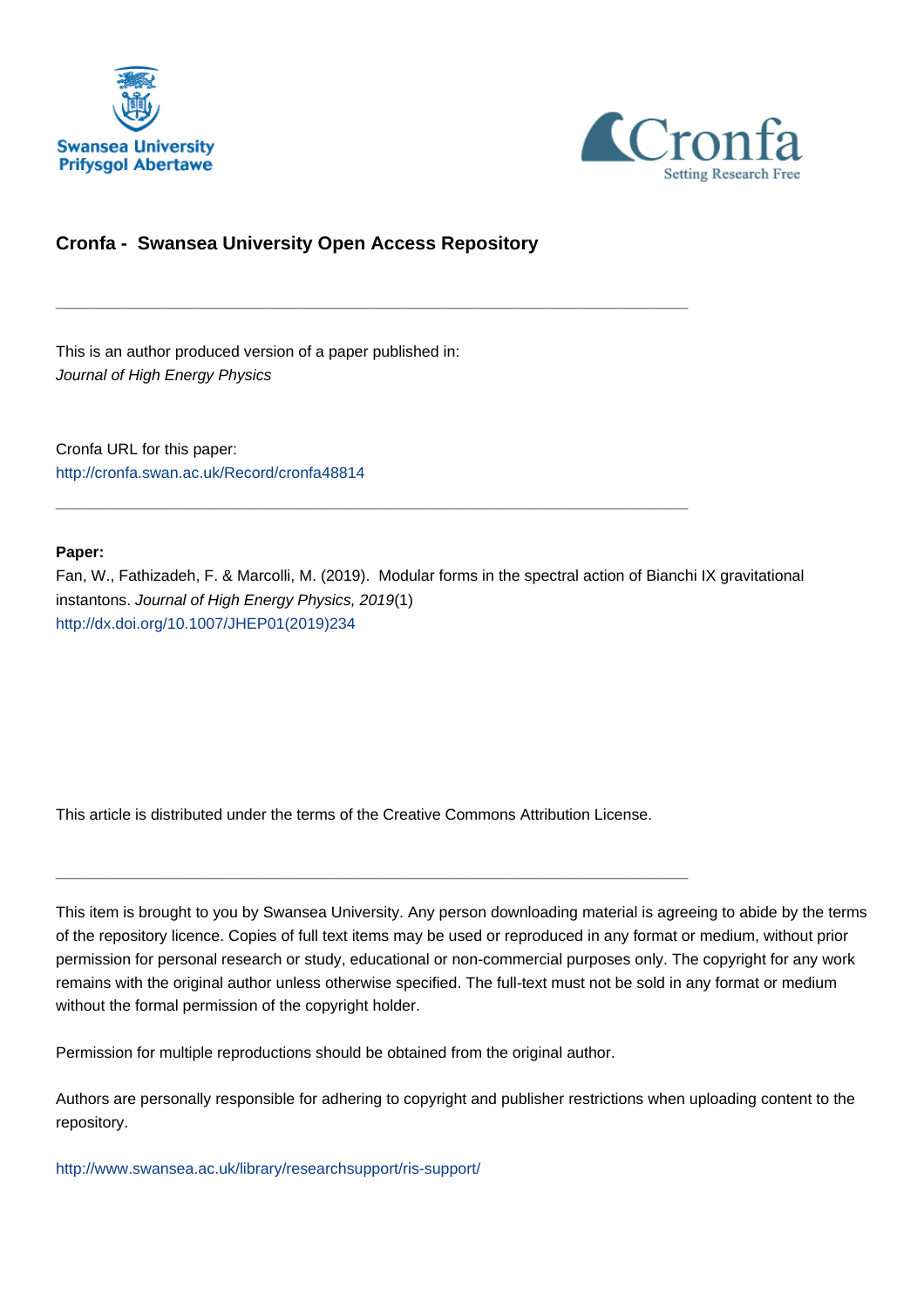PUBLISHED FOR SISSA BY 2 SPRINGER

Received: December 13, 2018 Revised: January 6, 2019 Accepted: January 22, 2019 PUBLISHED: January 31, 2019

# Modular forms in the spectral action of Bianchi IX gravitational instantons

Wentao Fan.<sup>a,b</sup> Farzad Fathizadeh<sup>b,c,d,1</sup> and Matilde Marcollib,e,f

<sup>a</sup>Department of Physics, Princeton University,

- ${}^b$ Division of Physics, Mathematics and Astronomy, California Institute of Technology,
- Mail Code 253-37, 1200 E. California Blvd., Pasadena, CA 91125, U.S.A.
- $c$ Department of Mathematics, Computational Foundry, Swansea University,
- Swansea University Bay Campus, Swansea, SA1 8EN, U.K.
- $d$ Max Planck Institute for Biological Cybernetics, Max-Planck-Ring 8-14, 72076 Tübingen, Germany
- <sup>e</sup>Department of Mathematics, University of Toronto,

Bahen Centre, 40 St. George St., Toronto, ON M5S 2E4, Canada

 $f$  Perimeter Institute for Theoretical Physics,

E-mail: wentaof@princeton.edu, farzad.fathizadeh@swansea.ac.uk, matilde@caltech.edu

Abstract: We prove a modularity property for the heat kernel and the Seeley-deWitt coefficients of the heat kernel expansion for the Dirac-Laplacian on the Bianchi IX gravitational instantons. We prove, via an isospectrality result for the Dirac operators, that each term in the expansion is a vector-valued modular form, with an associated ordinary (meromorphic) modular form of weight 2. We discuss explicit examples related to well known modular forms. Our results show the existence of arithmetic structures in Euclidean gravity models based on the spectral action functional.

KEYWORDS: Models of Quantum Gravity, Non-Commutative Geometry

ArXiv ePrint: 1511.05321





Jadwin Hall, Washington Road, Princeton, NJ 08540, U.S.A.

<sup>31</sup> Caroline Street North, Waterloo, ON N2L 2Y5, Canada

<sup>&</sup>lt;sup>1</sup>Corresponding author.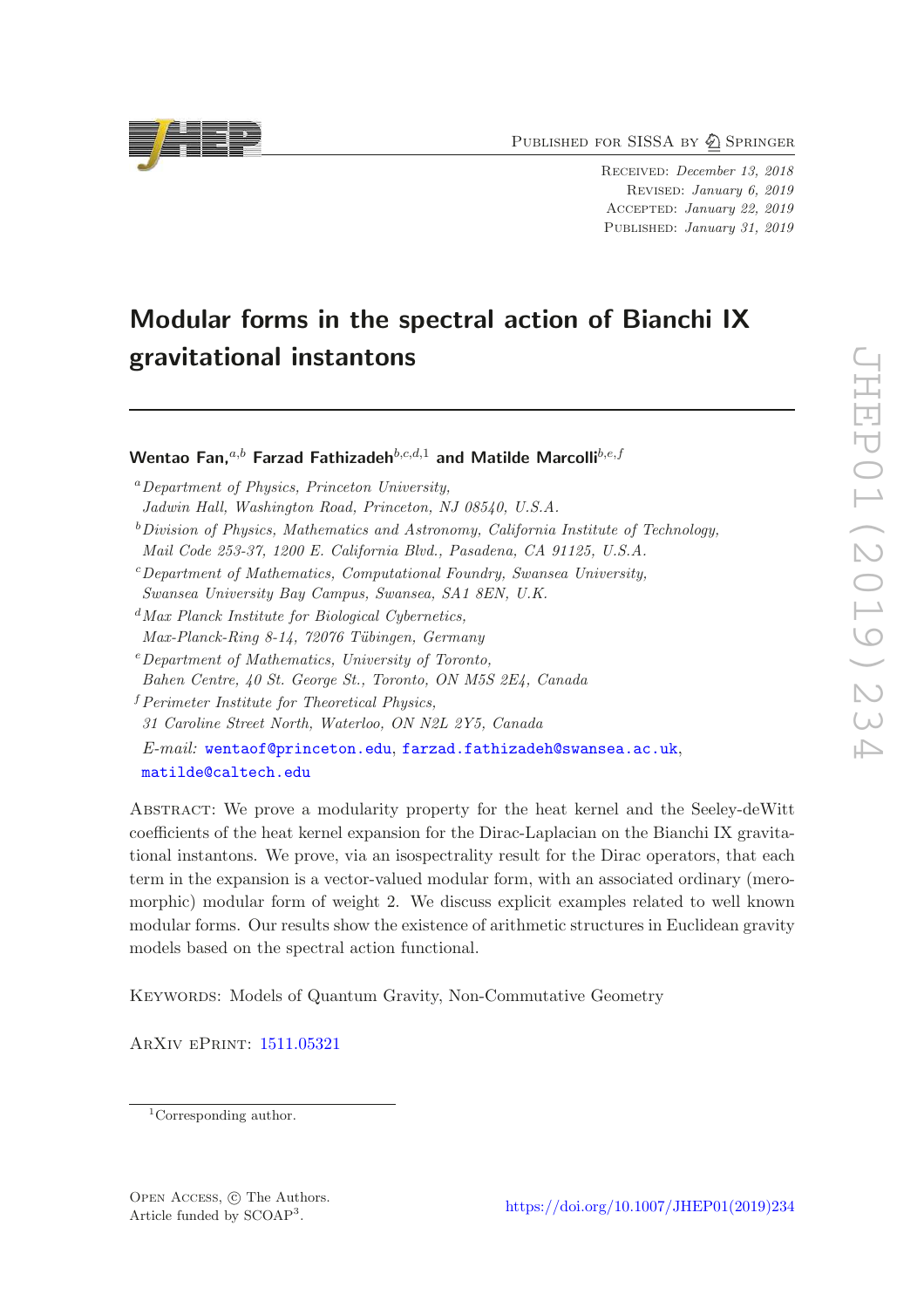# Contents

| $\mathbf{1}$     |                                                               | Introduction                                                                                      | $\mathbf{1}$            |
|------------------|---------------------------------------------------------------|---------------------------------------------------------------------------------------------------|-------------------------|
|                  | 1.1                                                           | Modularity in physics                                                                             | 3                       |
| $\boldsymbol{2}$ | Bianchi IX gravitational instantons                           |                                                                                                   | $\overline{\mathbf{4}}$ |
|                  | 2.1                                                           | The Dirac operator                                                                                | $\overline{4}$          |
|                  |                                                               | The heat kernel of the Dirac-Laplacian<br>2.1.1                                                   | $\overline{5}$          |
|                  |                                                               | A rationality result for the Seeley-deWitt coefficients<br>2.1.2                                  | 7                       |
|                  | 2.2                                                           | Theta function parameterization of Bianchi IX gravitational instantons                            | 9                       |
|                  |                                                               | 2.2.1<br>Two-parameter family of gravitational instantons                                         | 9                       |
|                  |                                                               | One-parameter family of gravitational instantons<br>2.2.2                                         | 10                      |
|                  |                                                               | 2.2.3<br>Asymptotics and singularities                                                            | 10                      |
| 3                | Modular forms and modular action on the Bianchi IX parameters |                                                                                                   | <b>10</b>               |
|                  | 3.1                                                           | Modular forms, Eisenstein series $G_{2k}$ and the modular discriminant $\Delta$                   | 11                      |
|                  | $3.2\,$                                                       | Modular action on the Bianchi IX parameters                                                       | 13                      |
|                  |                                                               | The two-parameter family<br>3.2.1                                                                 | 13                      |
|                  |                                                               | The one-parameter family<br>3.2.2                                                                 | 16                      |
| 4                |                                                               | Isospectral Dirac operators and modularity                                                        | 16                      |
|                  | 4.1                                                           | Modularity of the volume term $\tilde{\alpha}_0$ and the scalar curvature term $\tilde{\alpha}_2$ | 17                      |
|                  | 4.2                                                           | Isospectrality of the Dirac operators under the modular action                                    | 19                      |
|                  | 4.3                                                           | Modularity of the heat kernel and the Seeley-deWitt coefficients $\tilde{\alpha}_{2n}$            | 21                      |
| $\bf{5}$         | Modular forms in the full expansion of the spectral action    |                                                                                                   | 25                      |
|                  | 5.1                                                           | The Seeley-deWitt coefficients as vector-valued modular forms                                     | 25                      |
|                  | 5.2                                                           | Zeros and poles of the modular Seeley-deWitt coefficients                                         | 27                      |
|                  | 5.3                                                           | Averaged Seeley-deWitt coefficients expressed by well known modular forms                         | 31                      |
| 6                |                                                               | Conclusions                                                                                       | 33                      |
|                  |                                                               |                                                                                                   |                         |

# 1 Introduction

In this paper we prove that each Seeley-deWitt coefficient in the full heat kernel expansion for the Dirac-Laplacian on the Bianchi IX gravitational instantons is a vector-valued modular form, and we illustrate how they can be related to well known modular forms. The general form of the instantons involves a conformal factor that is a function of the cosmic time  $\mu$  [4, 25, 39]. Thus, in section 2, we start by presenting an explicit formula for the Dirac operator  $\tilde{D}$  of the Bianchi IX metrics with general cosmic expansion factors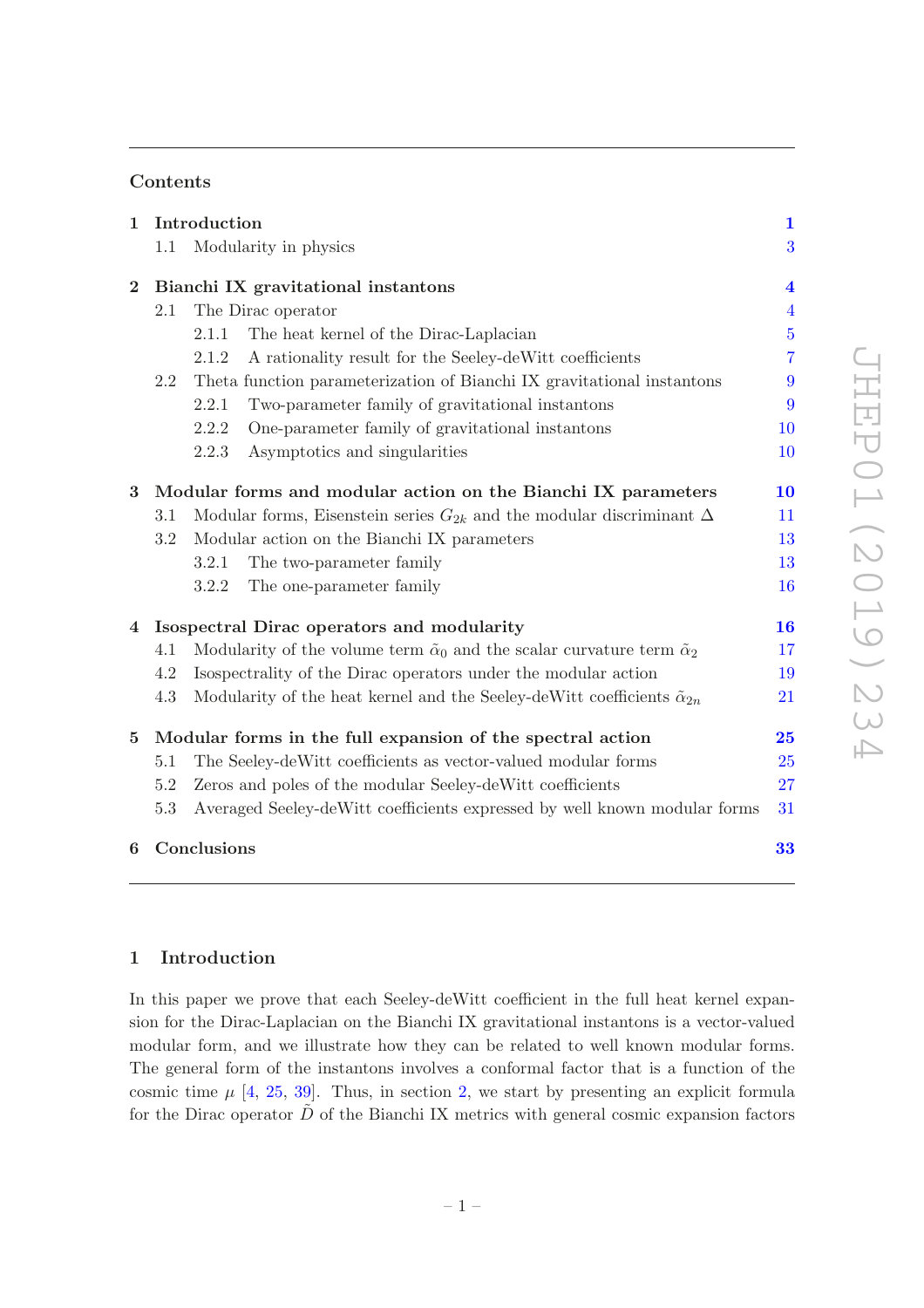$w_1(\mu), w_2(\mu), w_3(\mu)$  and with a general conformal factor  $F(\mu)$ . We then prove a rationality result for the recursive structure of the Seeley-deWitt coefficients associated with  $\tilde{D}^2$ , which illuminates the arithmetic nature of the coefficients, and stimulates the search for more explicit arithmetic structures in the expansion. The rationality result generalizes the analogous rationality results for Robertson-Walker metrics [8, 19], and for the Bianchi IX case without a conformal factor [16]. We also recall the explicit Babich-Korotkin parameterization [4] of the Bianchi IX gravitational instantons in terms of theta functions with characteristics, which we shall use throughout the paper.

In section 3 we provide the necessary background material from the theory of modular forms that we will need for presenting our main results. Moreover, in order to prepare the ground for discovering the modular properties of the Seeley-deWitt coefficients of the Bianchi IX gravitational instantons, we identify the transformation properties of the anisotropy coefficients  $w_1(\mu), w_2(\mu), w_3(\mu)$  and the conformal factor  $F(\mu)$  of the instantons. Since these functions are given in terms of theta functions, it makes sense to analytically continue the cosmic time variable  $\mu$  to be a point in the right half-plane  $\{z \in \mathbb{C} : \Re(z) > 0\}$ so that the point  $i\mu$  in the upper half-plane  $\mathbb{H} = \{z \in \mathbb{C} : \Im(z) > 0\}$  is acted upon by the modular group  $PSL_2(\mathbb{Z}) = SL_2(\mathbb{Z})/\{\pm 1\}$ , by linear fractional transformations. It suffices to check the modular property with respect to the two generators of the modular group, commonly denoted by T and S, whose corresponding actions on  $i\mu \in \mathbb{H}$  are  $i\mu \mapsto i\mu + 1$ and  $i\mu \mapsto -1/(i\mu)$ , respectively. We comment briefly in section 1.1 on the role of this complexified time variable in physical models.

In section 4 we first derive the modular properties of the first two Seeley-deWitt coefficients, denoted by  $\tilde{\alpha}_0$  and  $\tilde{\alpha}_2$ , by performing explicit calculations. A general conceptual understanding of these modular properties, observed initially in the first two coefficients, is then achieved by showing that a particular modular action on the parameters of the Bianchi IX gravitational instantons gives rise to isospectral Dirac operators. We show that the isospectrality of the Dirac operators is indeed responsible for the modular properties of all the Seeley-deWitt coefficients in the full heat kernel expansion. In section 5 we prove that, for rational values of the parameters in the two-parameter family of Bianchi IX solutions, the Seeley-deWitt coefficients are vector-valued modular forms. We discuss the associated (meromorphic) modular form obtained by averaging over the orbit of the parameters, and we analyze its zeros and poles. Then, we illustrate in explicit examples how the resulting modular forms can be computed explicitly in terms of well known modular forms, namely the modular discriminant and Eisenstein series.

Finally, in section 6 we summarize our conclusions about the appearance of explicit arithmetic structures in spectral models of gravity and our approach to a conceptual understanding of the modularity of the Seeley-deWitt coefficients in the full expansion of the spectral action.

The modular properties presented in this article were initially identified through a series of lengthy explicit calculations of the first few Seeley-deWitt coefficients. This provided a clear picture of the overall pattern, on the basis of which we then derived the general proof of modularity presented in this paper. While we have not included here the explicit lengthy computations of the first few terms of the expansion, they remain available to the interested reader in the arXiv version of this article.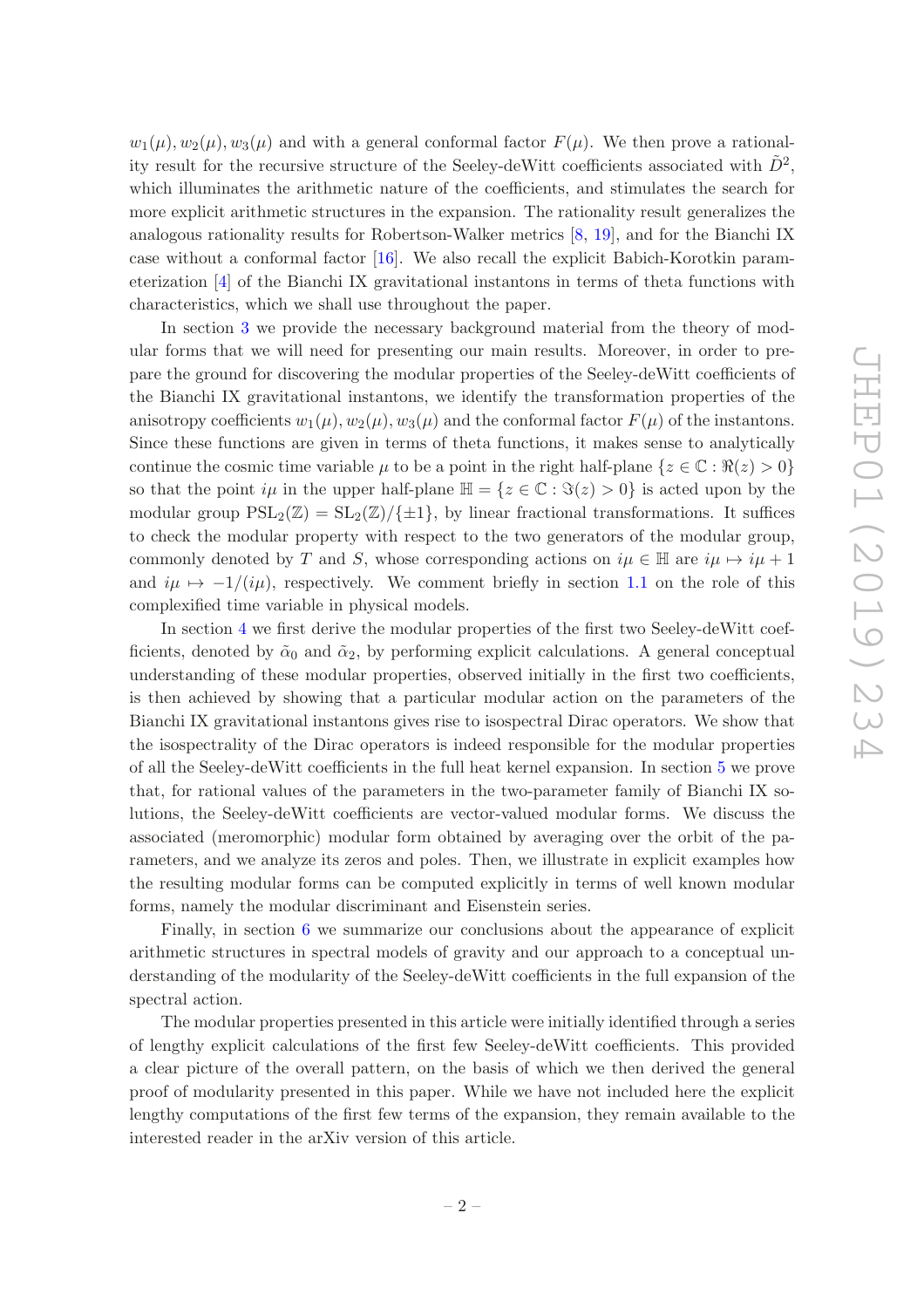#### 1.1 Modularity in physics

The focus of this paper is primarily on deriving an explicit form of the Seeley-deWitt coefficients for the heat kernel expansion of the Dirac Laplacian on Bianchi IX gravitational instantons and identifying the modular properties of these expressions in terms of vectorvalued modular forms. We will discuss briefly in the Conclusions section the relevance of these Seeley-deWitt coefficients in the asymptotic expansion of the spectral action, which is an action functional for a model of modified (Euclidean) gravity, where the terms of the expansion represent higher derivative corrections to the usual Einstein-Hilbert gravity with cosmological term. A detailed treatment of models for gravity and gravity coupled to matter based on the spectral action functional can be found in [12, 32, 41].

We comment here briefly on the relevance of modularity properties in the context of various kinds of physical models. Some of the best known occurrences of modularity in physics include elliptic functions, modular forms and quasi-modular forms that arise as characters and partition functions associated to vertex operator algebras; generating functions in 4D gauge theory; modular forms occurring in parametric Feynman integrals in perturbative quantum field theory; various moonshine phenomena in String Theory; generating functions associated to mirror symmetry, Gromov-Witten invariants, and Eynard-Orantin recursion formulas; quantum degeneracies of black holes as Fourier coefficients of mock Jacobi forms.

The modular phenomena in physics most relevant for the topic discussed in this paper are those that arise in special solutions of the Einstein equations. A general introduction to modularity in the Einstein equations is given in Part II of [26]. A review including recent results on (quasi)modularity in the Einstein equations and in gravitational instantons is given in [36]: in this overview the relevance of modularity to String Theory is explained through the role of certain classes of gravitational instantons in compactifications of superstring models, or through dynamics of moduli of Supergravity and String Theory as sigma models with target a gravitational instanton. Physical applications of the modularity properties of gravitational instantons discussed in [36] include monopole scattering, Ricci flows, nonperturbative instanton corrections to string moduli spaces, and perturbative expansions.

As we discuss in detail in the following sections, the modularity that we analyze in the coefficients of the heat kernel expansion on Bianchi IX gravitational instantons corresponds to modular transformations of the time coordinate. The fact that this can be viewed as a complexified coordinate reflects the fact that the Euclidean Bianchi IX metrics can be seen as Wick rotations of Lorentzian signature metrics. The use of a complexified time coordinate in Bianchi IX metrics, which appears as a mathematical artifact, is in fact used for example in the context of tunneling geometries and caustics of classical solutions (see for instance  $[6]$ , or when considering complex-time contours in a minisuperspace approximation for convergence of Hartle-Hawking path integrals (see [35] for an overview), in topological effects on solutions of the Yang-Mills-Einstein equations, where the complexified time variable has a finite temperature interpretation [11]. A discussion of complexified time for gravitational instanton geometries in a different setting is also given in [30, 31].

The physical context where we expect the modularity properties analyzed in this paper to play a role is mainly the setting of a Hartle-Hawking type quantum cosmology, based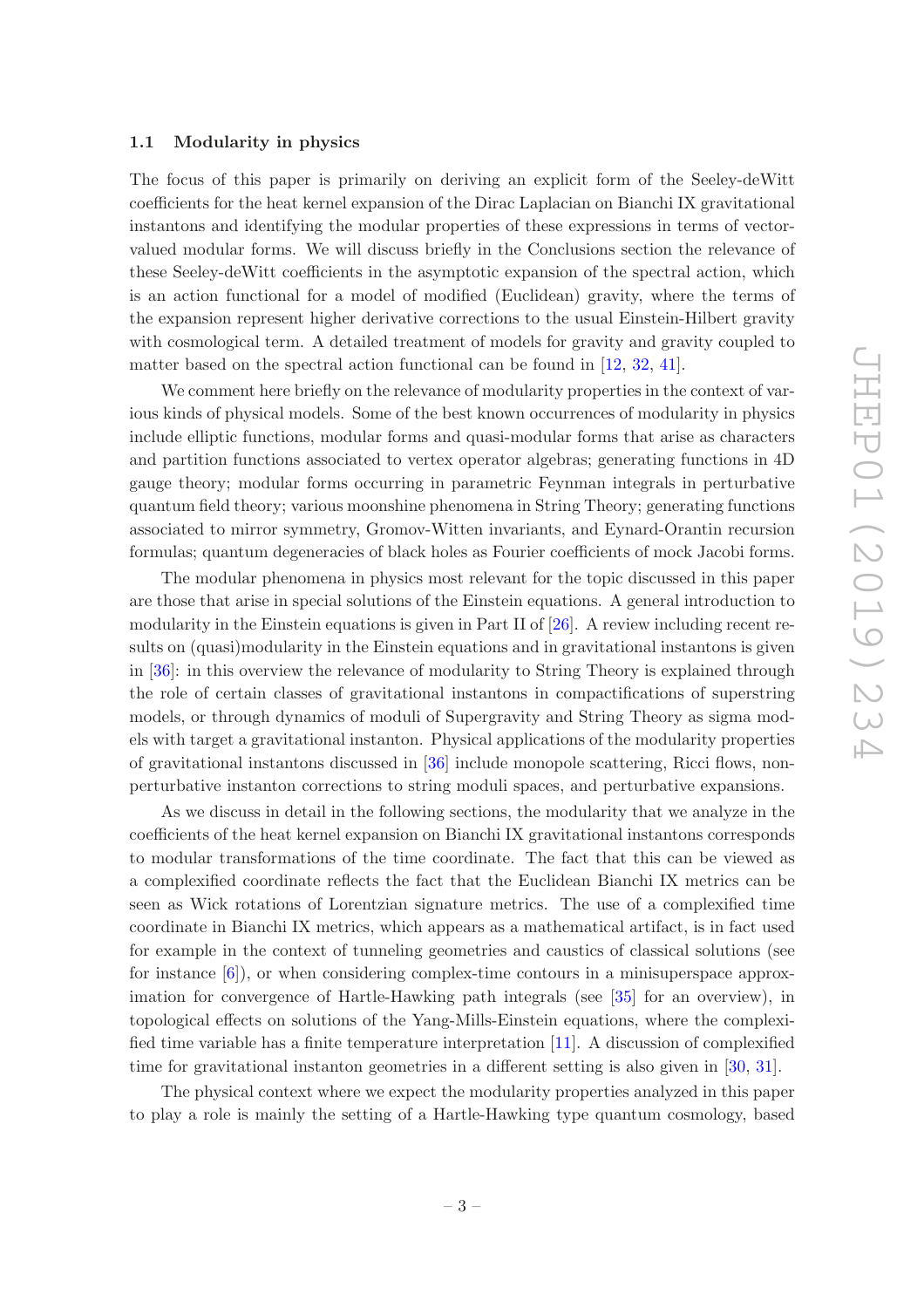on the spectral action functional for gravity rather than the Einstein-Hilbert action. A general setup for such a model is introduced in section 9 of [32]. In this setting the complexification of the time variable plays a role analogous to the original Hartle-Hawking setting (see [23, 24, 35]). The role of modularity in this setting can be investigated along similar lines as in [36], though adapted to a setting where the action functional for gravity is given by the spectral action. We will return to a more thorough discussion of these physical aspects in forthcoming work.

# 2 Bianchi IX gravitational instantons

This section covers necessary background material. We first present the explicit form of the Dirac operator on the Bianchi IX metrics with a time dependent conformal factor. We then extend to the case with non-trivial conformal factor the rationality result of [16] for the recursive form of the heat kernel Seeley-deWitt coefficients, originally obtained for Bianchi IX metrics with a trivial conformal factor. We also recall the Babich-Korotkin parameterization [4] of the Bianchi IX gravitational instantons in terms of theta functions, which we will be using throughout the paper.

The general form of the triaxial Euclidean Bianchi IX metrics that we consider in article is given by

$$
d\tilde{s}^2 = Fds^2 = F\left(w_1w_2w_3\,d\mu^2 + \frac{w_2w_3}{w_1}\sigma_1^2 + \frac{w_3w_1}{w_2}\sigma_2^2 + \frac{w_1w_2}{w_3}\sigma_3^2\right),\tag{2.1}
$$

where the cosmic expansion factors (anisotropy coefficients)  $w_1, w_2, w_3$  are functions of the cosmic time  $\mu$  and the conformal factor F is also a function of  $\mu$ . The  $\sigma_i$  are left-invariant 1-forms on SU(2)-orbits satisfying

$$
d\sigma_1 = \sigma_2 \wedge \sigma_3
$$
,  $d\sigma_2 = \sigma_3 \wedge \sigma_1$ ,  $d\sigma_3 = \sigma_1 \wedge \sigma_2$ .

The Bianchi IX gravitational instantons were discovered by first finding solutions for the expansion factors  $w_1, w_2, w_3$  that make the Weyl tensor of the metric self-dual. Exploiting the fact that the Weyl tensor is conformally invariant, it was then discovered that a suitable choice of the conformal factor F can be used to obtain an Einstein metric  $[4, 25, 39]$ .

## 2.1 The Dirac operator

Given a spin bundle S and a spin connection  $\nabla^S$  on a Riemannian manifold M, the Dirac operator D acting on the smooth sections  $C^{\infty}(S)$  of S is, by definition, the operator

$$
D = c \circ \# \circ \nabla^S : C^{\infty}(S) \xrightarrow{\nabla^S} C^{\infty}(T^*M \otimes S) \xrightarrow{\#} C^{\infty}(TM \otimes S) \xrightarrow{c} C^{\infty}(S).
$$

Here, the second arrow  $\#$  is essentially the musical isomorphism identifying the cotangent and tangent bundles using the Riemannian metric, and the third arrow c is obtained by considering the Clifford action of the tangent bundle TM on S. The spin connection  $\nabla^S$ is a connection on the  $\text{Spin}(m)$ -principal bundle associated with S, which is obtained by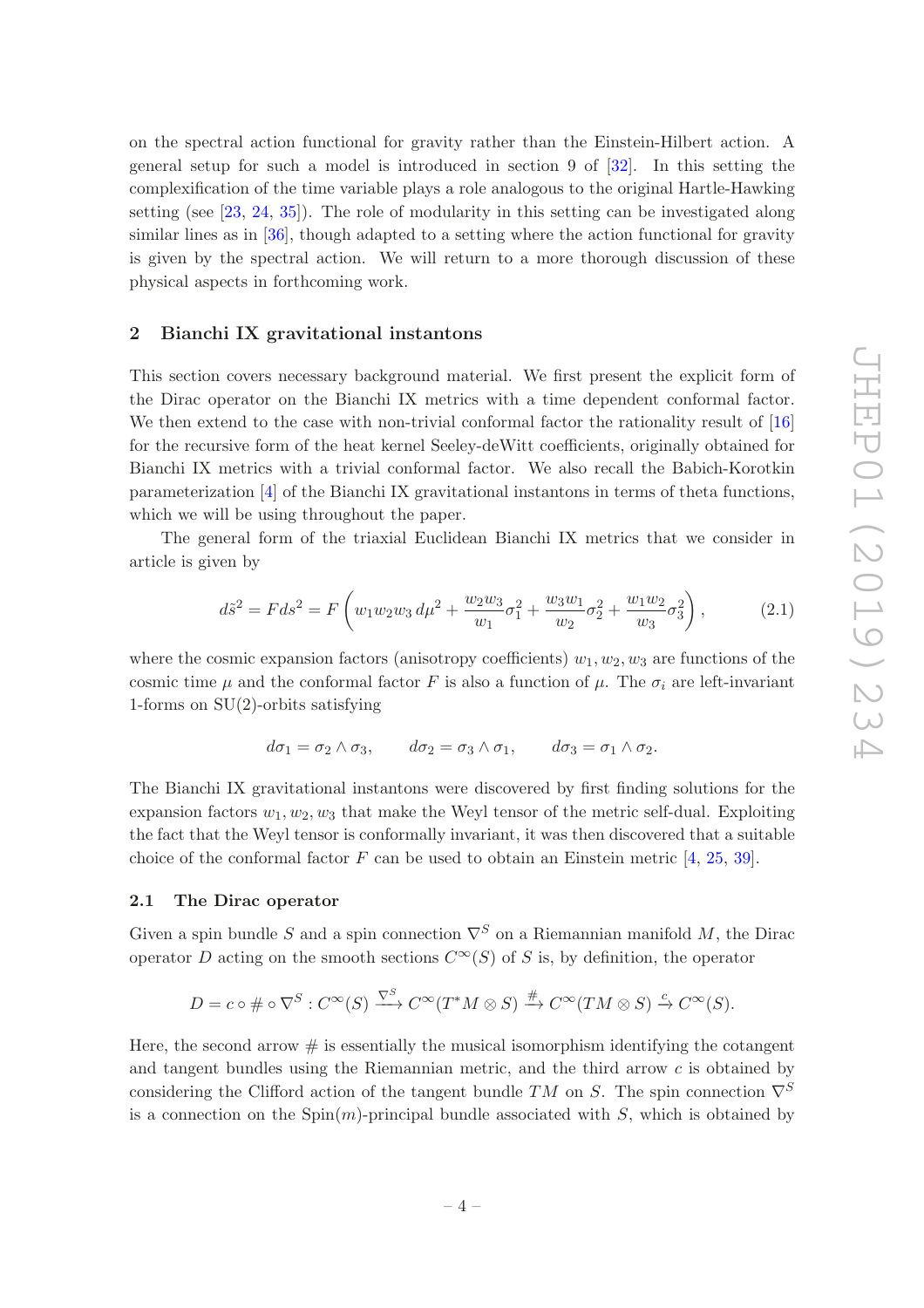lifting the Levi-Civita connection  $\nabla$  seen as a connection on the SO(m)-principal bundle of  $TM$  [29].

The calculation of the Levi-Civita connection and the Dirac operator D of the Bianchi IX metric with a trivial conformal factor,

$$
ds^{2} = w_{1}w_{2}w_{3} d\mu^{2} + \frac{w_{2}w_{3}}{w_{1}} \sigma_{1}^{2} + \frac{w_{3}w_{1}}{w_{2}} \sigma_{2}^{2} + \frac{w_{1}w_{2}}{w_{3}} \sigma_{3}^{2},
$$
\n(2.2)

was performed in [16]. The explicit local formula for D, when the 3-dimensional sphere  $\mathbb{S}^3$ is parametrized by

$$
(\eta, \phi, \psi) \mapsto \left( \cos(\eta/2) e^{i(\phi + \psi)/2}, \sin(\eta/2) e^{i(\phi - \psi)/2} \right),
$$

with the parameter ranges  $0 \le \eta \le \pi, 0 \le \phi < 2\pi, 0 \le \psi < 4\pi$ , is written as

$$
D = -\sqrt{\frac{w_1}{w_2 w_3}} \cot \eta \cos \psi \cdot \gamma^1 \frac{\partial}{\partial \psi} + \sqrt{\frac{w_1}{w_2 w_3}} \csc \eta \cos \psi \cdot \gamma^1 \frac{\partial}{\partial \phi} - \sqrt{\frac{w_1}{w_2 w_3}} \sin \psi \cdot \gamma^1 \frac{\partial}{\partial \eta}
$$

$$
-\sqrt{\frac{w_2}{w_1 w_3}} \cot \eta \sin \psi \cdot \gamma^2 \frac{\partial}{\partial \psi} + \sqrt{\frac{w_2}{w_1 w_3}} \csc \eta \sin \psi \cdot \gamma^2 \frac{\partial}{\partial \phi} + \sqrt{\frac{w_2}{w_1 w_3}} \cos \psi \cdot \gamma^2 \frac{\partial}{\partial \eta}
$$

$$
+\frac{1}{\sqrt{w_1 w_2 w_3}} \gamma^0 \frac{\partial}{\partial \mu} + \sqrt{\frac{w_3}{w_1 w_2}} \gamma^3 \frac{\partial}{\partial \psi} + \frac{1}{4\sqrt{w_1 w_2 w_3}} \left(\frac{w_1'}{w_1} + \frac{w_2'}{w_2} + \frac{w_3'}{w_3}\right) \gamma^0
$$

$$
-\frac{\sqrt{w_1 w_2 w_3}}{4} \left(\frac{1}{w_1^2} + \frac{1}{w_2^2} + \frac{1}{w_3^2}\right) \gamma^1 \gamma^2 \gamma^3. \tag{2.3}
$$

The gamma matrices  $\gamma^0, \gamma^1, \gamma^2, \gamma^3$  are explicitly given by

$$
\gamma^0 = \begin{pmatrix} 0 & 0 & i & 0 \\ 0 & 0 & 0 & i \\ i & 0 & 0 & 0 \\ 0 & i & 0 & 0 \end{pmatrix}, \quad \gamma^1 = \begin{pmatrix} 0 & 0 & 0 & 1 \\ 0 & 0 & 1 & 0 \\ 0 & -1 & 0 & 0 \\ -1 & 0 & 0 & 0 \end{pmatrix}, \quad \gamma^2 = \begin{pmatrix} 0 & 0 & 0 & -i \\ 0 & 0 & i & 0 \\ 0 & i & 0 & 0 \\ -i & 0 & 0 & 0 \end{pmatrix}, \quad \gamma^3 = \begin{pmatrix} 0 & 0 & 1 & 0 \\ 0 & 0 & 0 & -1 \\ -1 & 0 & 0 & 0 \\ 0 & 1 & 0 & 0 \end{pmatrix}.
$$

Since the general form of the Bianchi IX gravitational instantons given by (2.1) involves a time dependent conformal factor  $F(\mu)$ , after performing calculations for the Levi-Civita connection and the Dirac operator  $\tilde{D}$  of the metric (2.1), we find that:

$$
\tilde{D} = \frac{1}{\sqrt{F}} D + \frac{3F'}{4F^{\frac{3}{2}}w_1w_2w_3} \gamma^0,
$$
\n(2.4)

where D is given by (2.3). The Dirac-Laplacian  $\tilde{D}^2$  is a Laplace-type operator and identification of the arithmetic structures hidden in the Seeley-deWitt Coefficients  $a_{2n}(\tilde{D}^2)$ associated with  $\tilde{D}^2$  is the main focus of the present paper.

# 2.1.1 The heat kernel of the Dirac-Laplacian

We consider the Dirac-Laplacian  $\tilde{D}^2$  for the 4-dimensional geometry (2.1). The SeeleydeWitt coefficients  $a_{2n}(\tilde{D}^2)$  appear in the small time heat kernel expansion of this operator.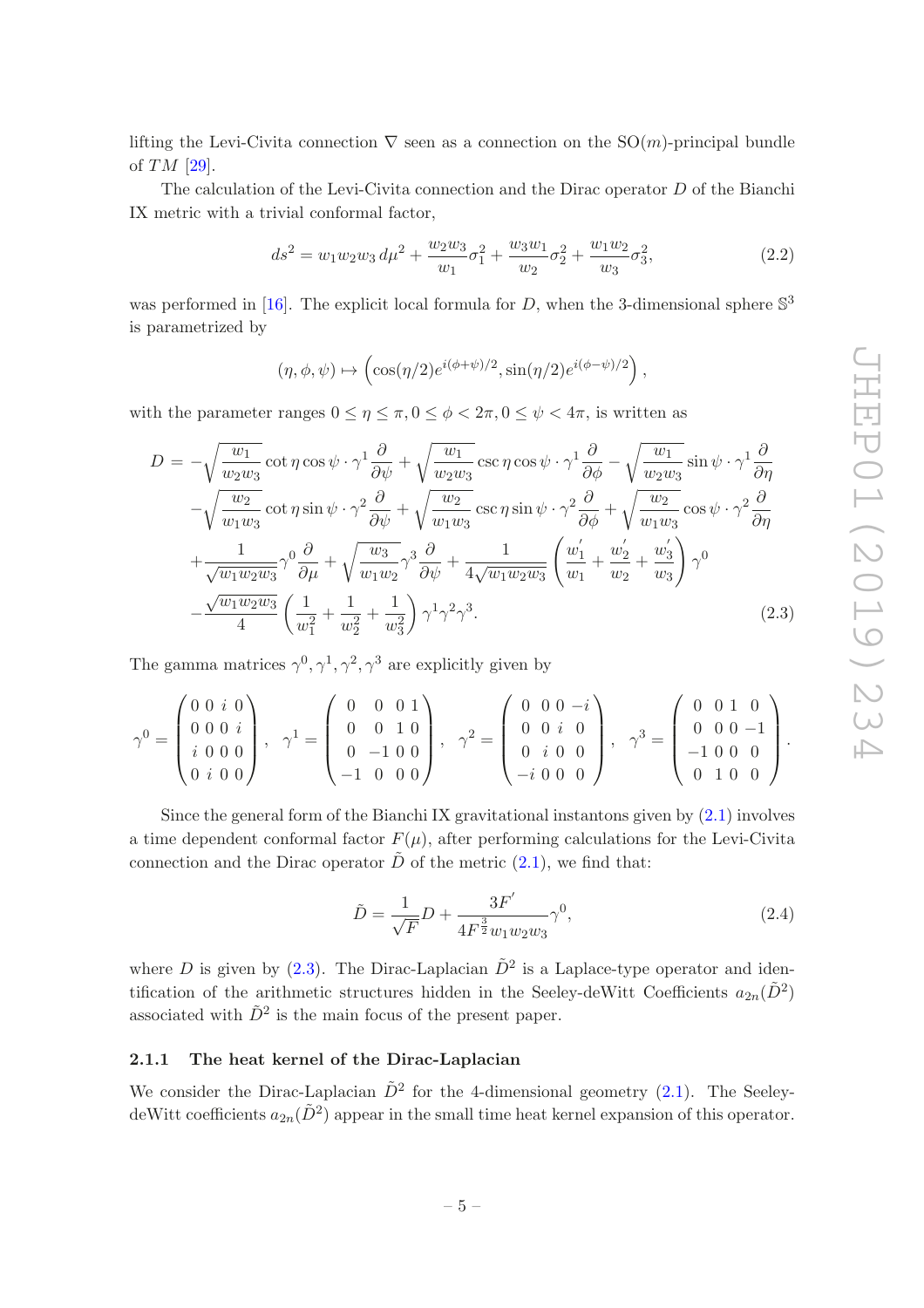Namely, as  $t \to 0^+$ , the trace of the heat operator  $\exp(-t\tilde{D}^2)$  admits an asymptotic expansion of the from

Trace 
$$
\left(\exp(-t\tilde{D}^2)\right) \sim t^{-2} \sum_{n=0}^{\infty} a_{2n}(\tilde{D}^2) t^n,
$$
 (2.5)

which means that for small  $t > 0$ , the trace goes to infinity in a controlled manner: for any non-negative integer  $N$ , we have

Trace 
$$
\left(\exp(-t\tilde{D}^2)\right) - t^{-2} \sum_{n=0}^{N} a_{2n}(\tilde{D}^2) t^n = O(t^{N-1}).
$$

As we shall explain in more detail, there are densities  $a_{2n}(x, \tilde{D}^2) d^4x$  on the manifold M, which can be obtained in theory from the Riemann curvature tensor and its contractions and covariant derivatives [12, 22], such that

$$
a_{2n}(\tilde{D}^2) = \int_M a_{2n}(x, \tilde{D}^2) d^4x, \qquad n \in \mathbb{Z}_{\geq 0}.
$$
 (2.6)

Intuitively, this is related to the fact that, long before reaching equilibrium, the diffusion of heat on a curved manifold depends heavily on the local curvature. Note that this type of result holds in any dimension. However, we write them for dimension 4 because of the focus of the present paper on the 4-dimensional Bianchi IX spacetimes.

We now explain how the asymptotic expansion  $(2.5)$  can be derived by making use of parametric pseudodifferential calculus. This is explained in full detail in [22]. The starting point is the use of the Cauchy integral formula to write

$$
\exp(-t\tilde{D}^2) = \frac{1}{2\pi i} \int_{\gamma} e^{-t\lambda} (\tilde{D}^2 - \lambda)^{-1} d\lambda,
$$

where the integration is over a contour  $\gamma$  in the complex plane that goes clockwise around the non-negative real numbers, where the eigenvalues of  $\tilde{D}^2$  are located. Since  $\tilde{D}^2$  is an elliptic differential operator, the operator  $(D^2 - \lambda)^{-1}$  in the integrand can be well approximated by pseudodifferential operators. The idea is to pass to Fourier modes and to represent the operator  $\tilde{D}^2$  by its pseudodifferential symbol  $\sigma_{\tilde{D}^2}(x,\xi)$ . For each coordinate x on the manifold and frequency  $\xi$ , the symbol is a  $4 \times 4$  matrix whose entries are complex numbers. The explicit formula, for any spinor s, is

$$
\tilde{D}^2 s(x) = (2\pi)^{-2} \int_{\mathbb{R}^4} e^{ix\cdot\xi} \sigma_{\tilde{D}^2}(x,\xi) \,\hat{s}(\xi) \,d^4 \xi,
$$

where  $\hat{s}$  is the component-wise Fourier transform of s. Since  $\tilde{D}^2$  is a differential operator of order 2, we have  $\sigma_{\tilde{D}^2}(x,\xi) = p_2(x,\xi) + p_1(x,\xi) + p_0(x,\xi)$ , where each  $p_k$  is homogeneous of order k in  $\xi$ . Therefore the approximation of  $(D^2 - \lambda)^{-1}$  reduces to finding pseudodifferential symbols  $r_j(x,\xi,\lambda)$  of order  $-2-j$ ,  $j=0,1,2,\ldots$ , such that the operator  $R_\lambda$ with symbol  $\sigma_{R_{\lambda}} = \sum_{j=0}^{\infty} r_j$  is the inverse of  $\tilde{D}^2 - \lambda$  in the algebra of pseudodifferential operators, modulo infinitely smoothing operators. In fact one finds recursively that

$$
r_0(x,\xi,\lambda) = (p_2(x,\xi) - \lambda)^{-1},
$$
\n(2.7)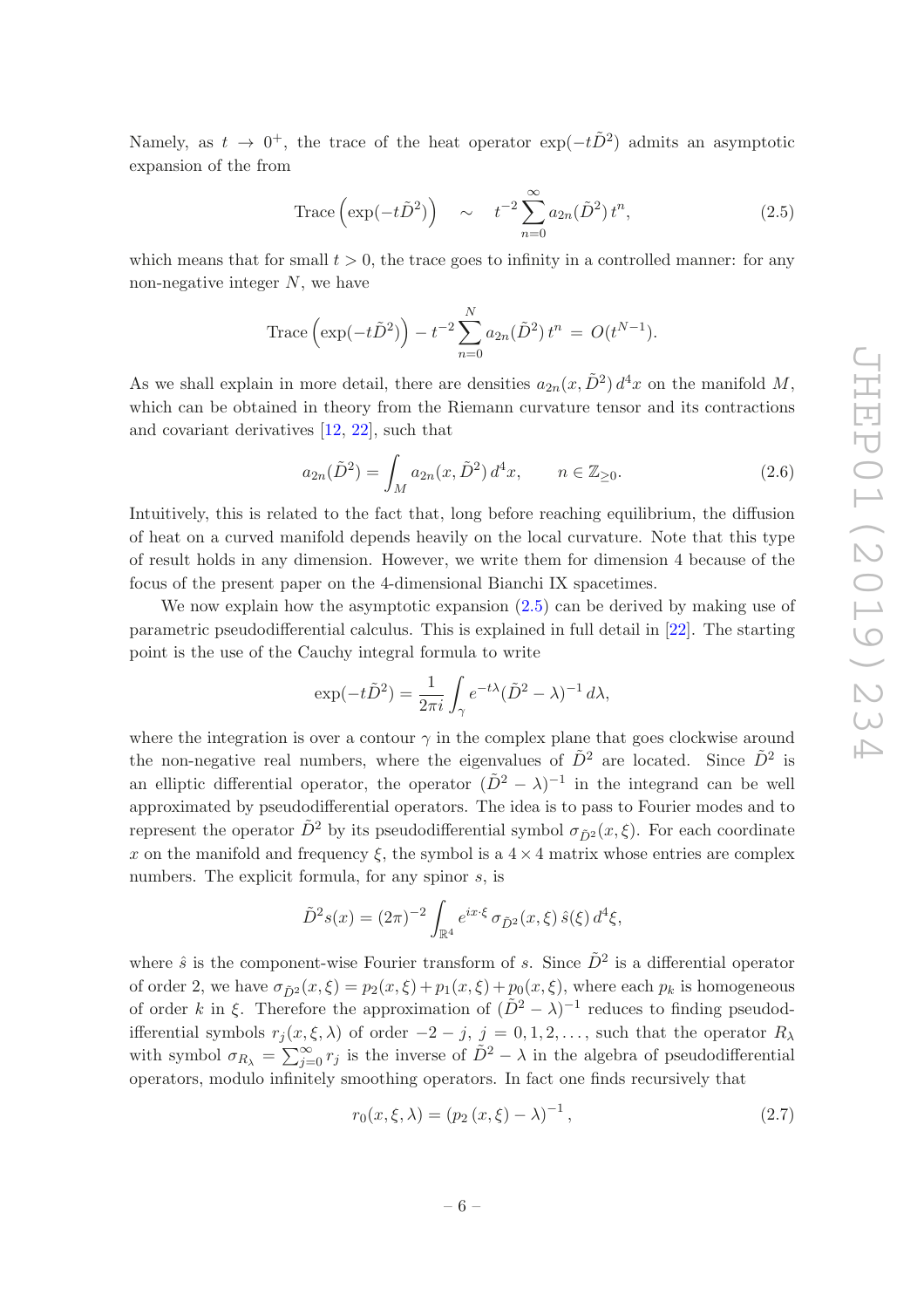and for any  $n \geq 1$ ,

$$
r_n(x,\xi,\lambda) = -\left(\sum \frac{(-i)^{|\alpha|}}{\alpha!} \partial_{\xi}^{\alpha} r_j(x,\xi,\lambda) \partial_x^{\alpha} p_k(x,\xi)\right) r_0(x,\xi,\lambda),\tag{2.8}
$$

with the summations over all 4-tuples of non-negative integers  $\alpha$ , and integers  $0 \leq j < n$ and  $0 \leq k \leq 2$  with  $|\alpha| + j + 2 - k = n$ . More importantly, the densities that integrate to the Seeley-deWitt coefficients as in (2.6), can be expressed by the formula

$$
a_{2n}(x,\tilde{D}^2) = \frac{(2\pi)^{-4}}{2\pi i} \int_{\mathbb{R}^4} \int_{\gamma} e^{-\lambda} \text{tr}(r_{2n}(x,\xi,\lambda)) d\lambda d^4\xi.
$$
 (2.9)

The integrals in the latter can be calculated in theory using complex analysis and ordinary integration methods. However, due to the very rapid growth in the length of the expressions for the  $r_n(x, \xi, \lambda)$ , even with computer assistance one can only calculate the first few terms. Moreover, it is nearly impossible to prove conceptual results about the densities in the full expansion directly from the recursion formula above.

#### 2.1.2 A rationality result for the Seeley-deWitt coefficients

A rationality phenomenon for the coefficients of the heat kernel expansion was first observed computationally in [8] in the case of Robertson-Walker metrics, and proved rigorously in [19]. A rigorous rationality result was then proved in [16] for the Bianchi IX metrics of the form (2.2) (without a conformal factor). The proof for the Bianchi IX case required the devising of a new method in [16] for calculating the Seeley-deWitt coefficients, which is based on considering auxiliary flat tori and making use of the Wodzicki residue and its properties [43, 44]. In this subsection we show that a similar rationality result holds for the general form of the Bianchi IX gravitational instantons given by (2.1). This rationality property is a consequence of the symmetries of the Robertson-Walker and the Bianchi IX metrics, which have the effect of cancelling out (additively) the terms with irrational coefficients in the calculation of the Seeley-deWitt coefficients. These rationality results are also a strong indication of existence of richer arithmetically representable structures in the coefficients. Indeed, the same rationality property for the Robertson-Walker metrics was shown in [21] to be part of a deeper arithmetic structure formulated as a realization of the coefficients of the heat kernel expansion as periods of mixed Tate motives. More importantly, it was shown in [20] that the coefficients of the heat kernel expansion in the Robertson-Walker case can be written explicitly in terms of Bell polynomials and Brownian bridge integrals, extending the results of [8]. A motivic interpretation of the coefficients in the Bianchi IX case is presented in [17].

In order to state the rationality result in the case of Bianchi IX metrics with conformal factor, it is convenient to introduce a notation  $\tilde{\alpha}_{2n}(\mu)$  for the time dependent terms. These are obtained by integrating each density coefficient  $a_{2n}(x, \tilde{D}^2)$  of the Seeley-deWitt coefficient given by (2.6), where  $x = (\mu, y)$  with  $y \in \mathbb{S}^3$ , over the 3-dimensional sphere:

$$
\tilde{\alpha}_{2n}(\mu) = \int_{\mathbb{S}^3} a_{2n} \left( (\mu, y), \tilde{D}^2 \right) d^3 y. \tag{2.10}
$$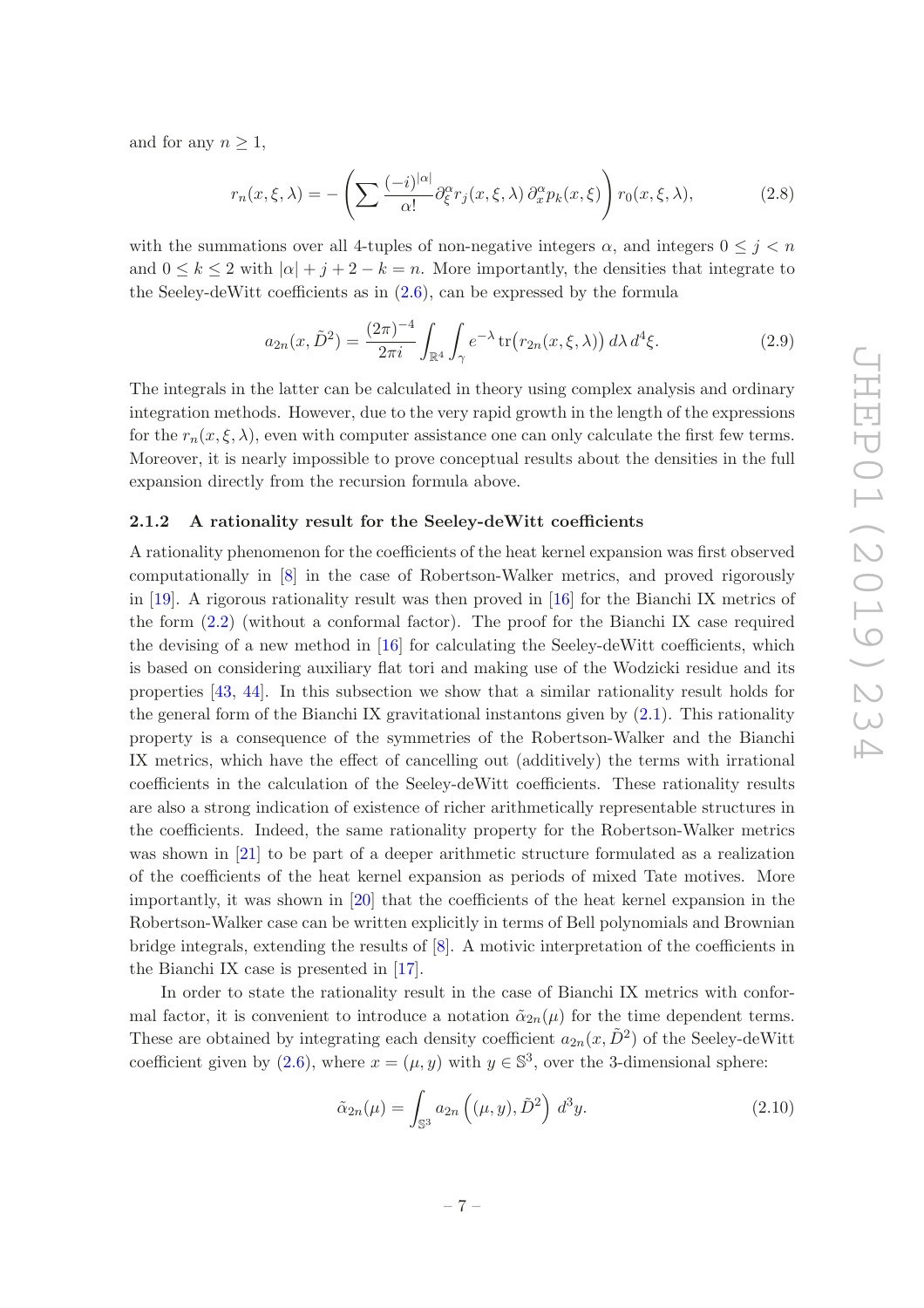As we shall mention in the proof of Proposition 2.1, due to the spatial symmetries of the Bianchi IX metric,  $a_{2n}((\mu, y), \tilde{D}^2)$  is independent of  $y \in \mathbb{S}^3$  and the above integration just gives a multiplicative volume factor in the calculation. We now state the rationality result.

**Proposition 2.1.** For each  $n = 0, 1, 2, \ldots$ , the term  $\tilde{\alpha}_{2n}(\mu)$  is of the form

$$
\tilde{\alpha}_{2n} = \frac{\tilde{Q}_{2n} \left(w_1, w_2, w_3, F, w_1', w_2', w_3', F', \dots, w_1^{(2n)}, w_2^{(2n)}, w_3^{(2n)}, F^{(2n)}\right)}{F^{2n}(w_1 w_2 w_3)^{3n-1}}, \tag{2.11}
$$

where  $\tilde{Q}_{2n}$  is a polynomial with rational coefficients,  $\tilde{Q}_{2n} \in \mathbb{Q}[u_1, \ldots, u_{8n+4}].$ 

Proof. The argument is similar to the proof of Theorem 5.1 in [16], so we only outline its main steps briefly. One can exploit the SU(2)-invariance of the 1-forms  $\sigma_i$  appearing in the metric  $(2.1)$  to show that functions of the type  $(2.9)$ , whose integrals give the Seeley-deWitt coefficients  $\tilde{a}_{2n}$ , have no spatial dependence when computed with respect to this metric. Then, one uses the Wodzicki residue method as in Theorem 4.1 of [16] for the computation of the heat kernel coefficients, which gives

$$
a_{2n}(\tilde{D}^2) = \frac{1}{32\pi^{n+3}} \int_{S^*(M \times \mathbb{T}^{2n-2})} \text{tr}\left(\sigma_{\Delta^{-1},-2n-2}(x,\xi')\right) d^{2n+1}\xi' d^4x.
$$

Here  $\Delta^{-1}$  denotes the parametrix of the elliptic differential operator

$$
\Delta = \tilde{D}^2 \otimes 1 + 1 \otimes \Delta_{\mathbb{T}^{2n-2}},
$$

 $\sigma_{\Delta^{-1},-2n-2}$  is the homogeneous component of its symbol of order  $-2n-2$ , and  $\Delta_{\mathbb{T}^{2n-2}}$  is the flat Laplacian on an auxiliary  $(2n-2)$ -dimensional torus  $\mathbb{T}^{2n-2} = (\mathbb{R}/\mathbb{Z})^{2n-2}$ . Considering the explicit form of the pseudodifferential symbol of  $\tilde{D}^2$ , which can be computed from the symbol for  $D^2$  of appendix A of [16] and the relation between  $D^2$  and  $\tilde{D}^2$  using (2.4), it can be checked inductively that

$$
\tilde{\alpha}_{2n} = \frac{(w_1 w_2 w_3)^{1-3n}}{2\pi^{n+1} F^{2n}} \int_{\mathbb{S}^{2n+1}} \text{tr}(P_{2n}(\zeta))(\Delta^{-1}) d^{2n+1}\zeta,
$$

where  $tr(P_{2n}(\zeta))$  depends polynomially on the variables  $\zeta = (\zeta_1, \ldots, \zeta_{2n+2}) \in \mathbb{S}^{2n+1}$  with coefficients in the algebra over Q generated by trigonometric functions of the spatial coordinates and the functions  $w_k^{(\ell)}$  $\mathcal{L}_{k}^{(t)}$ , for  $k \in \{1, 2, 3\}$  and  $\ell \in \{0, \ldots, 2n\}$ . Using the fact that the terms  $\tilde{\alpha}_{2n}$  have no dependence on the spatial  $\mathbb{S}^3$ -coordinates, and the explicit form in terms of Gamma functions of the integration on  $\mathbb{S}^{2n+1}$  of monomials  $\zeta_1^{r_1} \cdots \zeta_{2n+2}^{r_{2n+2}}$ , one arrives at  $(2.11)$ .  $\Box$ 

It is indeed surprising that only rational numbers occur in the coefficients of the terms  $\tilde{\alpha}_{2n}$ , expressed as a function of  $w_1, w_2, w_3, F$ , and their derivatives. Usually such rationality results point to the existence of an underlying arithmetic structure. In this paper we show that for the Bianchi IX gravitational instantons the arithmetic structure is related to the occurrence of modular forms.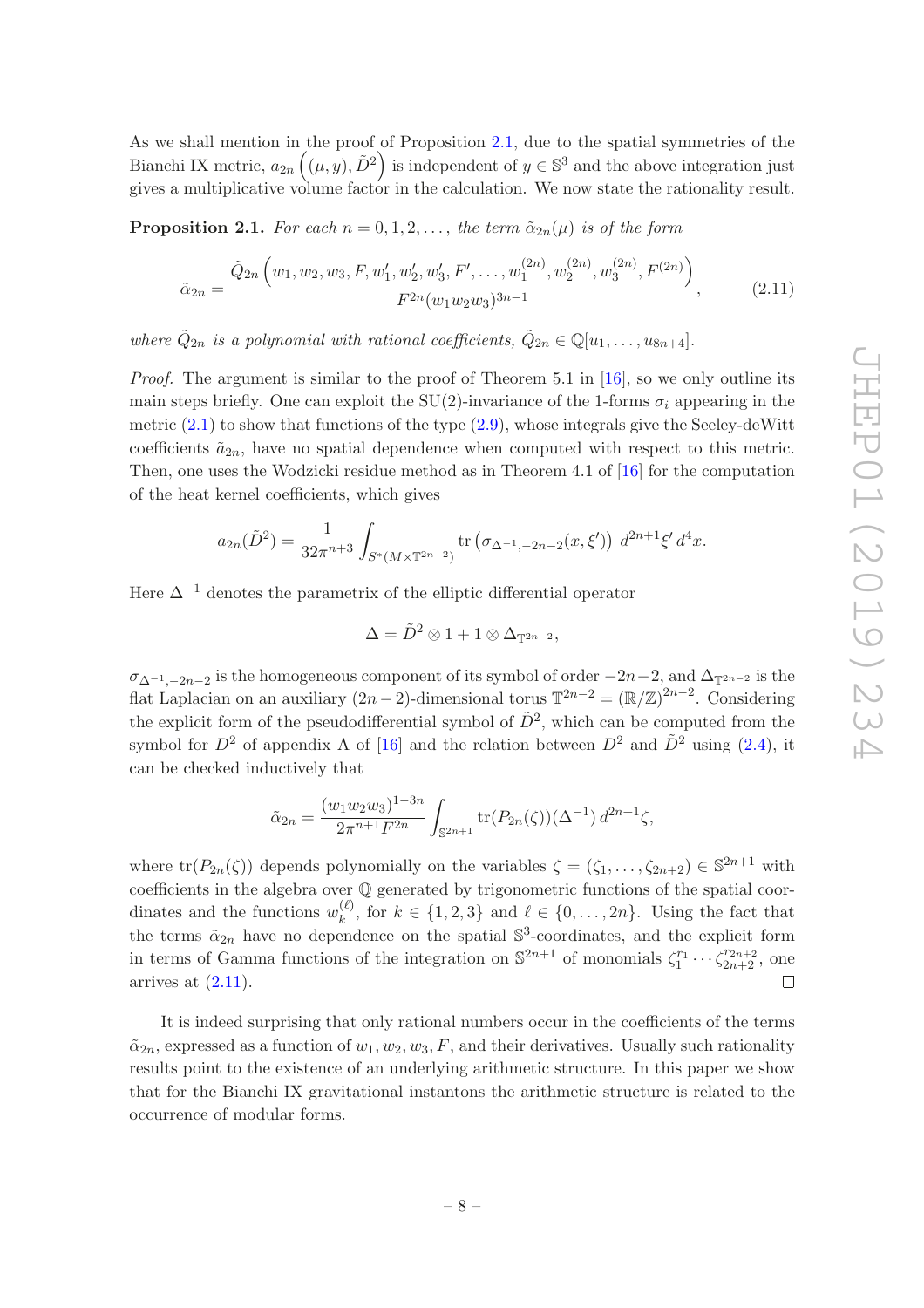# 2.2 Theta function parameterization of Bianchi IX gravitational instantons

The Bianchi IX gravitational instantons are metrics of the form (2.1) that are self-dual and Einstein, that is, they satisfy the self-duality of the Weyl tensor and the proportionality between the Ricci tensor and the metric.

An especially interesting property of these metrics is the fact that the self-duality and Einstein equations reduce to a classical system of ordinary differential equations with singularities, the Painlevé VI equation  $[4, 25, 39]$ . In turn, solving these equations in terms of elliptic theta functions  $[4, 25, 39]$ , and using the formula for the  $\tau$ -function of the Schlesinger equation [27] one obtains explicit parameterizations of the Bianchi IX gravitational instantons in terms of theta functions [4].

The resulting parameterization of [4] of the Bianchi IX gravitational instantons provides two classes of solutions: a two-parameter family of solutions that correspond to the case with non-vanishing cosmological constant, and a one-parameter family which gives the vanishing cosmological constant case.

# 2.2.1 Two-parameter family of gravitational instantons

We follow the same notation as in  $[4]$  for the theta functions with characteristics. Namely, for  $p, q, z \in \mathbb{C}, i\mu \in \mathbb{H}$ , we let

$$
\vartheta[p,q](z,i\mu) = \sum_{m \in \mathbb{Z}} \exp\left(-\pi(m+p)^2\mu + 2\pi i(m+p)(z+q)\right),
$$
  

$$
\vartheta[p,q](i\mu) = \vartheta[p,q](z,i\mu)|_{z=0}.
$$
 (2.12)

We also write

$$
\vartheta_2(i\mu) = \vartheta \left[ \frac{1}{2}, 0 \right] (i\mu) = \sum_{m \in \mathbb{Z}} \exp \left\{ -\pi \left( m + \frac{1}{2} \right)^2 \mu \right\} = e^{-\frac{1}{4}\pi\mu} \Theta \left( \frac{i\mu}{2} | i\mu \right),
$$
  

$$
\vartheta_3(i\mu) = \vartheta[0, 0](i\mu) = \sum_{m \in \mathbb{Z}} \exp \{-\pi m^2 \mu \} = \Theta(0|i\mu),
$$
  

$$
\vartheta_4(i\mu) = \vartheta \left[ 0, \frac{1}{2} \right] (i\mu) = \sum_{m \in \mathbb{Z}} \exp \{-\pi m^2 \mu + \pi i m \} = \Theta \left( \frac{1}{2} | i\mu \right),
$$
 (2.13)

where  $\Theta(z|\tau)$  is the Jacobi theta function defined by

$$
\Theta(z|\tau) = \sum_{m \in \mathbb{Z}} e^{\pi i m^2 \tau} e^{2\pi i m z}, \qquad z \in \mathbb{C}, \qquad \tau \in \mathbb{H}.
$$

The two-parameter family of solutions of [4] (Bianchi IX gravitational instantons with non-vanishing cosmological constant  $\Lambda$ ) with parameters  $p, q \in \mathbb{C}$  is obtained by substitut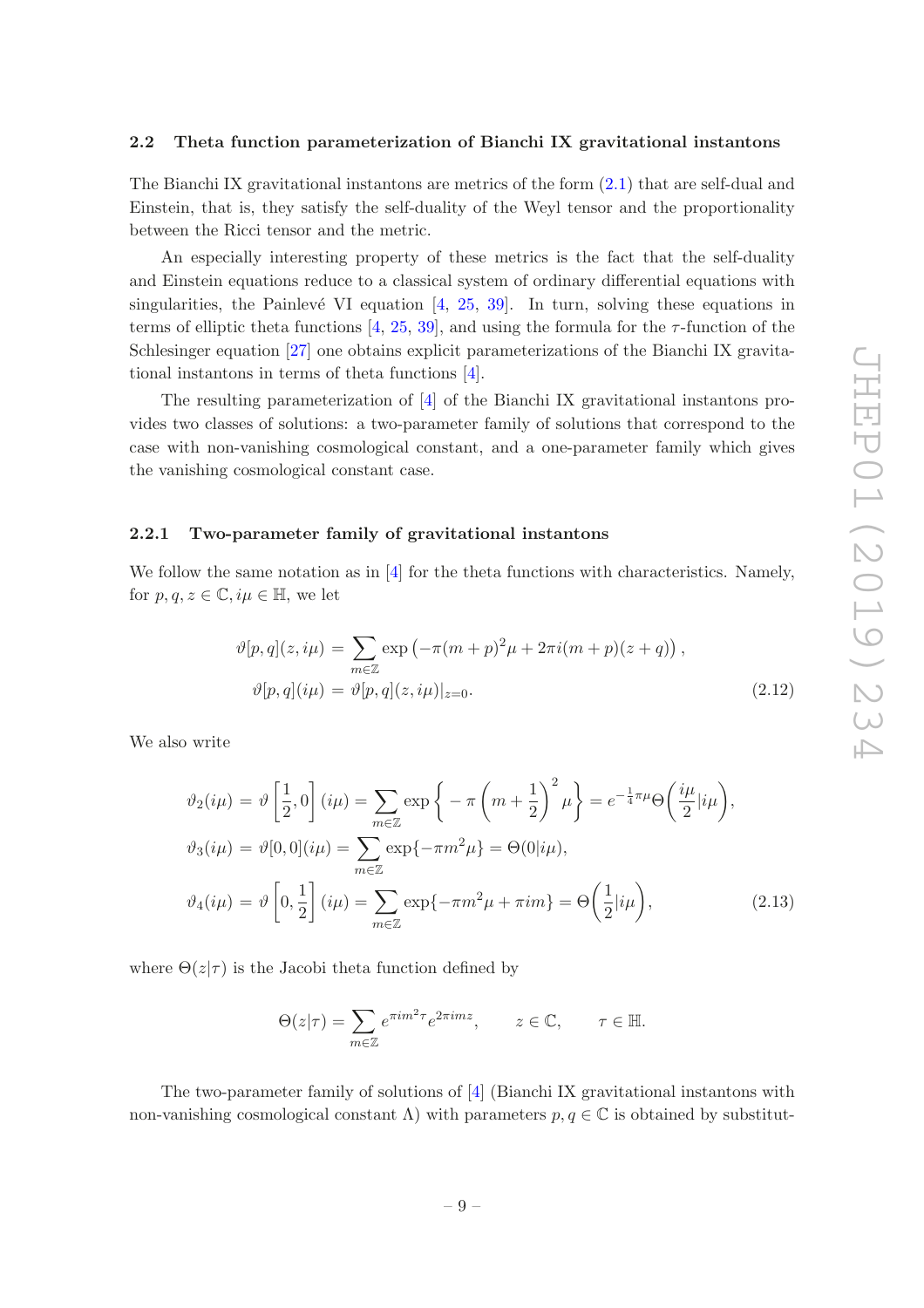ing in the metric  $(2.1)$  the functions

$$
w_{1}[p,q](i\mu) = -\frac{i}{2}\vartheta_{3}(i\mu)\vartheta_{4}(i\mu)\frac{\partial_{q}\vartheta[p,q+\frac{1}{2}](i\mu)}{e^{\pi i p}\vartheta[p,q](i\mu)},
$$
  
\n
$$
w_{2}[p,q](i\mu) = \frac{i}{2}\vartheta_{2}(i\mu)\vartheta_{4}(i\mu)\frac{\partial_{q}\vartheta[p+\frac{1}{2},q+\frac{1}{2}](i\mu)}{e^{\pi i p}\vartheta[p,q](i\mu)},
$$
  
\n
$$
w_{3}[p,q](i\mu) = -\frac{1}{2}\vartheta_{2}(i\mu)\vartheta_{3}(i\mu)\frac{\partial_{q}\vartheta[p+\frac{1}{2},q](i\mu)}{\vartheta[p,q](i\mu)},
$$
  
\n
$$
F[p,q](i\mu) = \frac{2}{\pi\Lambda}\frac{1}{(\partial_{q}\ln\vartheta[p,q](i\mu))^{2}} = \frac{2}{\pi\Lambda}\left(\frac{\vartheta[p,q](i\mu)}{\partial_{q}\vartheta[p,q](i\mu)}\right)^{2}.
$$
 (2.14)

# 2.2.2 One-parameter family of gravitational instantons

The one-parameter family of [4] (Bianchi IX gravitational instantons with vanishing cosmological constant) with parameter  $q_0 \in \mathbb{R}$  is obtain by substituting in the metric (2.1) the functions

$$
w_1[q_0](i\mu) = \frac{1}{\mu + q_0} + 2\frac{d}{d\mu}\log\vartheta_2(i\mu), \qquad w_2[q_0](i\mu) = \frac{1}{\mu + q_0} + 2\frac{d}{d\mu}\log\vartheta_3(i\mu),
$$
  

$$
w_3[q_0](i\mu) = \frac{1}{\mu + q_0} + 2\frac{d}{d\mu}\log\vartheta_4(i\mu), \qquad F[q_0](i\mu) = C(\mu + q_0)^2,
$$
 (2.15)

where C is an arbitrary positive constant.

#### 2.2.3 Asymptotics and singularities

It is shown in [30] that the Bianchi IX solutions of the gravitational instanton equations approximate for large  $\mu$  gravitational instantons of Eguchi-Hanson type with  $w_1 \neq w_2 =$  $w_3$ , [13]. Moreover, it was already observed in [25] that these manifolds have singularities for certain special values of  $\mu$ . In terms of the explicit parameterization of [4] the singularities can occur where at least one of the functions  $\vartheta[p,q], \partial_q\vartheta[p,q], \partial_q\vartheta[p,q+\frac{1}{2}]$  $\frac{1}{2}$ ],  $\partial_q \vartheta[p + \frac{1}{2}]$  $\frac{1}{2}, q$ and  $\partial_q \vartheta[p + \frac{1}{2}]$  $\frac{1}{2}, q + \frac{1}{2}$  $\frac{1}{2}$  vanish.

Since we are looking at the properties of the Seeley-deWitt coefficients  $\tilde{\alpha}_{2n}(\mu)$  given by  $(2.10)$ , our arguments will apply as long as  $\mu$  is away from the singularities of the Bianchi IX gravitational instantons and we work with an interval of values around  $\mu$  which also does not contain any singularities. We will discuss this more in detail in section 4. We will see that the modular forms we obtain by working on such a domain then extend meromorphically.

# 3 Modular forms and modular action on the Bianchi IX parameters

In this section we provide some background material from the theory of modular forms. We will also investigate the basic properties of the functions  $w_1, w_2, w_3, F$  given by  $(2.14)$ and  $(2.15)$  under the action of the modular group  $PSL_2(\mathbb{Z}) = SL_2(\mathbb{Z})/\{\pm 1\}$  on any  $i\mu$  in the upper half-plane H, by linear fractional transformations. Modular forms appear in many areas of mathematical physics, see [45]. One of their main advantages of modular forms is that, once the modularity property is detected, one can use algorithms to write them explicitly in terms of well known modular forms whose properties are well understood [38].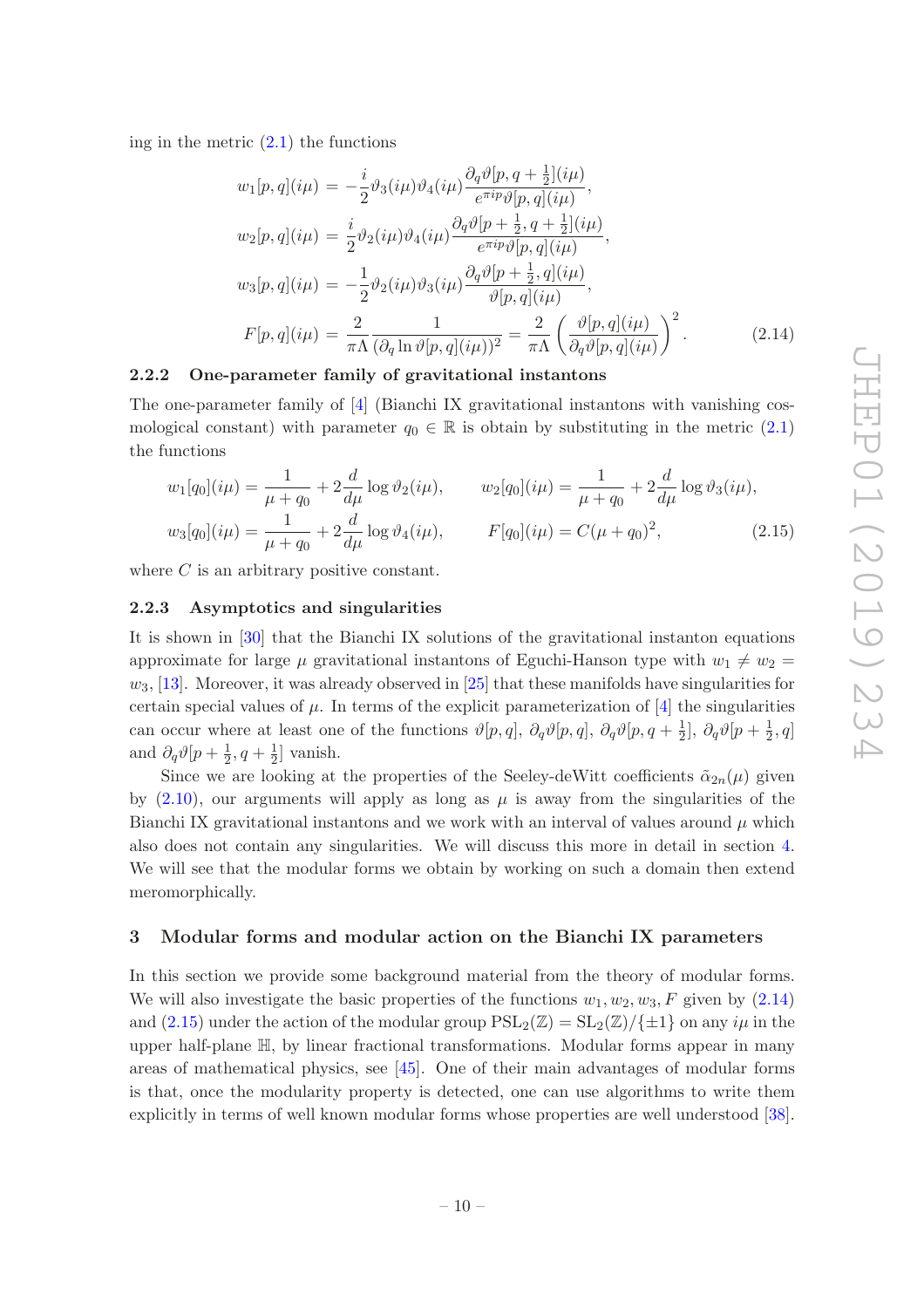# 3.1 Modular forms, Eisenstein series  $G_{2k}$  and the modular discriminant  $\Delta$

This subsection is dedicated to providing from [37] the basic definitions, properties, and explicit examples of modular forms that we will need in the sequel to present our results. Consider the action of  $g =$  $\begin{pmatrix} a & b \\ c & d \end{pmatrix} \in SL_2(\mathbb{Z})$  on  $z \in \mathbb{H}$  by  $g \cdot z = (az + b)/(cz + d)$ . For an integer  $k \in \mathbb{Z}$ , a function  $f : \mathbb{H} \to \mathbb{C}$  is a *modular function of weight 2k* if it is meromorphic and satisfies the condition

$$
f\left(\frac{az+b}{cz+d}\right) = (cz+d)^{2k} f(z), \qquad \begin{pmatrix} a & b \\ c & d \end{pmatrix} \in SL_2(\mathbb{Z}), \qquad z \in \mathbb{H}.
$$
 (3.1)

In order to illuminate the geometric nature of this definition, we point out that, since

$$
ad - bc = 1
$$
 for  $g = \begin{pmatrix} a & b \\ c & d \end{pmatrix} \in SL_2(\mathbb{Z}),$ 

one has  $d(g \cdot z)/dz = (cz + d)^{-2}$ , and one can equivalently write (3.1) as

$$
f(g \cdot z) d(g \cdot z)^k = f(z) dz^k.
$$

This means that the equation is representing an invariant differential form of weight  $k$ . Since the matrices

$$
T = \begin{pmatrix} 1 & 1 \\ 0 & 1 \end{pmatrix} \quad \text{and} \quad S = \begin{pmatrix} 0 & -1 \\ 1 & 0 \end{pmatrix}
$$

generate  $SL_2(\mathbb{Z})$ , in order to show that a meromorphic function  $f : \mathbb{H} \to \mathbb{C}$  is modular of weight  $2k$ , it suffices to check that

$$
f(z+1) = f(z) \qquad \text{and} \qquad f\left(-\frac{1}{z}\right) = z^{2k} f(z), \qquad z \in \mathbb{H}.
$$
 (3.2)

A modular function is a modular form if it is holomorphic on H and holomorphic at *infinity*. The latter needs an explanation. The condition  $f(z) = f(z+1)$  in (3.2) is clearly showing that a modular function is defined by its values on the strip

$$
\{z = x + iy \in \mathbb{C} : 0 \le x < 1, y > 0\}.
$$

Therefore, using the transformation  $Q = e^{2\pi i z} = e^{-2\pi y}e^{2\pi i x}$ , any modular function f can be identified with a meromorphic function  $\tilde{f} : \mathbb{D}^* = \mathbb{D} \setminus \{0\} \to \mathbb{C}$  defined on the unit disk  $\mathbb{D} = \{z \in \mathbb{C} : |z| < 1\}$  with the origin removed, by  $\tilde{f}(Q) = f(e^{2\pi i z})$ . It is customary to use the small letter q for  $e^{2\pi i z}$ . In this context, however, in order to avoid confusion with the parameter  $q$  used in the two parameter family of gravitational instantons given by (2.14), we use the capital letter Q for  $e^{2\pi i z}$ . Note that  $Q = e^{2\pi i z} = e^{-2\pi y}e^{2\pi i x} \to 0$  as  $y \rightarrow \infty$ . Therefore a modular function f is said to be *holomorphic at infinity* if its associated function  $\tilde{f}$  is holomorphic at  $Q = 0$ . This makes it clear how to define meromorhphicity of f at infinity as well. To summarize, one can say that a modular form of weight  $2k$  is a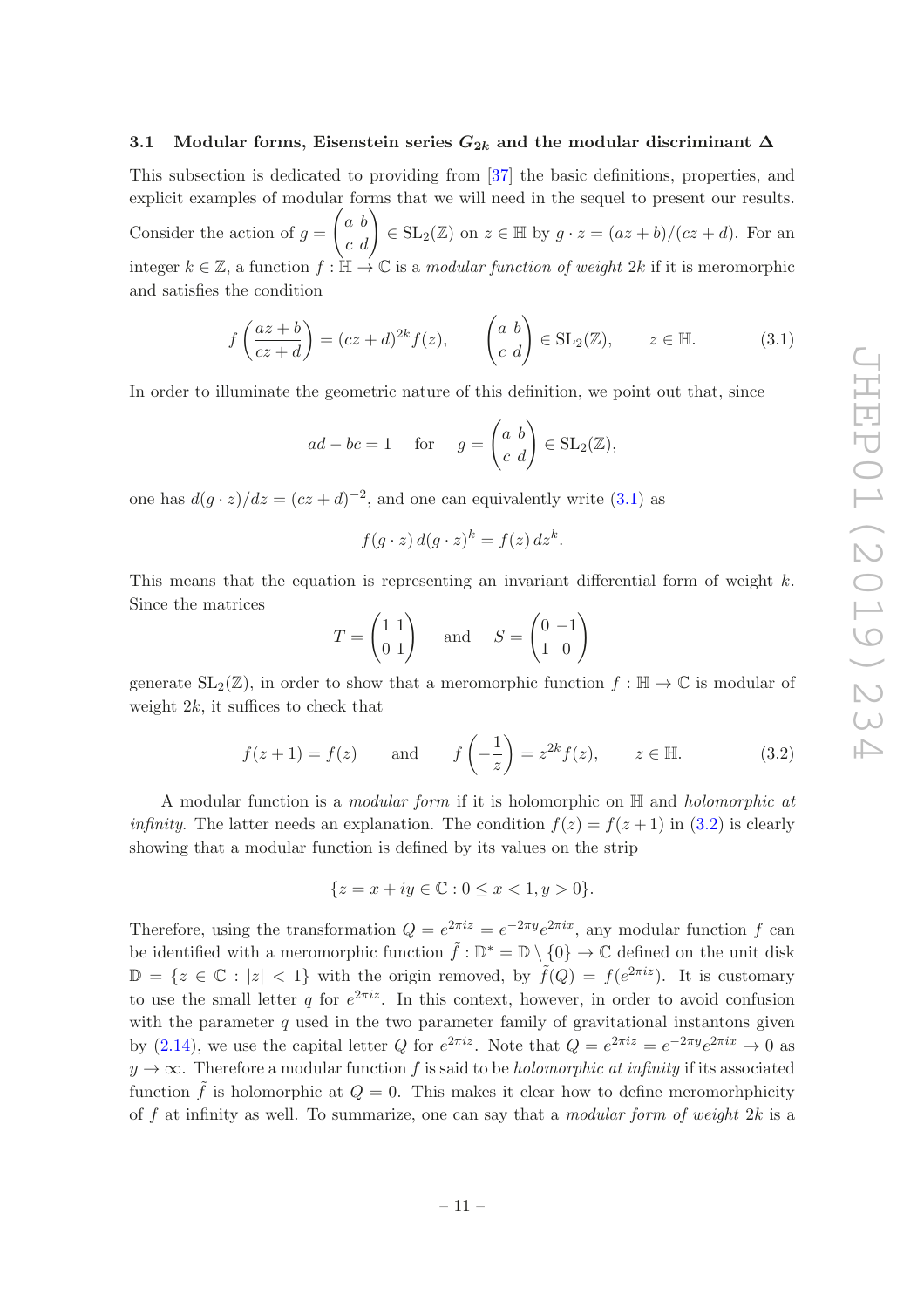function  $f : \mathbb{H} \to \mathbb{C}$  defined on the upper half-plane by a convergent series of the following form with coefficients  $a_n \in \mathbb{C}$ ,

$$
f(z) = \sum_{n=0}^{\infty} a_n Q^n = \sum_{n=0}^{\infty} a_n e^{2\pi i n z},
$$
\n(3.3)

that satisfies  $f(-1/z) = z^{2k} f(z)$ ,  $z \in \mathbb{H}$ . A modular form is called a cusp form if  $a_0 =$  $f(\infty) = \tilde{f}(0) = 0$ . We denote the linear space of modular forms of weight 2k by  $M_{2k}$ . Note that the cusp forms of weight 2k form a linear subspace, denoted by  $M_{2k}^0$ , of  $M_{2k}$ . In fact,  $M_{2k}^0$  is the kernel of the linear functional on  $M_{2k}$  that sends any f as in (3.3) to  $a_0 = f(\infty)$ . Therefore, in general,  $M_{2k} = M_{2k}^0$  or  $M_{2k}$  is the direct sum of  $M_{2k}^0$  and a 1-dimensional linear space. We will indicate shortly that the Eisenstein series (3.4) and the modular discriminant (3.5) are the explicit tools that one can use to provide a generator for the remaining 1-dimensional space in  $M_{2k}$  and to map onto  $M_{2k}^0$ , respectively.

The Eisenstein series  $G_{2k}$ , which is defined for any integer  $k \geq 2$ , is a modular form of weight  $2k$  and it is given by

$$
G_{2k}(z) = \sum_{\substack{(m,n)\in\mathbb{Z}^2\\(m,n)\neq(0,0)}}\frac{1}{(mz+n)^{2k}}, \qquad z \in \mathbb{H}.
$$
 (3.4)

It is also known that  $G_{2k}(\infty) = 2\zeta(2k) \neq 0$ , where  $\zeta$  is the Riemann zeta function  $\zeta(s)$  =  $\sum_{n=1}^{\infty} 1/n^s$ , therefore  $G_{2k} \in M_{2k} \setminus M_{2k}^0$ . The modular discriminant is a cusp form of weight 12 and it is given by

$$
\Delta(Q) = Q \prod_{n=1}^{\infty} (1 - Q^n)^{24}, \qquad Q = e^{2\pi i z},
$$

or, equivalently by

$$
\Delta(z) = (60G_4(z))^3 - 27(140G_6(z))^2, \qquad z \in \mathbb{H}.
$$
 (3.5)

Now that we have explained rigorously how the holomorphic and meromorphic behavior of the modular functions at infinity are described, we can review a fundamental formula, called the valence formula, which we use crucially in this work. The formula is quite important for understanding the structure of the modular forms and thereby finding algorithms for identifying them. Before stating the formula, note that for any meromorphic function f defined on the upper half-plane  $\mathbb H$  and  $P \in \mathbb H$ , we denote the order of zero of f at P by  $\nu_P(f)$ . Therefore  $\nu_P(f)$  is 0 if f is neither 0 nor has a pole at P, it is the positive integer equal to the order of 0 if  $f(P) = 0$ , and it is the negative integer equal to minus the order of the pole if f has a pole at P. For a modular function  $f : \mathbb{H} \to \mathbb{C}$  of weight  $2k$ , the valence formula gives an important relation between the order of its zeros (and poles) and its weight. Due to the special orbifold nature of the points i and  $\rho = e^{2\pi i/3}$  on the modular curve, the zeros occurring at these two points are singled out from the remaining zeros (and poles) in the fundamental domain  $\mathbb{H}/PSL_2(\mathbb{Z})$  and counted with the appropriate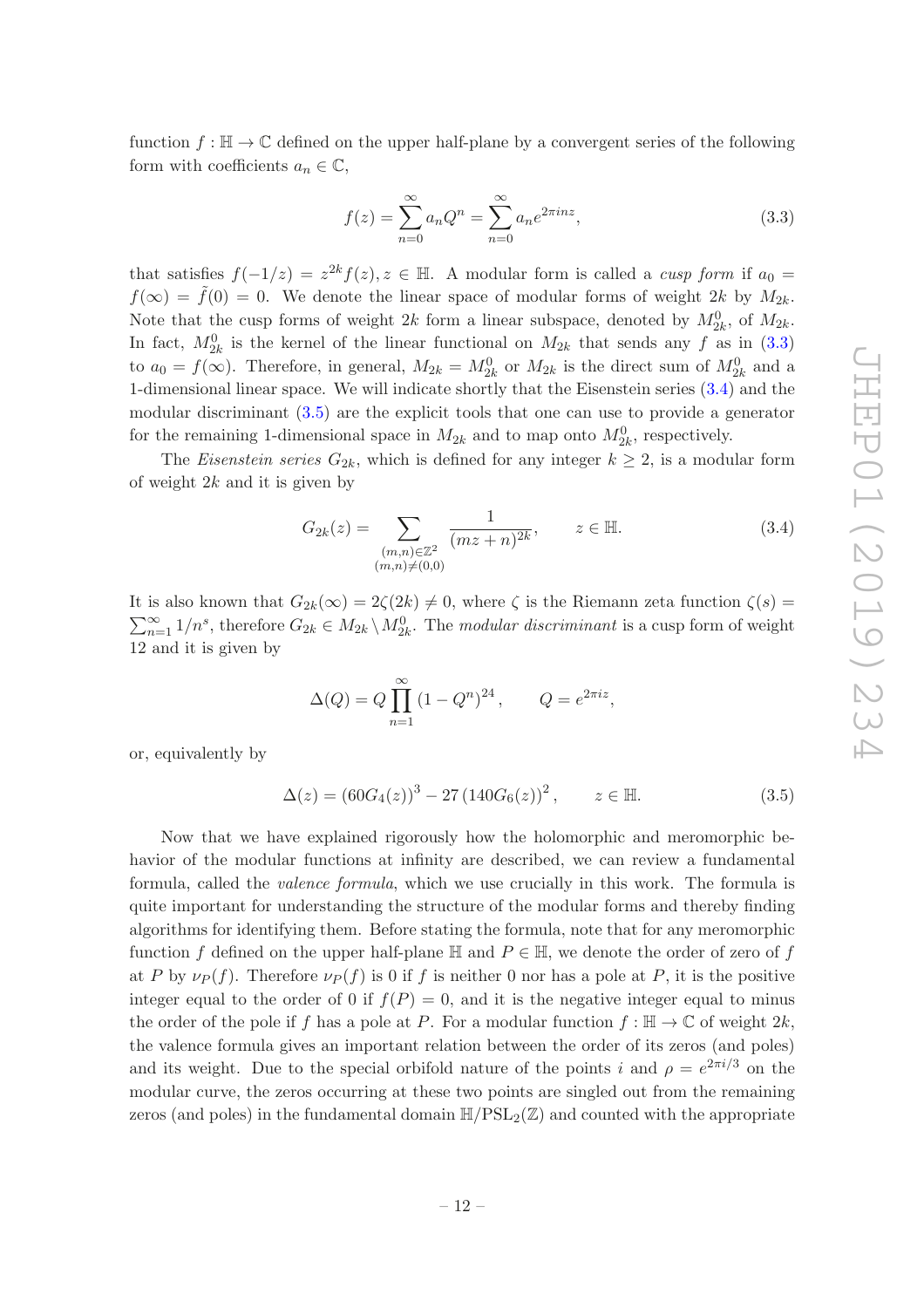fractional multiplicity. The resulting valence formula for a modular function of weight  $2k$ is written as

$$
\nu_{\infty}(f) + \frac{1}{2}\nu_i(f) + \frac{1}{3}\nu_{\rho}(f) + \sum_{\substack{P \in \mathbb{H}/\mathrm{PSL}_2(\mathbb{Z}) \\ P \neq i, \rho}} \nu_P(f) = \frac{k}{6}.
$$
 (3.6)

Using this formula, one can readily see that there are no modular form of weight  $2k$ when k is a negative integer and when  $k = 1$ . Further arguments based on the above facts yield the following facts. First, for  $k = 0, 2, 3, 4, 5$ , the space  $M_{2k}$  of modular form of weight 2k is 1-dimensional with the basis 1 for  $k = 0$  and  $G_{2k}$ , for  $k = 2, 3, 4, 5$ . Second, for  $k \ge 2$ , we have  $M_{2k} = M_{2k}^0 \oplus \mathbb{C}G_{2k}$ . Third, multiplication by the modular discriminant  $\Delta$  defines an isomorphism from  $M_{2k}$  to  $M_{2k+12}^0$ . Finally, the space  $M_{2k}$  is generated linearly by the monomials  $G_4^{\alpha}G_6^{\beta}$  where  $\alpha$  and  $\beta$  are non-negative integers such that  $4\alpha + 6\beta = 2k$ . A practical advantage that makes modular forms very useful objects is that there are explicit algorithms for writing them in terms of monomials of the Eisenstein series  $G_4$  and  $G_6$ .

We end this subsection by providing the definition of a more general type of modular forms called vector-valued modular forms, which have been the subject of intensive research because of their appearance and applications in a number of fields [5, 14, 28, 34]. One of the main results of the present paper is that each Seeley-deWitt coefficient in the expansion of the spectral action for the Bianchi IX gravitational instantons is a vector-valued modular function of weight 2. For the general definition one has to consider a representation  $\pi_0$ :  $SL_2(\mathbb{Z}) \to GL(V)$  on a finite dimensional vector space V. A vector-valued modular function of weight 2k with respect to  $\pi_0$  is a meromorphic function  $f : \mathbb{H} \to V$  such that

$$
f\left(\frac{az+b}{cz+d}\right) = (cz+d)^{2k} \pi_0(g)(f(z)), \qquad g = \begin{pmatrix} a & b \\ c & d \end{pmatrix} \in SL_2(\mathbb{Z}), \qquad z \in \mathbb{H}.
$$
 (3.7)

The function is a *vector-valued modular form of weight 2k* if it is holomorphic everywhere including at infinity. In section 5, we will show that the Seeley-deWitt coefficients of the Bianchi IX gravitational instantons are vector-valued modular forms with respect to an explicit representation. Note that it is common to use the terminology meromorphic modular form for modular functions. In this paper, we clearly point to any existing poles in our functions to avoid any confusion.

#### 3.2 Modular action on the Bianchi IX parameters

In order to investigate the modularity properties of the heat kernel Seeley-deWitt coefficients  $\tilde{\alpha}_{2n}$  given by (2.10), we first need to compute explicitly how the anisotropic scaling factors  $w_1, w_2, w_3$ , and the conformal factor F of the Bianchi IX gravitational instantons behave under the action of the group  $SL_2(\mathbb{Z})$  acting on the variable  $i\mu$  in the upper halfplane H by linear fractional transformations.

# 3.2.1 The two-parameter family

In the case of the two-parameter family (2.14), the anisotropic scaling factors  $w_k[p,q](i\mu)$ ,  $k = 1, 2, 3$ , and the conformal factor  $F[p, q](i\mu)$  of the Bianchi IX gravitational instantons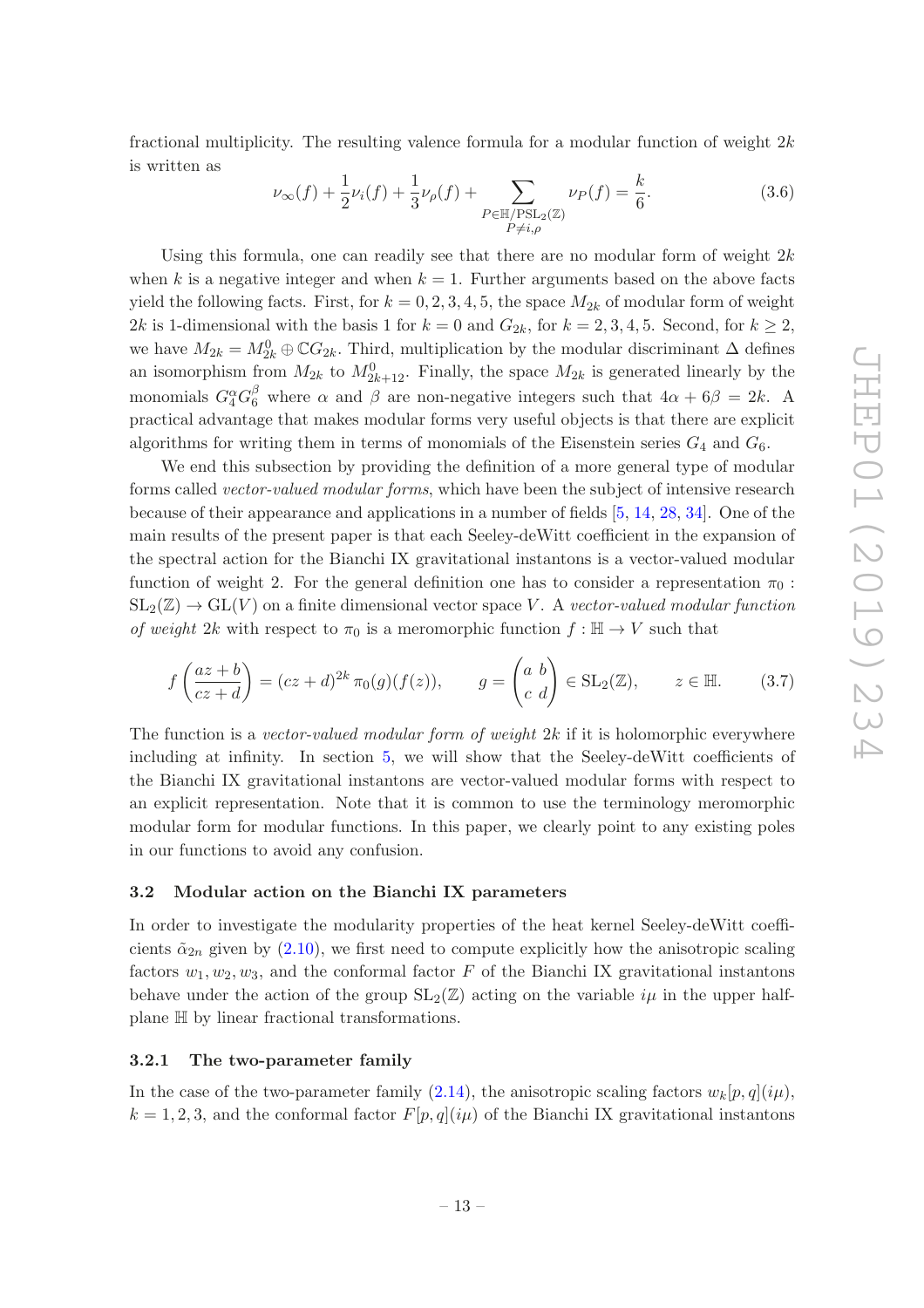transform in the following way under the action of the generators  $T$  and  $S$  of the modular group. We recall that  $T(i\mu) = i\mu + 1$  and  $S(i\mu) = i/\mu$  (we are assuming  $i\mu \in \mathbb{H}$ ).

**Theorem 3.1.** The functions  $w_j[p,q]$  and F of (2.14) transform under T as

$$
w_1[p,q](i\mu + 1) = w_1 \left[ p, q + p + \frac{1}{2} \right](i\mu), \quad w_2[p,q](i\mu + 1) = w_3 \left[ p, q + p + \frac{1}{2} \right](i\mu),
$$
  
\n
$$
w_3[p,q](i\mu + 1) = w_2 \left[ p, q + p + \frac{1}{2} \right](i\mu), \quad F[p,q](i\mu + 1) = F \left[ p, q + p + \frac{1}{2} \right](i\mu),
$$
\n(3.8)

with their derivatives with respect to  $\mu$  satisfying the same relations. The transformation under S of the  $w_k$ , F and their derivatives is given by

$$
w_1[p,q] \left(\frac{i}{\mu}\right) = \mu^2 w_3[-q,p](i\mu), \qquad w_2[p,q] \left(\frac{i}{\mu}\right) = \mu^2 w_2[-q,p](i\mu),
$$
  
\n
$$
w_3[p,q] \left(\frac{i}{\mu}\right) = -\mu^2 w_1[-q,p](i\mu), \qquad F[p,q] \left(\frac{i}{\mu}\right) = -\mu^{-2} F[-q,p](i\mu),
$$
\n(3.9)

and

$$
w'_1[p,q] \left(\frac{i}{\mu}\right) = -\mu^4 w'_3[-q,p](i\mu) - 2\mu^3 w_3[-q,p](i\mu)
$$
  
\n
$$
w'_2[p,q] \left(\frac{i}{\mu}\right) = -\mu^4 w'_2[-q,p](i\mu) - 2\mu^3 w_2[-q,p](i\mu),
$$
  
\n
$$
w'_3[p,q] \left(\frac{i}{\mu}\right) = \mu^4 w'_1[-q,p](i\mu) + 2\mu^3 w_1[-q,p](i\mu),
$$
  
\n
$$
F'[p,q] \left(\frac{i}{\mu}\right) = F'[-q,p](i\mu) - 2\mu^{-1}F[-q,p](i\mu).
$$
\n(3.10)

*Proof.* The functions  $\vartheta[p,q]$  are holomorphic in the half-plane  $\Re(\mu) > 0$  and satisfy the transformation properties

$$
\partial_{\mu}^{n} \vartheta[p, q+1](i\mu) = e^{2\pi i p} \partial_{\mu}^{n} \vartheta[p, q](i\mu), \quad \partial_{\mu}^{n} \partial_{q} \vartheta[p, q+1](i\mu) = e^{2\pi i p} \partial_{\mu}^{n} \partial_{q} \vartheta[p, q](i\mu),
$$
  

$$
\partial_{\mu}^{n} \vartheta[p+1, q](i\mu) = \partial_{\mu}^{n} \vartheta[p, q](i\mu), \qquad \partial_{\mu}^{n} \partial_{q} \vartheta[p+1, q](i\mu) = \partial_{\mu}^{n} \partial_{q} \vartheta[p, q](i\mu).
$$
 (3.11)

Moreover, for  $\mu$  a complex number in the right half-plane  $\Re(\mu) > 0$ , the functions  $\vartheta[p,q]$ also satisfy

$$
\partial_{\mu}^{n} \partial [p, q](i\mu + 1) = e^{-\pi i p(p+1)} \partial_{\mu}^{n} \partial \left[ p, q + p + \frac{1}{2} \right](i\mu),
$$
  
\n
$$
\partial_{\mu}^{n} \partial_{q} \partial [p, q](i\mu + 1) = e^{-\pi i p(p+1)} \partial_{\mu}^{n} \partial_{q} \partial \left[ p, q + p + \frac{1}{2} \right](i\mu),
$$
  
\n
$$
\partial_{\mu}^{n} \partial [p, q] \left( \frac{i}{\mu} \right) = e^{2\pi i p q} \sum_{j=0}^{n} C(j|2n) \mu^{2n + \frac{1}{2} - j} \partial_{\mu}^{n - j} \partial [-q, p](i\mu),
$$
  
\n
$$
\partial_{\mu}^{n} \partial_{q} \partial [p, q] \left( \frac{i}{\mu} \right) = e^{2\pi i p q} \sum_{j=0}^{n} C(j|2n + 1) \mu^{2n + \frac{3}{2} - j} \partial_{\mu}^{n - j} \partial_{p} \partial [-q, p](i\mu),
$$

where we set

$$
C(j|n) = \frac{(-i)^n n!}{2^j (n-2j)! \cdot (2j)!!}.
$$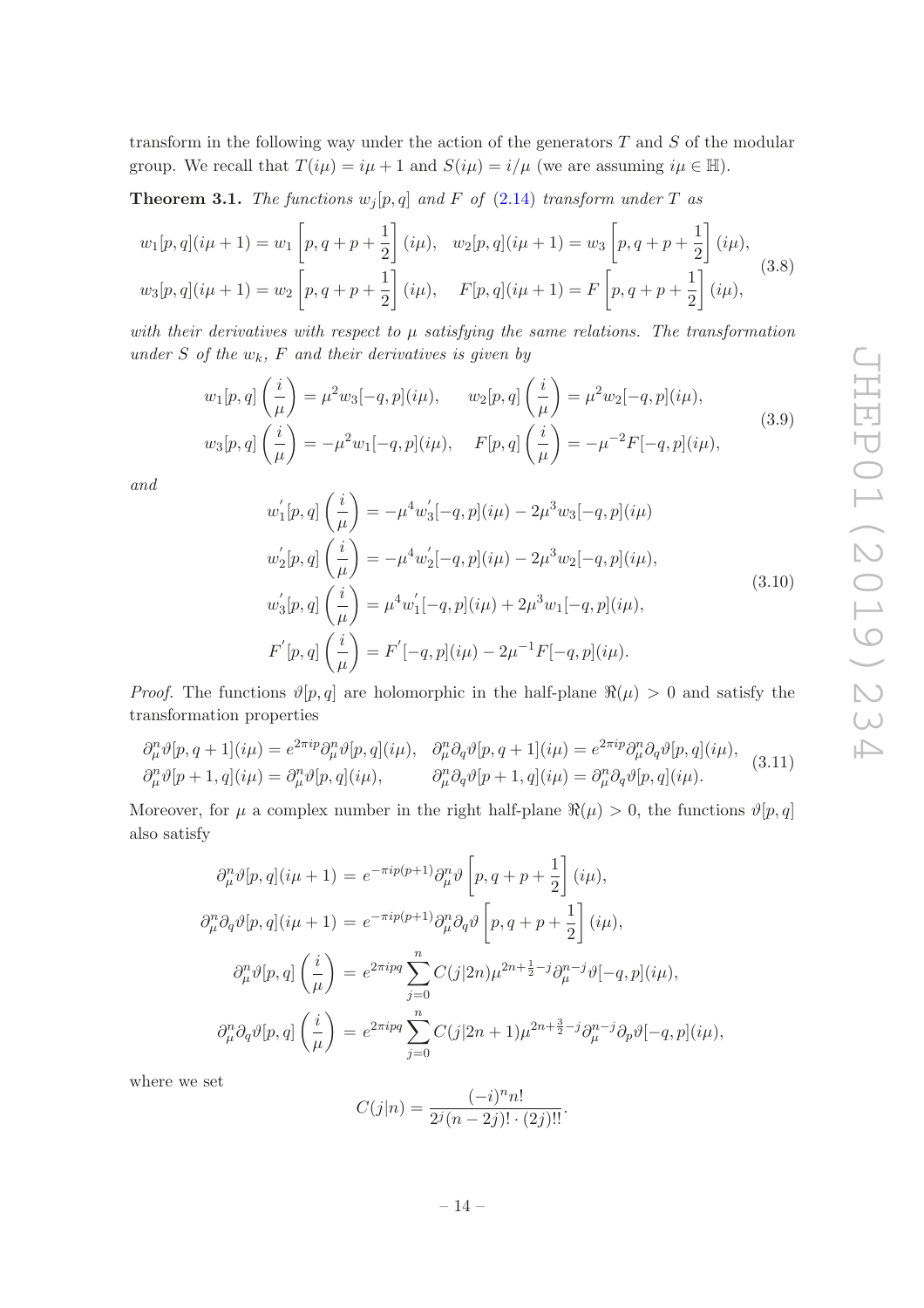All these identities follow directly from the explicit expressions (2.12), (2.13), the identity

$$
\int d\xi \cdot e^{2\pi i \cdot \xi x} (\xi + p)^n e^{-\frac{\pi}{\mu} (\xi + p)^2 + 2\pi i (\xi + p) q}
$$
\n
$$
= e^{2\pi i p q} e^{-\pi \mu (-x - q)^2 + 2\pi i p (-x - q)} \int d\xi \cdot (\xi + i\mu (x + q))^n e^{-\frac{\pi}{\mu} \xi^2}
$$
\n
$$
= e^{2\pi i p q} e^{-\pi \mu (-x - q)^2 + 2\pi i p (-x - q)} \sum_{j=0}^{[n/2]} \frac{i^{n-2j} \mu^{n+\frac{1}{2} - j}}{(2\pi)^j} \frac{n!}{(n-2j)! \cdot (2j)!!} (x + q)^{n-2j}.
$$

and the Poisson summation formula, which gives

$$
\sum_{m \in \mathbb{Z}} (m+p)^n e^{-\frac{\pi}{\mu}(m+p)^2 + 2\pi i(m+p)q}
$$
\n
$$
= e^{2\pi i p q} \sum_{j=0}^{[n/2]} \left(\frac{(-i)^{n-2j} \mu^{n+\frac{1}{2}-j} n!}{(2\pi)^j (n-2j)! \cdot (2j)!!} \sum_{m \in \mathbb{Z}} (m-q)^{n-2j} e^{-\pi \mu (m-q)^2 + 2\pi i p(m-q)}\right).
$$

We recall that the Poisson summation formula asserts that the sum on the integral lattice of the values of any rapidly decaying function is equal to the sum of the values of its Fourier transform on the lattice.

For example, in the case of the last identity above one has

$$
\partial_{\mu}^{n} \partial_{q} \vartheta[p,q] \left(\frac{i}{\mu}\right) = 2i(-1)^{n} \pi^{n+1} \sum_{m \in \mathbb{Z}} (m+p)^{2n+1} \cdot e^{-\frac{\pi}{\mu}(m+p)^{2} + 2\pi i(m+p)q}
$$
  
\n
$$
= e^{2\pi i p q} \sum_{j=0}^{n} \mu^{2n+\frac{3}{2}-j} \frac{-i(-1)^{n}(2n+1)!}{2^{j}(2n+1-2j)! \cdot (2j)!!} 2i(-1)^{n-j} \pi^{n-j+1} \times
$$
  
\n
$$
\times \sum_{m \in \mathbb{Z}} (m-q)^{2(n-j)+1} e^{-\pi \mu(m-q)^{2} + 2\pi i p(m-q)}
$$
  
\n
$$
= e^{2\pi i p q} \sum_{j=0}^{n} \mu^{2n+\frac{3}{2}-j} \frac{(-i)^{2n+1}(2n+1)!}{2^{j}(2n+1-2j)! \cdot (2j)!!} \partial_{\mu}^{n-j} \partial_{p} \vartheta[-q,p](i\mu)
$$
  
\n
$$
= e^{2\pi i p q} \sum_{j=0}^{n} C(j|2n+1) \mu^{2n+\frac{3}{2}-j} \partial_{\mu}^{n-j} \partial_{p} \vartheta[-q,p](i\mu).
$$

The other cases are similar. We also see that the functions  $\vartheta_2, \vartheta_3, \vartheta_4$ , of (2.13) satisfy the transformation rules

$$
\partial_{\mu}^{n} \partial_{2} (i\mu + 1) = e^{\frac{\pi i}{4}} \partial_{\mu}^{n} \partial_{2} (i\mu), \qquad \partial_{\mu}^{n} \partial_{2} \left(\frac{i}{\mu}\right) = \sum_{j=0}^{n} C(j|2n) \mu^{2n + \frac{1}{2} - j} \partial_{\mu}^{n-j} \partial_{4} (i\mu),
$$
  

$$
\partial_{\mu}^{n} \partial_{3} (i\mu + 1) = \partial_{\mu}^{n} \partial_{4} (i\mu), \qquad \partial_{\mu}^{n} \partial_{3} \left(\frac{i}{\mu}\right) = \sum_{j=0}^{n} C(j|2n) \mu^{2n + \frac{1}{2} - j} \partial_{\mu}^{n-j} \partial_{3} (i\mu),
$$
  

$$
\partial_{\mu}^{n} \partial_{4} (i\mu + 1) = \partial_{\mu}^{n} \partial_{3} (i\mu), \qquad \partial_{\mu}^{n} \partial_{4} \left(\frac{i}{\mu}\right) = \sum_{j=0}^{n} C(j|2n) \mu^{2n + \frac{1}{2} - j} \partial_{\mu}^{n-j} \partial_{2} (i\mu).
$$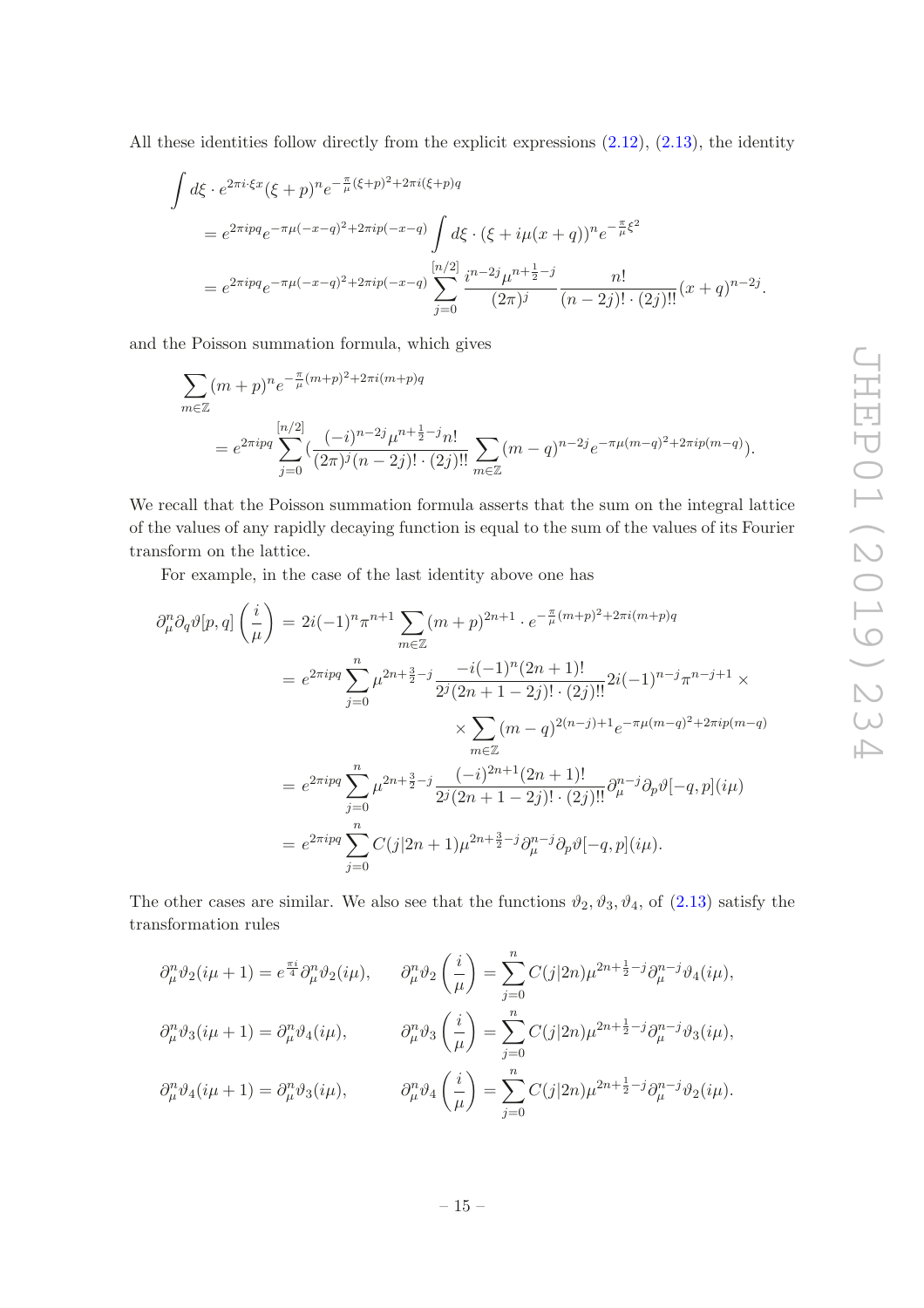We then obtain

$$
w_{1}[p,q](i\mu+1) = -\frac{i}{2}\vartheta_{3}(i\mu+1)\vartheta_{4}(i\mu+1)\frac{\partial_{q}\vartheta[p,q+\frac{1}{2}](i\mu+1)}{e^{\pi ip}\vartheta[p,q](i\mu+1)}
$$
  
\n
$$
= -\frac{i}{2}\vartheta_{3}(i\mu)\vartheta_{4}(i\mu)\frac{e^{-\pi ip(p+1)}\partial_{q}\vartheta[p,q+\frac{1}{2}+p+\frac{1}{2}](i\mu)}{e^{-\pi ip(p+1)}e^{\pi ip}\vartheta[p,q+p+\frac{1}{2}](i\mu)}
$$
  
\n
$$
= w_{1}\left[p,q+p+\frac{1}{2}\right](i\mu),
$$
  
\n
$$
w_{1}[p,q]\left(\frac{i}{\mu}\right) = -\frac{i}{2}\vartheta_{3}\left(\frac{i}{\mu}\right)\vartheta_{4}\left(\frac{i}{\mu}\right)\frac{\partial_{q}\vartheta[p,q+\frac{1}{2}](\frac{i}{\mu})}{e^{\pi ip}\vartheta[p,q](\frac{i}{\mu})}
$$
  
\n
$$
= \mu^{2}\left(-\frac{1}{2}\vartheta_{3}(i\mu)\vartheta_{2}(i\mu)\frac{\partial_{q}\vartheta[-q+\frac{1}{2},p](i\mu)}{\vartheta[-q,p](i\mu)}\right)
$$
  
\n
$$
= \mu^{2}w_{3}[-q,p](i\mu).
$$

The remaining cases are analogous and the relations for the derivatives are obtained directly by differentiating with respect to  $\mu$ .  $\Box$ 

# 3.2.2 The one-parameter family

The argument for the one parameter case is analogous. The resulting transformation relations for the anisotropic scaling factors  $w_k$ ,  $k = 1, 2, 3$ , the conformal factor F, and their derivatives are as follows.

**Proposition 3.1.** The functions  $w_k[q_0], k = 1, 2, 3,$  and  $F[q_0]$  transform under T as

$$
w_1[q_0](i\mu + 1) = w_1[q_0 - i](i\mu), \quad w_2[q_0](i\mu + 1) = w_3[q_0 - i](i\mu),
$$
  
\n
$$
w_3[q_0](i\mu + 1) = w_2[q_0 - i](i\mu), \quad F[q_0](i\mu + 1) = F[q_0 - i](i\mu).
$$
\n(3.12)

The derivatives with respect to  $\mu$  satisfy the same transformation relation. The transformation under S is given by

$$
w_1[q_0] \left(\frac{i}{\mu}\right) = -\mu^2 w_3 \left[\frac{1}{q_0}\right](i\mu), \quad w_2[q_0] \left(\frac{i}{\mu}\right) = -\mu^2 w_2 \left[\frac{1}{q_0}\right](i\mu),
$$
  

$$
w_3[q_0] \left(\frac{i}{\mu}\right) = -\mu^2 w_1 \left[\frac{1}{q_0}\right](i\mu), \quad F[q_0] \left(\frac{i}{\mu}\right) = q_0^2 \mu^{-2} F \left[\frac{1}{q_0}\right](i\mu),
$$
\n(3.13)

with derivatives transforming as

$$
w_{1}^{'}[q_{0}]\left(\frac{i}{\mu}\right) = \mu^{4}w_{3}^{'}\left[\frac{1}{q_{0}}\right](i\mu) + 2\mu^{3}w_{3}\left[\frac{1}{q_{0}}\right](i\mu), \quad w_{2}^{'}[q_{0}]\left(\frac{i}{\mu}\right) = \mu^{4}w_{2}^{'}\left[\frac{1}{q_{0}}\right](i\mu) + 2\mu^{3}w_{2}\left[\frac{1}{q_{0}}\right](i\mu),
$$
  

$$
w_{3}^{'}[q_{0}]\left(\frac{i}{\mu}\right) = \mu^{4}w_{1}^{'}\left[\frac{1}{q_{0}}\right](i\mu) + 2\mu^{3}w_{1}\left[\frac{1}{q_{0}}\right](i\mu), \quad F^{'}[q_{0}]\left(\frac{i}{\mu}\right) = q_{0}\mu^{-1}F^{'}\left[\frac{1}{q_{0}}\right](i\mu).
$$
 (3.14)

# 4 Isospectral Dirac operators and modularity

Using the transformation properties of the functions  $w_1, w_2, w_3, F$  under the generators S and T of  $SL_2(\mathbb{Z})$ , and explicit computation of the first two coefficients  $\tilde{\alpha}_0$  and  $\tilde{\alpha}_2$  of the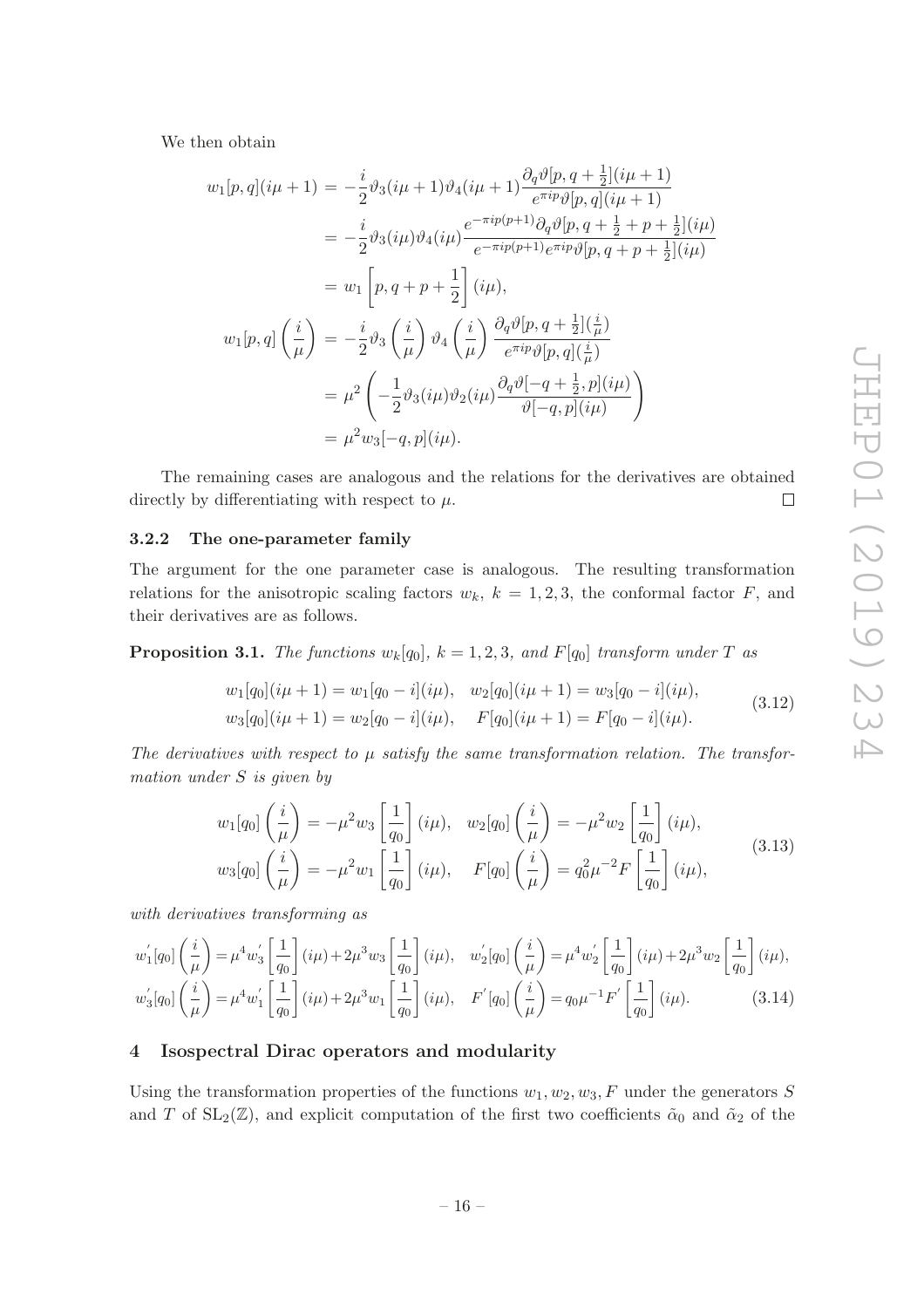heat kernel expansion, we first identify the modularity property that the  $\tilde{\alpha}_{2n}$  are expected to satisfy. We then prove it by a comparison of the Dirac operators and an isospectrality argument, which again relies directly on the transformation properties of the  $w_1, w_2, w_3, F$ , which were discussed in section  $3.2$ .

# 4.1 Modularity of the volume term  $\tilde{\alpha}_0$  and the scalar curvature term  $\tilde{\alpha}_2$

We compute here explicitly the transformation of the first two heat kernel Seeley-deWitt coefficients  $\tilde{\alpha}_0$  and  $\tilde{\alpha}_2$  of the Bianchi IX gravitational instantons under the action of the generators  $T$  and  $S$  of the modular group.

**Lemma 4.1.** For an arbitrary Bianchi IX metric of the form  $(2.1)$ , the first two SeeleydeWitt coefficients  $\tilde{\alpha}_0(\mu)$  and  $\tilde{\alpha}_2(\mu)$  introduced by (2.10) are given by

$$
\tilde{\alpha}_0 = 4F^2 w_1 w_2 w_3, \qquad (4.1)
$$
\n
$$
\tilde{\alpha}_2 = -\frac{F}{3} \left( w_1^2 + w_2^2 + w_3^2 \right) + \frac{F}{6} \left( \frac{w_1^2 w_2^2 - w_3^{'2}}{w_3^2} + \frac{w_1^2 w_3^2 - w_2^{'2}}{w_2^2} + \frac{w_2^2 w_3^2 - w_1^{'2}}{w_1^2} \right)
$$
\n
$$
-\frac{F}{3} \left( \frac{w_1' w_2'}{w_1 w_2} + \frac{w_1' w_3'}{w_1 w_3} + \frac{w_2' w_3'}{w_2 w_3} \right) + \frac{F}{3} \left( \frac{w_1''}{w_1} + \frac{w_2''}{w_2} + \frac{w_3''}{w_3} \right) - \frac{F^{'2}}{2F} + F''. \qquad (4.2)
$$

Proof. These coefficients can be computed directly using either the parametrix method explained in section 2.1.1 or the method based on the Wodzicki residue which we elaborated on in section 2.1.2. The result is well known: the  $\tilde{\alpha}_0$  term is the volume form and the  $\tilde{\alpha}_2$ term is the Einstein-Hilbert action.  $\Box$ 

The  $\tilde{\alpha}_4$  coefficient, which contains the Gauss-Bonnet and Weyl curvature terms, can also be computed explicitly, but the resulting expression is lengthier, so we do not report it here.

Proposition 4.1. In the case of the two-parameter family of Bianchi IX gravitational instantons, the coefficients  $\tilde{\alpha}_0$  and  $\tilde{\alpha}_2$  of (4.1) and (4.2) transform under the generators  $T(i\mu) = i\mu + 1$  and  $S(i\mu) = i/\mu$  of the modular group as

$$
\tilde{\alpha}_0[p,q](i\mu+1) = \tilde{\alpha}_0\left[p,q+p+\frac{1}{2}\right](i\mu),\tag{4.3}
$$

$$
\tilde{\alpha}_0[p,q]\left(\frac{i}{\mu}\right) = -\mu^2 \tilde{\alpha}_0[-q,p](i\mu),\tag{4.4}
$$

$$
\tilde{\alpha}_2[p, q](i\mu + 1) = \alpha_2 \left[ p, q + p + \frac{1}{2} \right](i\mu), \tag{4.5}
$$

$$
\tilde{\alpha}_2[p,q]\left(\frac{i}{\mu}\right) = -\mu^2 \tilde{\alpha}_2[-q,p](i\mu),\tag{4.6}
$$

for  $\mu$  a complex number in the right half-plane  $\Re(\mu) > 0$ . Similarly, in the one-parameter case the transformation under  $T$  and  $S$  is given by

$$
\tilde{\alpha}_0[q_0](i\mu + 1) = \tilde{\alpha}_0[q_0 - i](i\mu), \qquad \tilde{\alpha}_0[q_0] \left(\frac{i}{\mu}\right) = -q_0^4 \mu^2 \tilde{\alpha}_0 \left[\frac{1}{q_0}\right](i\mu),
$$
  

$$
\tilde{\alpha}_2[q_0](i\mu + 1) = \tilde{\alpha}_2[q_0 - i](i\mu), \qquad \tilde{\alpha}_2[q_0] \left(\frac{i}{\mu}\right) = q_0^2 \mu^2 \tilde{\alpha}_2 \left[\frac{1}{q_0}\right](i\mu).
$$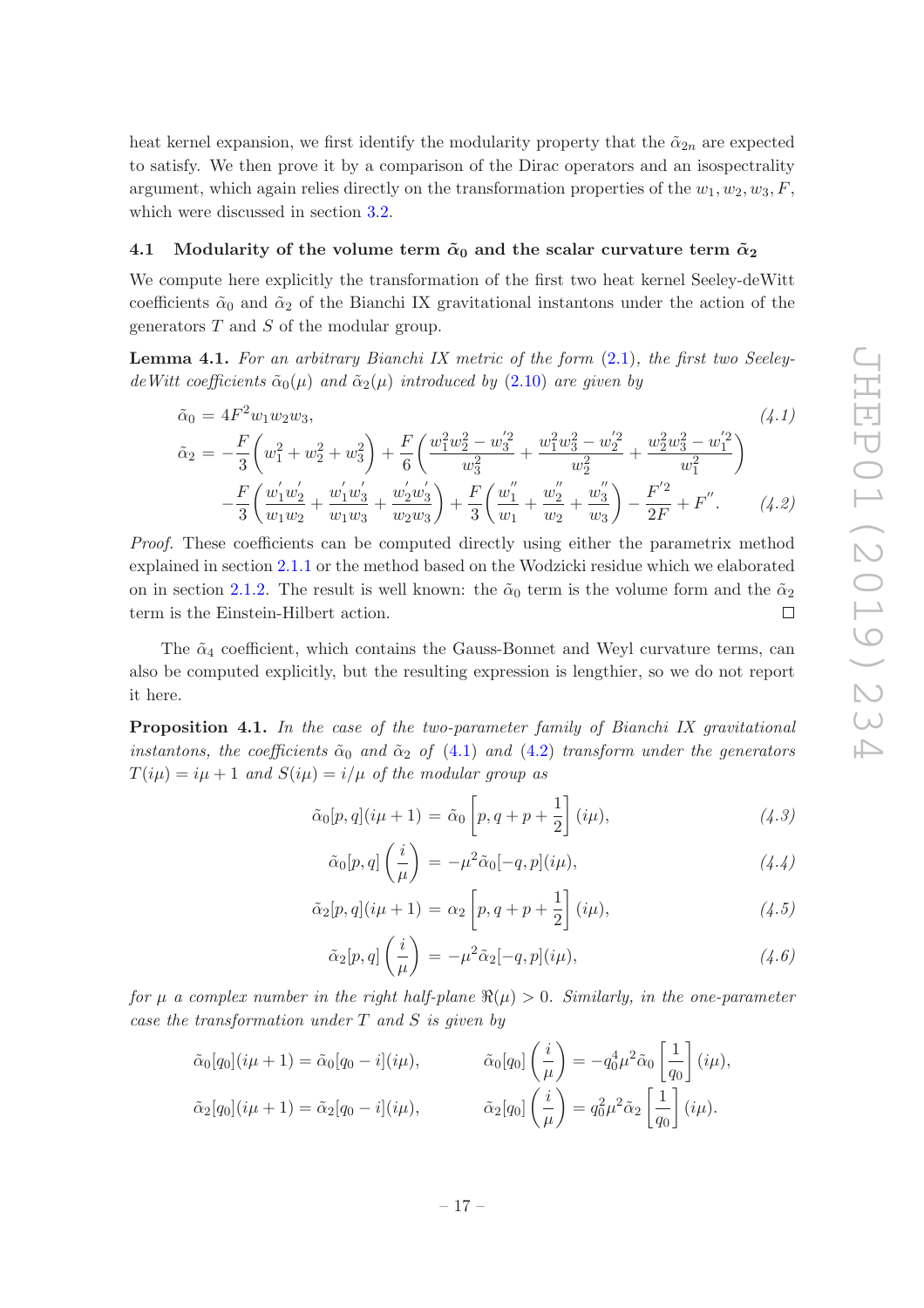*Proof.* The relations (3.8) and (3.12) are satisfied by the derivatives  $w_k^{(n)}$  $k^{(n)}$  and  $F^{(n)}$  with respect to  $\mu$  of arbitrary order  $n \geq 0$ . Explicit transformation relations under S can be computed for the derivatives  $w_k^{(n)}$  $\binom{n}{k}$  and  $F^{(n)}$  directly by differentiation. For the second derivatives we have, for the two-parameter and the one-parameter cases, respectively

$$
w_1''[p,q] \left(\frac{i}{\mu}\right) = \mu^6 w_3''[-q,p](i\mu) + 6\mu^5 w_3'[-q,p](i\mu) + 6\mu^4 w_3[-q,p](i\mu),
$$
  
\n
$$
w_2''[p,q] \left(\frac{i}{\mu}\right) = \mu^6 w_2''[-q,p](i\mu) + 6\mu^5 w_2'[-q,p](i\mu) + 6\mu^4 w_2[-q,p](i\mu),
$$
  
\n
$$
w_3''[p,q] \left(\frac{i}{\mu}\right) = -\mu^6 w_1''[-q,p](i\mu) - 6\mu^5 w_1'[-q,p](i\mu) - 6\mu^4 w_1[-q,p](i\mu),
$$
  
\n
$$
F''[p,q] \left(\frac{i}{\mu}\right) = -\mu^2 F''[-q,p](i\mu) + 2\mu F'[-q,p](i\mu) - 2F[-q,p](i\mu),
$$
\n(4.7)

and

$$
w_{1}^{''}[q_{0}]\left(\frac{i}{\mu}\right) = -\mu^{6}w_{3}^{''}\left[\frac{1}{q_{0}}\right](i\mu) - 6\mu^{5}w_{3}^{'}\left[\frac{1}{q_{0}}\right](i\mu) - 6\mu^{4}w_{3}\left[\frac{1}{q_{0}}\right](i\mu),
$$
  
\n
$$
w_{2}^{''}[q_{0}]\left(\frac{i}{\mu}\right) = -\mu^{6}w_{2}^{''}\left[\frac{1}{q_{0}}\right](i\mu) - 6\mu^{5}w_{2}^{'}\left[\frac{1}{q_{0}}\right](i\mu) - 6\mu^{4}w_{2}\left[\frac{1}{q_{0}}\right](i\mu),
$$
  
\n
$$
w_{3}^{''}[q_{0}]\left(\frac{i}{\mu}\right) = -\mu^{6}w_{1}^{''}\left[\frac{1}{q_{0}}\right](i\mu) - 6\mu^{5}w_{1}^{'}\left[\frac{1}{q_{0}}\right](i\mu) - 6\mu^{4}w_{1}\left[\frac{1}{q_{0}}\right](i\mu),
$$
\n(4.8)

while in the one-parameter case the second derivative of  $F$  is constant. Similar explicit computation of the transformation relations under S up to the fourth derivative can be done by direct calculations.

Using (3.8), (3.12), (3.9), (3.13), (3.10), (3.14), (4.7) and (4.8) in the expressions (4.1) and (4.2) we find the transformation relations listed in the statement of this proposition. For example, for the transformation of  $\tilde{\alpha}_2[p, q]$  under S we find:

$$
\tilde{\alpha}_{2}[p,q]\left(\frac{i}{\mu}\right) = \mu^{2}\frac{F[-q,p](i\mu)}{3}\left(w_{1}^{2}[-q,p](i\mu)+w_{2}^{2}[-q,p](i\mu)+w_{3}^{2}[-q,p](i\mu)\right) -\frac{\mu^{2}F[-q,p](i\mu)}{6}\left(\frac{w_{1}^{2}[-q,p](i\mu)w_{2}^{2}[-q,p](i\mu)}{w_{3}^{2}[-q,p](i\mu)}+\frac{w_{1}^{2}[-q,p](i\mu)w_{3}^{2}[-q,p](i\mu)}{w_{2}^{2}[-q,p](i\mu)}\right) +\frac{w_{2}^{2}[-q,p](i\mu)w_{3}^{2}[-q,p](i\mu)}{w_{1}^{2}[-q,p](i\mu)}\right) + \frac{\mu^{2}F[-q,p](i\mu)}{6}\left(\frac{w_{3}^{'2}[-q,p](i\mu)}{w_{3}^{2}[-q,p](i\mu)}\right) +\frac{w_{2}^{'}2[-q,p](i\mu)}{w_{2}^{2}[-q,p](i\mu)}+\frac{w_{1}^{'2}[-q,p](i\mu)}{w_{1}^{2}[-q,p](i\mu)}\right) + \frac{\mu F[-q,p](i\mu)}{3}\left(\frac{2w_{3}^{'}[-q,p](i\mu)}{w_{3}[-q,p](i\mu)}\right) +\frac{2w_{2}^{'}[-q,p](i\mu)}{w_{2}[-q,p](i\mu)}+\frac{2w_{1}^{'}[-q,p](i\mu)}{w_{1}[-q,p](i\mu)}\right) + 2F[-q,p](i\mu) +\frac{\mu^{2}F[-q,p](i\mu)}{3}\left(\frac{w_{3}^{'}[-q,p](i\mu)w_{2}^{'}[-q,p](i\mu)}{w_{3}[-q,p](i\mu)}+\frac{w_{3}^{'}[-q,p](i\mu)w_{1}^{'}[-q,p](i\mu)}{w_{3}[-q,p](i\mu)w_{1}[-q,p](i\mu)}\right) + \frac{\mu F[-q,p](i\mu)w_{1}^{'}[-q,p](i\mu)}{w_{1}[-q,p](i\mu)w_{2}[-q,p](i\mu)}+\frac{\mu F[-q,p](i\mu)}{w_{1}[-q,p](i\mu)}+\frac{4w_{2}^{'}[-q,p](i\mu)}{w_{
$$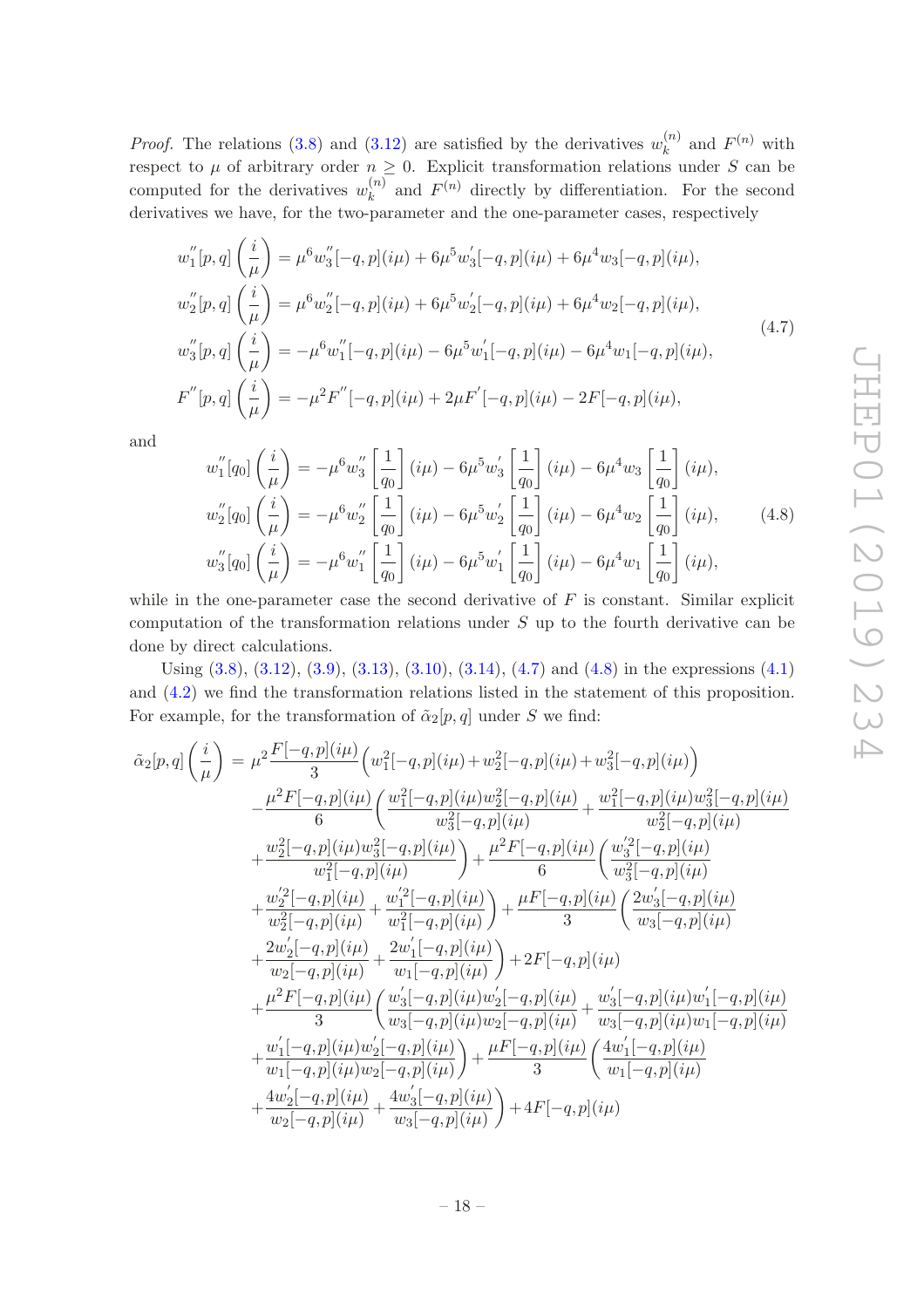$\Box$ 

$$
-\frac{\mu^2 F[-q,p](i\mu)}{3} \left( \frac{w_3''[-q,p](i\mu)}{w_3[-q,p](i\mu)} + \frac{w_2''[-q,p](i\mu)}{w_2[-q,p](i\mu)} + \frac{w_1''[-q,p](i\mu)}{w_1[-q,p](i\mu)} \right) -\mu F[-q,p](i\mu) \left( \frac{2w_3'[-q,p](i\mu)}{w_3[-q,p](i\mu)} + \frac{2w_2'[-q,p](i\mu)}{w_2[-q,p](i\mu)} + \frac{2w_1'[-q,p](i\mu)}{w_1[-q,p](i\mu)} \right) -6F[-q,p](i\mu) + \mu^2 \frac{F^{'2}[-q,p](i\mu)}{2F[-q,p](i\mu)} - \mu^2 F^{''}[-q,p](i\mu) = -\mu^2 \tilde{\alpha}_2[-q,p](i\mu).
$$

The other cases are obtained in a similar way.

A lengthier computation confirms that, in the two-parameter case, the term  $\tilde{\alpha}_4$  also satisfies the same transformation relations as  $\tilde{\alpha}_0$  and  $\tilde{\alpha}_2$ , while in the one-parameter case it satisfies  $\tilde{\alpha}_4[q_0](i\mu+1) = \tilde{\alpha}_4[q_0 - i](i\mu)$  and  $\tilde{\alpha}_4[q_0](i\mu) = -\mu^2 \tilde{\alpha}_4[1/q_0](i\mu)$ .

#### 4.2 Isospectrality of the Dirac operators under the modular action

The result of Proposition 4.1 suggests the modularity property that we should expect to hold for each term  $\tilde{\alpha}_{2n}$  in the full expansion of the heat kernel. In principle, one could analyze inductively the Seeley-deWitt coefficients  $\tilde{\alpha}_{2n}$ , using (2.9), (2.7) and (2.8), but such an approach would be computationally cumbersome and less transparent in meaning. We use a different method, based on comparing directly the Dirac-Laplacians  $\tilde{D}^2[p,q]$ ,  $\tilde{D}^{2}[p, q+p+\frac{1}{2}]$  $\frac{1}{2}$  and  $\tilde{D}^2[-q, p]$ , for the two-parameter case, and the Dirac-Laplacians  $\tilde{D}^2[q_0]$ ,  $\tilde{D}^2[q_0 - i]$  and  $-q_0^{-2} \tilde{D}^2[\frac{1}{q_0}]$  $\frac{1}{q_0}$  for the one-parameter case.

Given two points  $a, b$  in the upper half-plane  $\mathbb H$  with  $\Re(b) > \Re(a)$  and  $\Im(a) = \Im(b)$ , let  $I_{(a,b)}$  denote the straight horizontal path with endpoints a, b. Consider the manifold  $M = I_{(a,b)} \times \mathbb{S}^3$ . Let  $\tilde{D}$  be the Dirac operator for a general Bianchi IX metric (2.1) acting on the spinor bundle S restricted to  $M = I_{(a,b)} \times \mathbb{S}^3$ . Let  $\gamma(\nu) = \gamma^{\mu} \mathfrak{n}_{\mu}$  with  $\mathfrak{n}_{\mu}$  the inward normal. The boundary chirality operator  $\chi$  on  $\mathcal{S}|_{\partial M}$  defined by

$$
\chi=-\frac{\sqrt{h}}{3}\epsilon^{abc}\gamma_a\gamma_b\gamma_c,
$$

with  $\sqrt{h}$  the volume element on  $\partial M$ , satisfies  $\gamma_5 = \chi \gamma(\nu)$ , with  $\chi^2 = 1$  and  $\chi \gamma_5 + \gamma_5 \chi = 0$ and determines local elliptic boundary conditions  $B_{\pm} = \frac{1}{2}$  $\frac{1}{2}(1 \mp \chi)$ , see [9, 18, 42]. The Dirac operator D with a boundary condition B as above has discrete real spectrum  $\{\lambda_n\}$ , unbounded above and below, and an orthonormal basis of eigenspinors  $u_n = u_n(\mu, \eta, \phi, \psi)$ , with  $u_n \in C^{\infty}(\mathcal{S})$ , for the L<sup>2</sup>-completion of the space of  $u \in C^{\infty}(\mathcal{S})$  with  $B(u|_{\partial M}) = 0$  and  $B((\tilde{D}u)|_{\partial M}) = 0$ , see [18] for an elementary proof based on the Weitzenböck formula, which does not require pseudodifferential arguments, or [7] for a proof based on pseudodifferential calculus.

The use of APS boundary conditions also leads to the aforementioned properties of the Dirac operator and Dirac-Laplacian. However, the local elliptic boundary conditions determined by boundary chirality operators are more suitable for applications to spectral action models of gravity, see [9], hence it is more natural in our setting to use those.

We can then compare the spectral decomposition of the Dirac-Laplacians  $\tilde{D}^2[p,q]$ ,  $\tilde{D}^{2}[p,q+p+\frac{1}{2}]$  $\frac{1}{2}$  and  $\tilde{D}^2[-q,p]$ . For this two-parametric family of metrics, suppose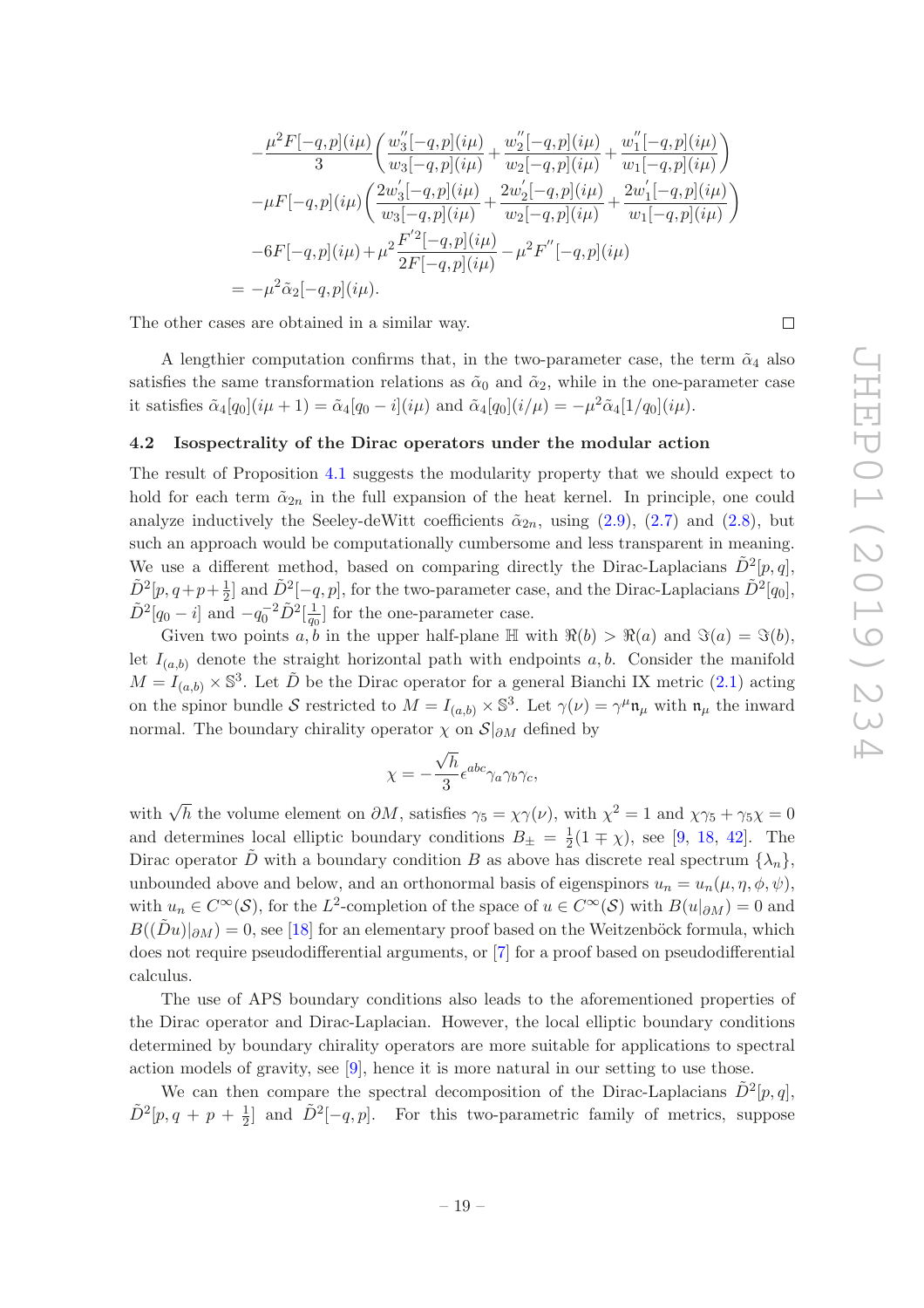$u_n(\mu, \eta, \phi, \psi)$  is a section of the spin bundle S on M, satisfying the boundary condition B as above, such that

$$
\tilde{D}[p,q]u_n(\mu,\eta,\phi,\psi) = \lambda_n u_n(\mu,\eta,\phi,\psi).
$$

For simplicity, we suppress writing the dependence of  $u_n$  on the spatial coordinates  $\eta$ ,  $\phi$ , and  $\psi$  on  $\mathbb{S}^3$ , since those will not be directly affected by the transformations we consider, and we assume it understood.

**Theorem 4.1.** For fixed  $(p,q)$ , consider a choice of  $a, b \in \mathbb{H}$  as above, such that the horizontal paths  $I_{(a,b)}$ ,  $I_{(a+i,b+i)}$  and  $I_{(\frac{1}{b},\frac{1}{a})}$  do not contain any singularities of the Bianchi IX metrics (2.14) with parameters  $(p, q)$ ,  $(p, q+p+\frac{1}{2})$  and  $(-q, p)$ . We write  $M = I_{(a,b)} \times \mathbb{S}^3$ , 2  $M_T = I_{(a+i,b+i)} \times \mathbb{S}^3$ , and  $M_S = I_{(\frac{1}{b},\frac{1}{a})} \times \mathbb{S}^3$ . The operators  $\tilde{D}^2[p,q]$ ,  $\tilde{D}^2[p,q+p+\frac{1}{2}]$  $\frac{1}{2}$  and  $\tilde{D}^2[-q,p]$ , with the boundary conditions B described above, are isospectral on the spinor bundles over  $M$ ,  $M_T$  and  $M_S$ , respectively.

*Proof.* We show that, under the transformations  $(p, q) \mapsto (p, q+p+\frac{1}{2})$  $(\frac{1}{2})$  and  $(p, q) \mapsto (-q, p)$ , an eigenspinor  $u_n(\mu)$  corresponding to a particular eigenvalue  $\lambda_n^2[p,q]$  of  $\tilde{D}^2[p,q]$  transforms as  $u_n(\mu) \mapsto u_n(\mu - i)$  and  $u_n(\mu) \mapsto -\gamma^0 u_n(\frac{1}{\mu})$  $(\frac{1}{\mu})$ , respectively. The spatial dependence of  $u_n$ is invariant, hence we do not write it explicitly. These transformations of the eigenspinors define a bijection between the spaces of eigenspinors of the corresponding operators.

Using the transformations (3.9) and (3.10) of the functions  $w_k[p,q](i\mu)$  and  $F[p,q](i\mu)$ under the modular generator  $S$  in the explicit expression  $(2.4)$  for the Dirac operator, we see that, if  $u_n(\mu)$  is a section of the spin bundle S on M that is an eigenspinor  $\tilde{D}[p,q]u_n = \lambda_n u_n$ for  $\tilde{D}[p, q]$  with eigenvalue  $\lambda_n$ , then the spinor  $-\gamma^0 u_n(\frac{1}{\mu})$  $\frac{1}{\mu}$ ) is an eigenspinor of  $-\tilde{D}[-q, p]$  on  $M<sub>S</sub>$ , with the same eigenvalue  $\lambda_n$ . Conversely, the same transformation of the Dirac operators shows that if  $u_n(\mu)$  is an eigenspinor of  $-\tilde{D}[-q, p]$  with eigenvalue  $\lambda_n$ , then the spinor  $\gamma^0 u_n(\frac{1}{\mu})$  $\frac{1}{\mu}$ ) is an eigenspinor of  $\tilde{D}[p,q]$  with the same eigenvalue  $\lambda_n$ , hence there is a bijection  $\lambda_n \mapsto -\lambda_n$  between the eigenvalues of  $\tilde{D}[p, q]$  and those of  $-\tilde{D}[-q, p]$ . Since the eigenspinors of  $\tilde{D}^2$  are exactly the eigenspinors of  $\tilde{D}$  with the corresponding eigenvalues squared, it follows that  $\tilde{D}^2[p,q]$  and  $\tilde{D}^2[-q,p]$  are isospectral. This can be seen by explicitly by writing

$$
\begin{split}\n&\left(-\tilde{D}[-q,p]\left(-\gamma^{0}u_{n}\left(\frac{1}{\mu}\right)\right)\right)\vert_{\mu=\mu_{0}} = \\
&-\left(F[p,q]\left(\frac{i}{\mu_{0}}\right)w_{1}[p,q]\left(\frac{i}{\mu_{0}}\right)w_{2}[p,q]\left(\frac{i}{\mu_{0}}\right)w_{3}[p,q]\left(\frac{i}{\mu_{0}}\right)\right)^{-\frac{1}{2}}\left(-\partial_{\frac{1}{\mu}}\gamma^{0}\left(-\gamma^{0}u_{n}\left(\frac{1}{\mu}\right)\right)\vert_{\mu=\mu_{0}}\right) \\
&+\sin\psi\cdot\left(\frac{F[p,q]\left(\frac{i}{\mu_{0}}\right)w_{2}[p,q]\left(\frac{i}{\mu_{0}}\right)w_{3}[p,q]\left(\frac{i}{\mu_{0}}\right)}{w_{1}[p,q]\left(\frac{i}{\mu_{0}}\right)}\right)^{-\frac{1}{2}}\gamma^{0}\gamma^{1}\gamma^{0}\partial_{\eta}\left(-\gamma^{0}u_{n}\left(\frac{1}{\mu}\right)\right)\vert_{\mu=\mu_{0}} \\
&-\cos\psi\cdot\left(\frac{F[p,q]\left(\frac{i}{\mu_{0}}\right)w_{1}[p,q]\left(\frac{i}{\mu_{0}}\right)w_{3}[p,q]\left(\frac{i}{\mu_{0}}\right)}{w_{2}[p,q]\left(\frac{i}{\mu_{0}}\right)}\right)^{-\frac{1}{2}}\gamma^{0}\gamma^{2}\gamma^{0}\partial_{\eta}\left(-\gamma^{0}u_{n}\left(\frac{1}{\mu}\right)\right)\vert_{\mu=\mu_{0}} \\
&-\cos\psi\csc\eta\cdot\left(\frac{F[p,q]\left(\frac{i}{\mu_{0}}\right)w_{2}[p,q]\left(\frac{i}{\mu_{0}}\right)w_{3}[p,q]\left(\frac{i}{\mu_{0}}\right)}{w_{1}[p,q]\left(\frac{i}{\mu_{0}}\right)}\right)^{-\frac{1}{2}}\gamma^{0}\gamma^{1}\gamma^{0}\partial_{\phi}\left(-\gamma^{0}u_{n}\left(\frac{1}{\mu}\right)\right)\vert_{\mu=\mu_{0}} \\
&-\sin\psi\csc\eta\cdot\left(\frac{F[p,q]\left(\frac{i}{\mu_{0}}\right)w_{1}[p,q]\left(\frac{i}{\mu_{0}}\right)w_{3}[p,q]\left(\frac{i}{\mu_{0}}\right)}{w_{2}[p,q]\left(\frac{i}{\mu_{0}}\
$$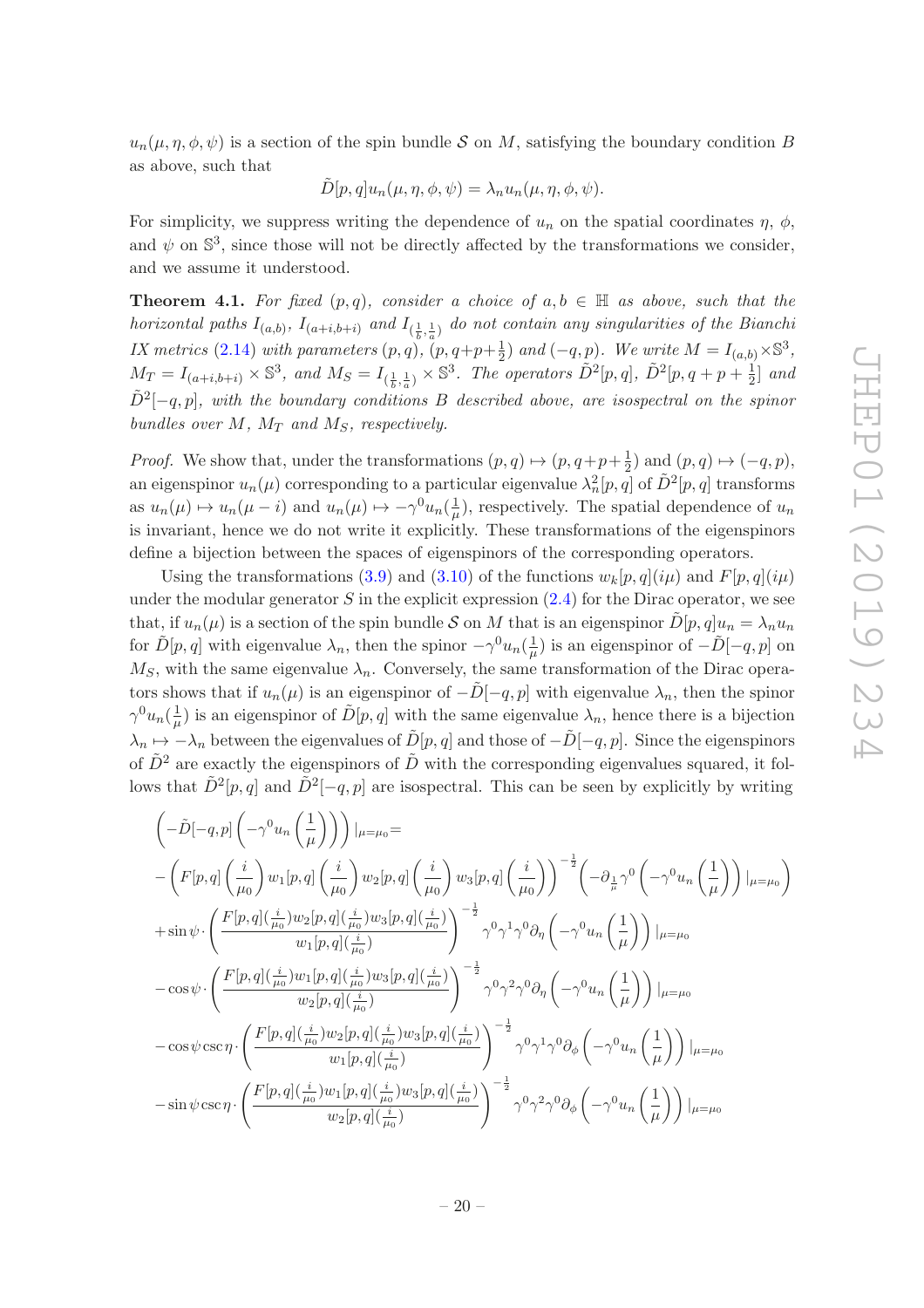$$
+\cos\psi \cot\eta \cdot \left(\frac{F[p,q](\frac{i}{\mu_{0}})w_{2}[p,q](\frac{i}{\mu_{0}})w_{3}[p,q](\frac{i}{\mu_{0}})}{w_{1}[p,q](\frac{i}{\mu_{0}})}\right)^{-\frac{1}{2}}\gamma^{0}\gamma^{1}\gamma^{0}\partial_{\psi}\left(-\gamma^{0}u_{n}\left(\frac{1}{\mu}\right)\right)|_{\mu=\mu_{0}}+\sin\psi \cot\eta \cdot \left(\frac{F[p,q](\frac{i}{\mu_{0}})w_{1}[p,q](\frac{i}{\mu_{0}})w_{3}[p,q](\frac{i}{\mu_{0}})}{w_{2}[p,q](\frac{i}{\mu_{0}})}\right)^{-\frac{1}{2}}\gamma^{0}\gamma^{2}\gamma^{0}\partial_{\psi}\left(-\gamma^{0}u_{n}\left(\frac{1}{\mu}\right)\right)|_{\mu=\mu_{0}}-\left(\frac{F[p,q](\frac{i}{\mu_{0}})w_{1}[p,q](\frac{i}{\mu_{0}})w_{2}[p,q](\frac{i}{\mu_{0}})}{w_{3}[p,q](\frac{i}{\mu_{0}})}\right)^{-\frac{1}{2}}\gamma^{0}\gamma^{3}\gamma^{0}\partial_{\psi}\left(-\gamma^{0}u_{n}\left(\frac{1}{\mu}\right)\right)|_{\mu=\mu_{0}}-\frac{1}{4}\frac{-\frac{w_{3}'[p,q](\frac{i}{\mu_{0}})}{w_{3}[p,q](\frac{i}{\mu_{0}})}-\frac{2}{\mu_{0}}-\frac{w_{1}'[p,q](\frac{i}{\mu_{0}})}{w_{1}[p,q](\frac{i}{\mu_{0}})}-\frac{2}{\mu_{0}}-\frac{\pi^{r'}[p,q](\frac{i}{\mu_{0}})}{r_{1}[p,q](\frac{i}{\mu_{0}})}+\frac{6}{\mu_{0}}\gamma^{0}\left(-\gamma^{0}u_{n}\left(\frac{1}{\mu_{0}}\right)\right)+\left(\frac{F[p,q](\frac{i}{\mu_{0}})w_{1}[p,q](\frac{i}{\mu_{0}})w_{2}[p,q](\frac{i}{\mu_{0}})w_{3}[p,q](\frac{i}{\mu_{0}})\right)^{\frac{1}{2}}+\left(\frac{w_{1}[p,q](\frac{i}{\mu_{0}})w_{2}[p,q](\frac{i}{\mu_{0}})w_{3}[p,q](\frac{i}{\mu_{0}})}{F[p,q](\
$$

In a similar way, using the transformation (3.8) of  $w_k[p,q](i\mu)$  and  $F[p,q](i\mu)$  under the modular generator  $T$  in the expression  $(2.4)$  for the Dirac operator, we see that, if  $D[p, q]u_n = \lambda_n u_n$ , then

$$
\tilde{D}\left[p,q+p+\frac{1}{2}\right]u_n(\mu-i) = \lambda_n u_n(\mu-i),
$$

which implies that the operators  $\tilde{D}^2[p, q+p+\frac{1}{2}]$  $\frac{1}{2}$  and  $\tilde{D}^2[p, q]$  are also isospectral. Finally, it is easy to see that the transformations  $u_n(\mu) \mapsto u_n(\mu + i)$  and  $u_n(\mu) \mapsto \gamma^0 u_n(\frac{1}{\mu})$  $\frac{1}{\mu}$ are two-sided inverses of the two eigenspinor transformations considered above, so the eigenspinor transformations are indeed bijections between the sets of eigenspinors.  $\Box$ 

In the case of the one-parameter family of Bianchi IX gravitational instantons we have a similar result.

**Theorem 4.2.** For the one-parameter family of metrics characterized by  $q_0$ , the operators  $\tilde{D}^2[q_0], \tilde{D}^2[q_0 - i], -q_0^{-2} \tilde{D}^2[\frac{1}{q_0}]$  $\frac{1}{q_0}$  are isospectral.

Proof. The argument is similar to the two-parameter case, using the transformations  $(3.12)$ ,  $(3.13)$ , and  $(3.14)$  in the expression  $(2.4)$  of the Dirac operator.  $\Box$ 

# 4.3 Modularity of the heat kernel and the Seeley-deWitt coefficients  $\tilde{\alpha}_{2n}$

The heat kernel  $K_t$  of the operator  $\exp(-t\tilde{D}^2)$  can be written as a sum that involves its eigenvalues and their corresponding eigenspinors. Thus, it follows immediately from Theorem 4.1 that the heat kernel for the Bianchi IX gravitational instantons with parameters  $(p, q)$  satisfies modular transformation properties. More precisely, we have the following result, where again we write explicitly only the dependence on the  $\mu$ -coordinate and we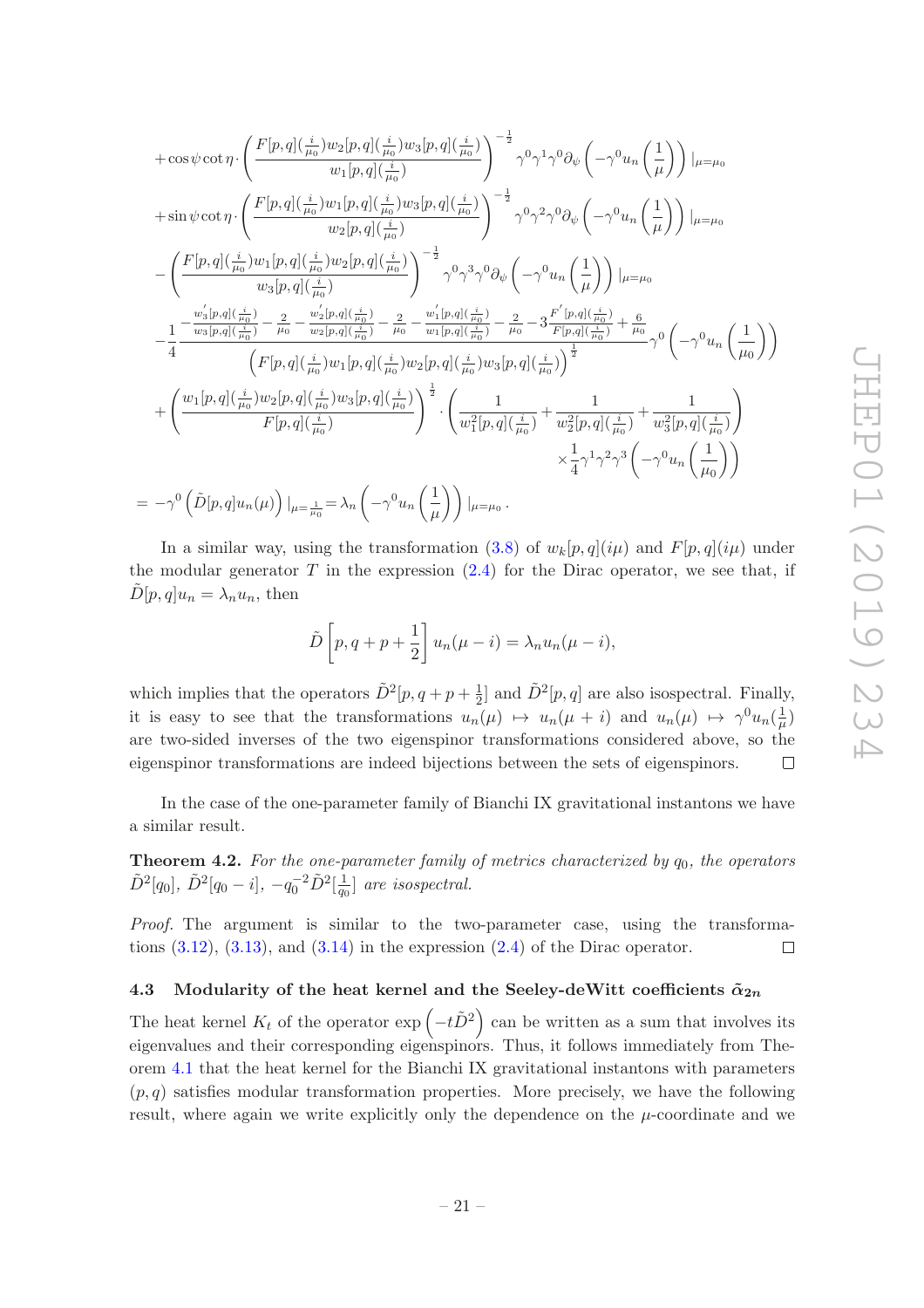suppress the dependence on the spatial coordinates in  $\mathbb{S}^3$ . We use the same notation M,  $M_T$ , and  $M_S$  for the manifolds considered in Theorem 4.1.

Proposition 4.2. In the case of the two-parameter family of Bianchi IX gravitational instantons, the heat kernel  $K_t[p,q](i\mu_1,i\mu_2)$  of the operator  $D^2[p,q]$  satisfies the modular transformations

$$
K_t[p,q](i\mu_1 + 1, i\mu_2 + 1) = K_t\left[p, q + p + \frac{1}{2}\right](i\mu_1, i\mu_2),
$$
  

$$
K_t[p,q]\left(-\frac{1}{i\mu_1}, -\frac{1}{i\mu_2}\right) = (i\mu_2)^2 K_t[-q, p](i\mu_1, i\mu_2).
$$

Proof. Recall that the defining equation for the heat kernel is

$$
\int_M K_t[p,q](i\mu_1, i\mu_2)u_n(\mu_2)dvol(\mu_2) = e^{-t\lambda_n^2}u_n(\mu_1),
$$

for any eigenspinor  $u_n(\mu)$  of  $\tilde{D}^2[p,q]$  on M. As a result, for  $(\mu_1, \mu_2) \in M_T \times M_T$ , we have  $(\mu_1 - i, \mu_2 - i) \in M \times M$ , so

$$
e^{-t\lambda_n^2}u_n(\mu_1 - i) = \int_M K_t[p, q](i\mu_1 + 1, i\mu_2 + 1)u_n(\mu_2 - i) dvol(\mu_2 - i)
$$
  
= 
$$
\int_{M_T} K_t[p, q](i\mu_1 + 1, i\mu_2 + 1)u_n(\mu_2 - i) dvol(\mu_2),
$$

where  $u_n(\mu - i)$  is the general form of an eigenspinor of  $\tilde{D}^2[p, q + p + \frac{1}{2}]$  $\frac{1}{2}$  acting on  $M_T$ , according to Theorem 4.1. Similarly, for  $(\mu_1, \mu_2) \in M_S \times M_S$ , we have  $(\frac{1}{\mu_1}, \frac{1}{\mu_2})$  $\frac{1}{\mu_2}) \in M \times M$ , so

$$
e^{-t\lambda_n^2} \left(-\gamma^0 u_n\left(\frac{1}{\mu_1}\right)\right) = -\gamma^0 e^{-t\lambda_n^2} u_n\left(\frac{1}{\mu_2}\right)
$$
  
= 
$$
\int_M K_t[p,q] \left(-\frac{1}{i\mu_1}, -\frac{1}{i\mu_2}\right) \left(-\gamma^0 u_n\left(\frac{1}{\mu_2}\right)\right) dvol\left(\frac{1}{\mu_2}\right)
$$
  
= 
$$
\int_{M_S} \left(-\frac{1}{\mu_2^2} K_t[p,q] \left(-\frac{1}{i\mu_1}, -\frac{1}{i\mu_2}\right)\right) \left(-\gamma^0 u_n\left(\frac{1}{\mu_2}\right)\right) dvol(\mu_2),
$$

where  $\left(-\gamma^0 u_n\left(\frac{1}{\mu}\right)\right)$  $\left(\frac{1}{\mu}\right)$  is the general form of an eigenspinor of  $\tilde{D}^2[-q,p]$  acting on  $M_S$  according to Theorem 4.1. Thus, we see that  $K_t[p,q](i\mu_1+1,i\mu_2+1)$  and  $-\frac{1}{\mu^2}$  $\frac{1}{\mu_2^2} K_t[p,q](-\frac{1}{i\mu})$  $\frac{1}{i\mu_1}, -\frac{1}{i\mu}$  $\frac{1}{i\mu_2}$ satisfy the defining equations of  $K_t[p, q + p + \frac{1}{2}]$  $\frac{1}{2}[(i\mu_1, i\mu_2)$  and  $K_t[-q, p](i\mu_1, i\mu_2)$  respectively. The uniqueness of the heat kernel then implies that the modularity relations in the statement are satisfied.  $\Box$ 

Having established the modular transformation properties for the heat kernel  $K_t[p,q]$ , we can now show that all of the Seeley-deWitt coefficients  $\tilde{\alpha}_{2n}[p,q]$  inherit the same transformation properties.

Before stating the next theorem we recall from section 3.1 the notation  $\nu_P(f)$  for the order of the zero of a function  $f$  at a point  $P$  (which is an integer).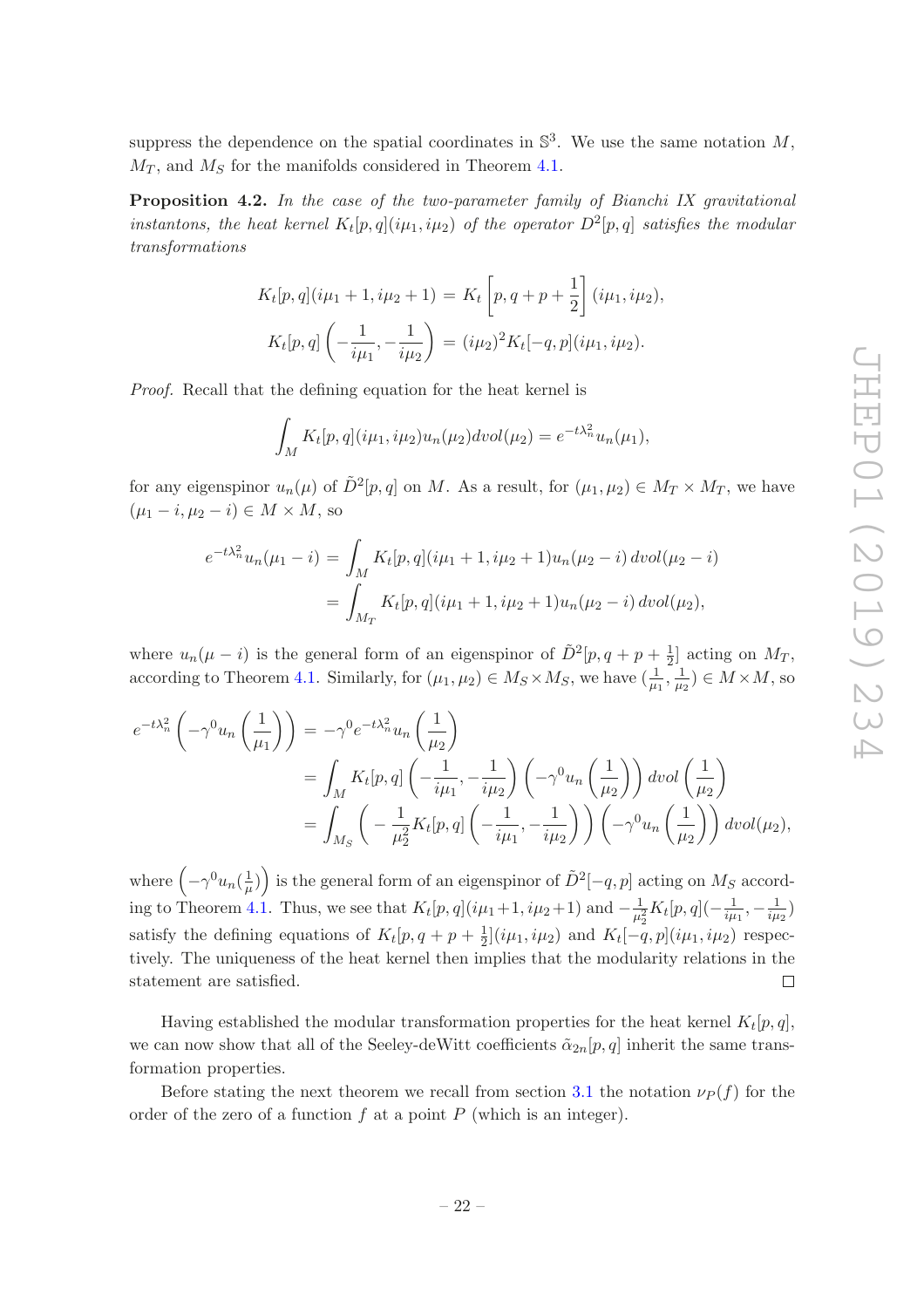Theorem 4.3. For the two-parameter family of Bianchi IX gravitational instantons, and for any non-negative integer n, the Seeley-deWitt coefficients of the Dirac-Laplacian heat kernel satisfy

$$
\tilde{\alpha}_{2n}[p,q](i\mu+1) = \tilde{\alpha}_{2n}\left[p,q+p+\frac{1}{2}\right](i\mu), \qquad \tilde{\alpha}_{2n}[p,q]\left(\frac{i}{\mu}\right) = (i\mu)^2 \tilde{\alpha}_{2n}[-q,p](i\mu).
$$

Moreover, with  $Q = e^{2\pi i(i\mu)} = e^{-2\pi \mu}$ , we have

$$
v_P(\tilde{\alpha}_{2n}[p,q](Q)) = v_P\big(K_t[p,q](Q)\big),\,
$$

where

$$
K_t[p,q](Q) = \int_{\mathbb{S}^3} \text{tr}\big\{ K_t[p,q](i\mu, i\mu) \big\} dvol^3.
$$

In particular, all the Seeley-deWitt coefficients have the same zeros and poles with the same orders in H.

*Proof.* The Seeley-deWitt coefficients  $\tilde{\alpha}_{2n}[p,q](i\mu)$  are uniquely determined by the asymptotic expansion

$$
K_t[p,q](Q) \sim t^{-2} \sum_{n=0}^{\infty} \tilde{\alpha}_{2n}[p,q](Q) t^n,
$$

or equivalently,

$$
\int_{\mathbb{S}^3} tr\big\{K_t[p,q](i\mu,i\mu)\big\} dvol^3 \sim t^{-2} \sum_{n=0}^{\infty} \tilde{\alpha}_{2n}[p,q](i\mu)t^n.
$$

Thus, using Proposition 4.2, we have

$$
\int_{\mathbb{S}^3} \text{tr}\{K_t[p,q](i\mu+1,i\mu+1)\} \, dvol^3 = \int_{\mathbb{S}^3} \text{tr}\bigg\{K_t\left[p,q+p+\frac{1}{2}\right](i\mu,i\mu)\bigg\} \, dvol^3.
$$

Since the left and the right hand side of the latter have the following small time asymptotic expansions respectively,

$$
t^{-2} \sum_{n=0}^{\infty} \tilde{\alpha}_{2n}[p, q](i\mu + 1)t^{n}, \qquad t^{-2} \sum_{n=0}^{\infty} \tilde{\alpha}_{2n}\left[p, q+p+\frac{1}{2}\right](i\mu)t^{n},
$$

it follows from the uniqueness of the asymptotic expansion that

$$
\tilde{\alpha}_{2n}[p,q](i\mu+1) = \tilde{\alpha}_{2n}\left[p,q+p+\frac{1}{2}\right](i\mu), \qquad n \in \mathbb{Z}_{\geq 0}.
$$

Also, in a similar manner, we can write

$$
\int_{\mathbb{S}^3} \text{tr}\left\{ K_t[p,q] \left( -\frac{1}{i\mu}, -\frac{1}{i\mu} \right) \right\} dvol^3 \sim t^{-2} \sum_{n=0}^{\infty} \tilde{\alpha}_{2n}[p,q] \left( -\frac{1}{i\mu} \right) t^n
$$

$$
\sim (i\mu)^2 \int_{\mathbb{S}^3} \text{tr}\left\{ K_t[-q,p] (i\mu, i\mu) \right\} dvol^3
$$

$$
\sim t^{-2} \sum_{n=0}^{\infty} (i\mu)^2 \tilde{\alpha}_{2n}[-q,p] (i\mu) t^n,
$$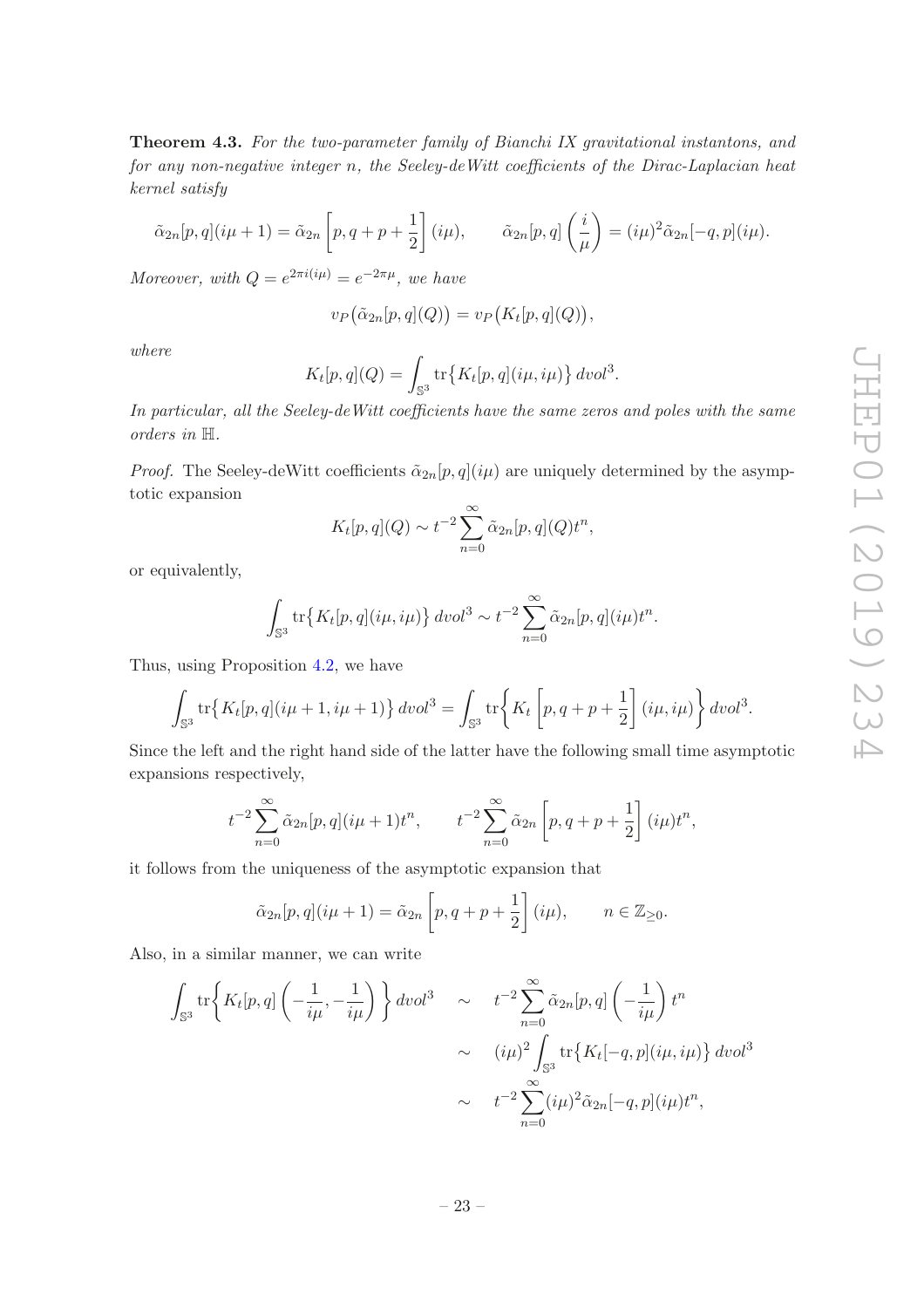which implies that

$$
\tilde{\alpha}_{2n}[p,q]\left(\frac{i}{\mu}\right) = (i\mu)^2 \tilde{\alpha}_{2n}[-q,p](i\mu), \qquad n \in \mathbb{Z}_{\geq 0}.
$$

If v is the order of zero in Q of the function  $K_t[p,q](Q)$  at  $Q_0$ , then

$$
\lim_{Q \to Q_0} (Q - Q_0)^{-v} K_t[p, q](Q) = C_t[p, q],
$$

for  $t \in (0,1)$  and some finite  $C_t[p,q] \neq 0$ . On the other hand, the asymptotic expansion means that for any integer k there is some  $N(k)$  such that

$$
\left| K_t[p,q](Q) - t^{-2} \sum_{n=0}^{N(k)} \tilde{\alpha}_{2n}[p,q](Q) t^n \right|_{\infty,k} < C_k t^k, \qquad 0 < t < 1.
$$

See sections 1.1 and 1.7 of [22] for the latter inequality and the definition of the norm  $|\cdot|_{\infty,k}$ . So it follows that

$$
\tilde{\alpha}_{2n}[p,q](Q) = \frac{1}{n!} \lim_{t \to 0^+} \frac{d^n}{dt^n} (t^2 K_t[p,q](Q)),
$$

where the convergence is uniform. Consequently, suppose that

$$
\lim_{Q \to Q_0} (Q - Q_0)^{-v_n} \tilde{\alpha}_{2n}[p, q](Q) = C_n[p, q],
$$

for some finite  $C_{n,t}[p, q] \neq 0$ . Then we can switch the order of the two limits below and obtain

$$
C_n[p,q] = \lim_{Q \to Q_0} (Q - Q_0)^{-v_n} \tilde{\alpha}_{2n}[p,q](Q)
$$
  
= 
$$
\frac{1}{n!} \lim_{Q \to Q_0} \lim_{t \to 0^+} \frac{d^n}{dt^n} (t^2(Q - Q_0)^{-v_n} K_t[p,q](Q))
$$
  
= 
$$
\frac{1}{n!} \lim_{t \to 0^+} \frac{d^n}{dt^n} \left( t^2 C_t[p,q] \lim_{Q \to Q_0} (Q - Q_0)^{v-v_n} \right).
$$

As a result, for  $C_n[p,q]$  to be finite and nonzero, we need to have  $v_n = v$ , which proves that the Seeley-deWitt coefficients have the same zeros and poles of the same orders.  $\Box$ 

The case of the one-parameter family of Bianchi IX gravitational instantons can be approached similarly, using Theorem 4.2. We obtain the following modularity property for the Seeley-deWitt coefficients.

Theorem 4.4. For the one-parameter family of Bianchi IX gravitational instantons, and for any non-negative integer n, the Seeley-deWitt coefficients of the heat kernel expansion of the Dirac-Laplacian satisfy

$$
\tilde{\alpha}_{2n}[q_0](i\mu + 1) = \tilde{\alpha}_{2n}[q_0 - i](i\mu), \n\tilde{\alpha}_{2n}[q_0] \left(\frac{i}{\mu}\right) = (-1)^{n+1} q_0^{4-2n} \mu^2 \tilde{\alpha}_{2n} \left[\frac{1}{q_0}\right](i\mu).
$$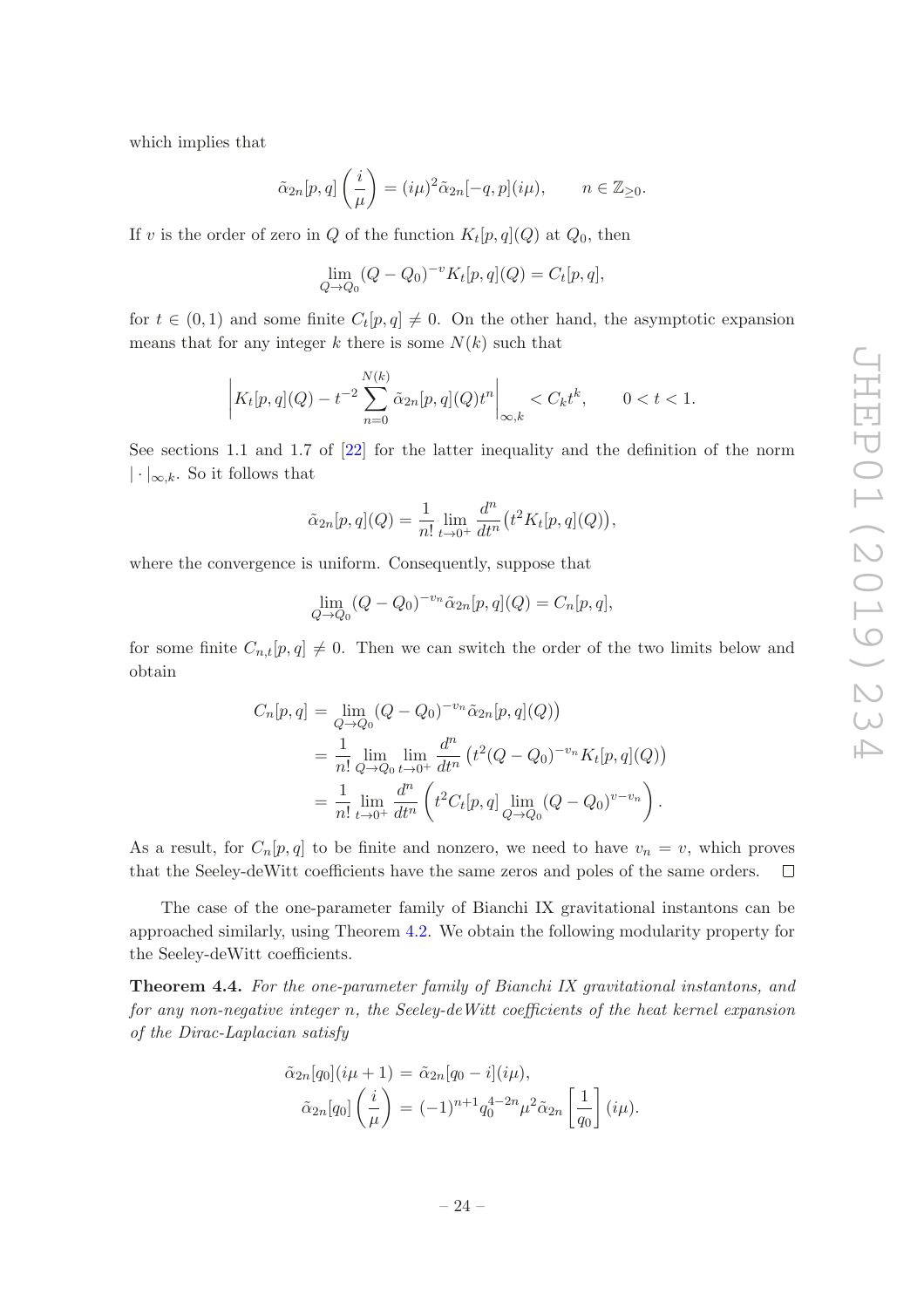$\Box$ 

*Proof.* Since the operators  $\tilde{D}^2[q_0], \ \tilde{D}^2[q_0 - i]$  and  $-q_0^{-2} \tilde{D}^2[\frac{1}{q_0}]$  $\frac{1}{q_0}$  are isospectral by Theorem 4.2, they have the same small time heat kernel expansions. Namely, for all non-negative integers n we have

$$
\tilde{\alpha}_{2n}[q_0] = (-1)^n q_0^{4-2n} \tilde{\alpha}_{2n} \left[ \frac{1}{q_0} \right] = \tilde{\alpha}_{2n}[q_0 - i].
$$

Therefore, for arbitrary real numbers a and b, such that the interval  $(a, b)$  does not contain any singularity of the metric, we have

$$
\int_{a}^{b} d\mu \cdot \tilde{\alpha}_{2n}[q_{0}](i\mu) = \int_{\frac{1}{b}}^{\frac{1}{a}} d\frac{1}{\mu} \cdot (-1)^{n} q_{0}^{4-2n} \tilde{\alpha}_{2n} \left[\frac{1}{q_{0}}\right] \left(\frac{i}{\mu}\right)
$$
  
= 
$$
\int_{a}^{b} d\mu \cdot \left((-1)^{n+1} \mu^{-2} q_{0}^{4-2n} \tilde{\alpha}_{2n} \left[\frac{1}{q_{0}}\right] \left(\frac{i}{\mu}\right)\right)
$$
  
= 
$$
\int_{a+i}^{b+i} d(\mu + i) \cdot \tilde{\alpha}_{2n}[q_{0} - i](i(\mu + i))
$$
  
= 
$$
\int_{a}^{b} d\mu \cdot \tilde{\alpha}_{2n}[q_{0} - i](i\mu - 1).
$$

This show that

$$
\tilde{\alpha}_{2n}[q_0](i\mu) = (-1)^{n+1}\mu^{-2}q_0^{4-2n}\tilde{\alpha}_{2n}\left[\frac{1}{q_0}\right]\left(\frac{i}{\mu}\right) = \tilde{\alpha}_{2n}[q_0 - i](i\mu - 1),
$$

which is equivalent to the statement of this theorem.

# 5 Modular forms in the full expansion of the spectral action

In order to properly interpret the modularity conditions for the Seeley-deWitt coefficients  $\tilde{\alpha}_{2n}[p,q](\mu)$  and  $\tilde{\alpha}[q_0](\mu)$  of Theorem 4.3 and 4.4, we show here that, for rational values of the parameters  $(p, q)$  the Seeley-deWitt coefficients  $\tilde{\alpha}_{2n}[p, q]$  give rise to vector-valued modular functions, in the sense of [14].

We then show that, by summation over a finite orbit of the parameters, these vectorvalued modular functions give rise to ordinary modular functions, and we investigate their relation to well known modular forms. In particular, we discuss two specific examples, one with poles at infinity and the other with no poles at infinity, where the modular functions corresponding to the Seeley-deWitt coefficients belong to the space of modular forms of weight 14 and to the cusp forms of weight 18, respectively.

#### 5.1 The Seeley-deWitt coefficients as vector-valued modular forms

The following lemma shows the periodicity of all Seeley-deWitt coefficients  $\tilde{\alpha}_{2n}[p,q]$  in both of the parameters of the metric with period 1. This is a crucial step for showing that each  $\tilde{\alpha}_{2n}$  is defining a vector-valued modular form with respect to a finite dimensional representation of the group  $SL_2(\mathbb{Z})$ . More importantly, it also allows one to construct ordinary modular functions from each  $\tilde{\alpha}_{2n}[p,q]$ , which can then be related to well known modular forms.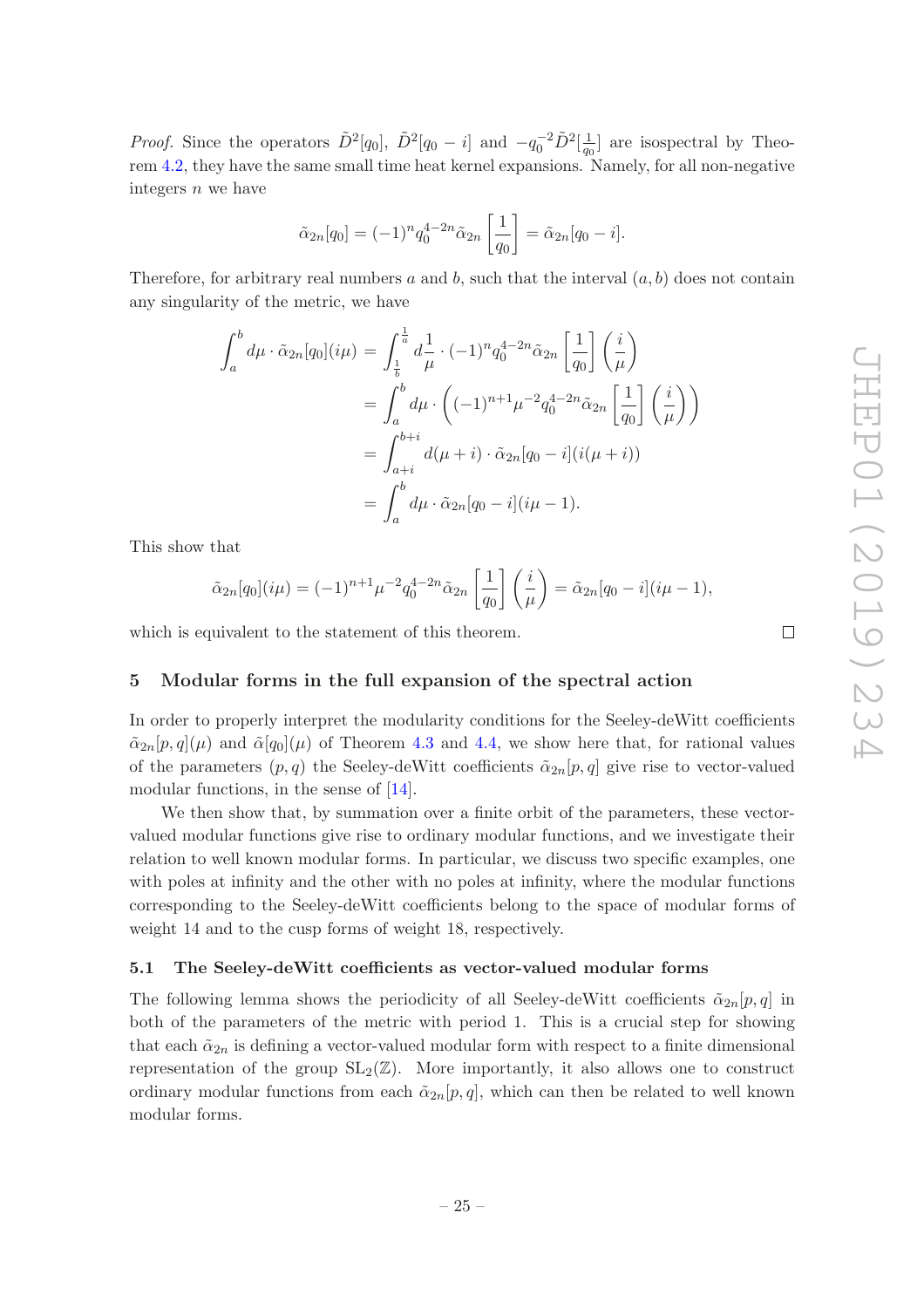**Lemma 5.1.** For any non-negative integer n and any parameters  $(p, q)$  of the Bianchi IX gravitational instantons we have

$$
\tilde{\alpha}_{2n}[p+1,q] = \tilde{\alpha}_{2n}[p,q+1] = \tilde{\alpha}_{2n}[p,q].
$$

*Proof.* We know from the explicit form of the metric  $(2.14)$  and the transformations  $(3.11)$ that all the involved functions are invariant under  $p \mapsto p+1$ , so the periodicity in p follows trivially. In addition, we have

$$
w_{1}[p,q+1](i\mu) = -\frac{i}{2}\vartheta_{3}(i\mu)\vartheta_{4}(i\mu)\frac{e^{2\pi ip}\partial_{q}\vartheta[p,q+\frac{1}{2}](i\mu)}{e^{2\pi ip}e^{\pi ip}\vartheta[p,q](i\mu)} = w_{1}[p,q](i\mu),
$$
  
\n
$$
w_{2}[p,q+1](i\mu) = \frac{i}{2}\vartheta_{2}(i\mu)\vartheta_{4}(i\mu)\frac{-e^{2\pi ip}\partial_{q}\vartheta[p+\frac{1}{2},q+\frac{1}{2}](i\mu)}{e^{2\pi ip}e^{\pi ip}\vartheta[p,q](i\mu)} = -w_{2}[p,q](i\mu),
$$
  
\n
$$
w_{3}[p,q+1](i\mu) = -\frac{1}{2}\vartheta_{2}(i\mu)\vartheta_{3}(i\mu)\frac{-e^{2\pi ip}\partial_{q}\vartheta[p+\frac{1}{2},q](i\mu)}{e^{2\pi ip}\vartheta[p,q](i\mu)} = -w_{3}[p,q](i\mu),
$$
  
\n
$$
F[p,q+1](i\mu) = \frac{2}{\pi\Lambda}\left(\frac{e^{2\pi ip}\vartheta[p,q](i\mu)}{e^{2\pi ip}\partial_{q}\vartheta[p,q](i\mu)}\right)^{2} = F[p,q](i\mu).
$$

Consequently, we see from the equations above that the metric  $(2.1)$ , for the two-parameter family of Bianchi IX gravitational instantons is invariant under  $q \mapsto q+1$ , so the periodicity in  $q$  also follows.  $\Box$ 

Consider the action of  $SL_2(\mathbb{Z})$  on the set of pairs  $(p, q) \in [0, 1)^2 = (\mathbb{R}/\mathbb{Z})^2$  generated by

$$
S(p,q) = (-q,p), \quad \text{mod } \mathbb{Z}^2,
$$
  

$$
T(p,q) = \left(p,q+p+\frac{1}{2}\right) \quad \text{mod } \mathbb{Z}^2.
$$
 (5.1)

For  $(p, q) \in \mathbb{Q}^2 \cap [0, 1)^2$  there is a common multiple N of 2 and the denominators of p and q, such that the orbit  $\mathcal{O}_{(p,q)}$  of  $(p,q)$  under the action of  $SL_2(\mathbb{Z})$  consists of those pairs  $(p,q)$ with  $p, q \in \mathcal{N} = \{0, 2/N, ..., (N-1)/N\}$ . Namely,

$$
\mathcal{O}_{(p,q)} \subset \mathcal{N}^2 \subset [0,1)^2.
$$

Thus, the orbit  $\mathcal{O}_{(p,q)}$  is finite, with any element of  $SL_2(\mathbb{Z})$  acting as a permutation on  $\mathcal{O}_{(p,q)}$ . We can now show that each Seeley-deWitt coefficient is a vector-valued modular function as in the definition given by (3.7).

**Theorem 5.1.** Let  $(p,q)$  be a pair in  $\mathbb{Q}^2 \cap [0,1)^2$ . For any non-negative integer n, the  $Seeley-deWitt coefficient \tilde{\alpha}_{2n}[p',q'](i\mu), with (p',q') \in \mathcal{O}_{(p,q)}, determines a vector-valued$ modular function of weight 2 for the representation of  $SL_2(\mathbb{Z})$  on the finite dimensional vector space of complex-valued functions on the finite set  $\mathcal{O}_{(p,q)}$ , induced by (5.1).

*Proof.* Since the orbit  $\mathcal{O}_{(p,q)}$  is finite in this case, we can arrange the functions  $\tilde{\alpha}_{2n}[p',q'](i\mu)$ with  $(p', q') \in \mathcal{O}_{(p,q)}$  into a finite column vector  $\tilde{A}_{2n}(\mu; \mathcal{O}_{(p,q)})$  of some dimension d. Since any  $M \in SL_2(\mathbb{Z})$  acts as a permutation on  $\mathcal{O}_{(p,q)}$ , we may denote by  $\rho: S_d \mapsto GL(p, \mathbb{C})$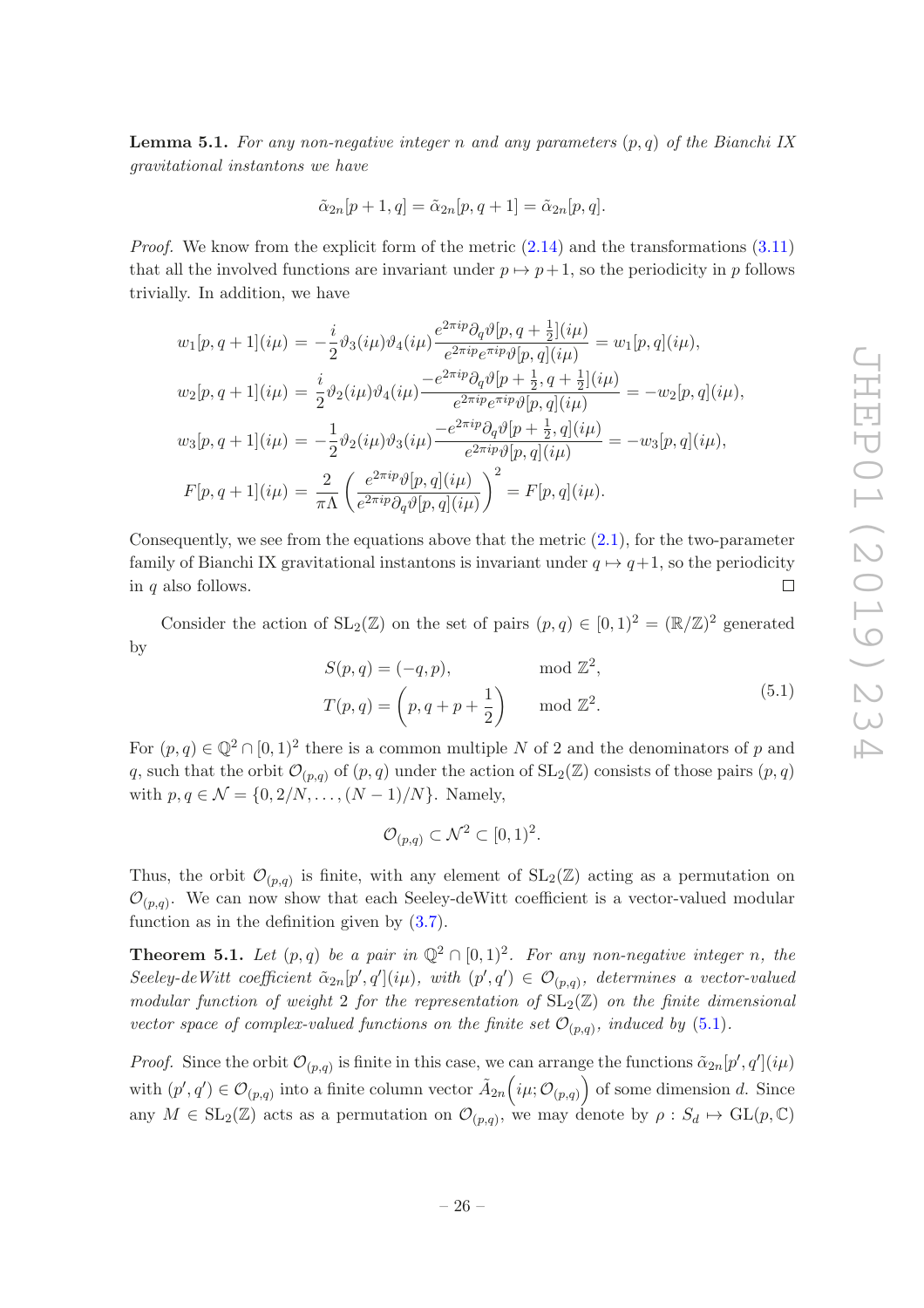the natural permutation representation of  $S_d$  which acts on  $\tilde{A}_{2n}(\mu; \mathcal{O}_{(p,q)})$  by permuting its components in the corresponding way. The statement of Theorem 4.3 can then be rephrased as the transformation of this vector by any  $M =$  $\begin{pmatrix} a & b \\ c & d \end{pmatrix} \in SL_2(\mathbb{Z})$ , as

$$
\tilde{A}_{2n}\Big(M \cdot (i\mu); \mathcal{O}_{(p,q)}\Big) = (c(i\mu) + d)^2 \tilde{\alpha}_{2n} [M \cdot (p,q)](i\mu)
$$

$$
= (c(i\mu) + d)^2 \rho(M) \cdot (\tilde{A}_{2n}[(p,q)](i\mu)),
$$

where on the left-hand-side M is acting on  $i\mu$  by linear fractional transformations and on the right-hand-side M is acting on the parameters  $(p, q)$  according to the representation of (5.1). Therefore, by definition,  $\tilde{\alpha}_{2n}[p,q](i\mu)$  is a vector-valued modular function of weight 2.  $\Box$ 

Since the orbit is finite for a rational choice of parameters, by a summation over the orbit we obtain ordinary modular functions as follows. Recall that modular forms of weight 2 are meromorphic differentials on  $\mathbb{H}/PSL_2(\mathbb{Z})$ . As we will discuss more in detail below, the modular forms we obtain in this way are indeed meromorphic and we provide more information later about their zeros and poles.

**Corollary 5.1.** For any pair of rational number  $(p,q)$ , and any non-negative integer n, the sum

$$
\tilde{\alpha}_{2n}(i\mu;\mathcal{O}_{(p,q)})=\sum_{(p',q')\in\mathcal{O}_{(p,q)}}\tilde{\alpha}_{2n}[p',q'](i\mu)
$$

is a modular function of weight 2 for the modular group  $PSL_2(\mathbb{Z})$ .

*Proof.* Summing the components of the column vector  $\tilde{A}_{2n}(\mu; \mathcal{O}_{(p,q)})$  in Theorem 5.1, we find that the sum  $\tilde{\alpha}_{2n}(\mu; \mathcal{O}_{(p,q)})$  satisfies

$$
\tilde{\alpha}_{2n}\big(M(i\mu); \mathcal{O}_{(p,q)}\big) = \sum_{(p',q') \in \mathcal{O}_{(p,q)}} \big(c \cdot i\mu + d\big)^2 \tilde{\alpha}_{2n} \big[M(p',q')\big](i\mu)
$$

$$
= \sum_{(p',q') \in \mathcal{O}_{(p,q)}} \big(c \cdot i\mu + d\big)^2 \tilde{\alpha}_{2n} \big[(p',q')\big](i\mu)
$$

$$
= (c \cdot i\mu + d)^2 \tilde{\alpha}_{2n} \big(i\mu; \mathcal{O}_{(p,q)}\big),
$$

for any  $M \in \text{PSL}_2(\mathbb{Z})$  which acts on the variable  $i\mu$  as a linear fractional transformation, and on  $(p, q)$  as defined previously.  $\Box$ 

In the following we refer to the functions  $\tilde{\alpha}_{2n}(i\mu; \mathcal{O}_{(p,q)})$  as averaged Seeley-deWitt coefficients.

#### 5.2 Zeros and poles of the modular Seeley-deWitt coefficients

We have seen in Corollary 5.1 that, when the parameters  $(p, q)$  of the metric are rational, each  $\tilde{\alpha}_{2n}(i\mu; \mathcal{O}_{(p,q)})$  satisfies the transformation properties of a modular function of weight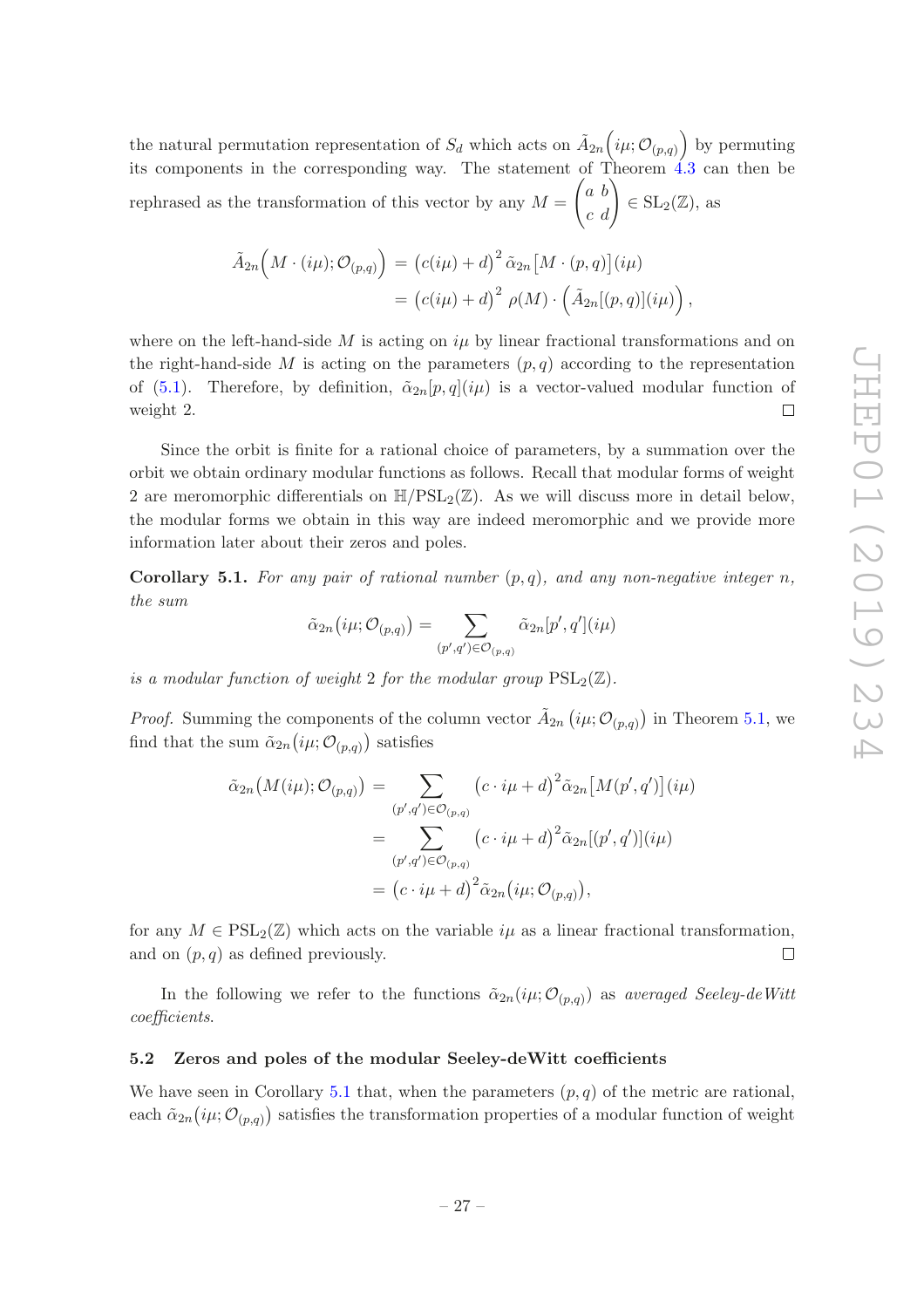2. Since there are no non-trivial holomorphic modular forms of weight 2, it is necessary for  $\tilde{\alpha}_{2n}(i\mu; \mathcal{O}_{(p,q)})$  to have poles in the variable  $i\mu$ .

By Theorem 4.3, in order to find the locations and multiplicities of the zeros of  $\tilde{\alpha}_{2n}[p,q](i\mu)$ , it is enough for us to investigate the poles of  $\tilde{\alpha}_0[p,q](i\mu)$ , and the result would apply to all  $\tilde{\alpha}_{2n}[p,q](i\mu)$ . Recall that

$$
\tilde{\alpha}_0[p,q] = 4F^2 w_1 w_2 w_3
$$
  
= 
$$
-\frac{2}{\pi^2 \Lambda^2} \cdot \frac{\vartheta_2^2 \vartheta_3^2 \vartheta_4^2 \vartheta[p,q] \partial_q \vartheta[p,q+\frac{1}{2}] \partial_q \vartheta[p+\frac{1}{2},q+\frac{1}{2}] \partial_q \vartheta[p+\frac{1}{2},q]}{(\partial_q \vartheta[p,q])^4}.
$$

Since all the theta functions and theta derivatives are holomorphic for  $i\mu \in \mathbb{H}$ , the singularities of

$$
\tilde{\alpha}_{2n}(i\mu; \mathcal{O}_{(p,q)}) = \sum_{(p',q') \in \mathcal{O}_{(p,q)}} \tilde{\alpha}_{2n}[p',q'](i\mu)
$$

may appear only at the zeros of the function  $\partial_q \vartheta[p,q](i\mu)$ . In addition, because of the modular properties, it would be enough for us to look for poles in the fundamental domain  $\mathbb{H}/PSL_2(\mathbb{Z})$  and at infinity.

Consequently, in principle, we only need to know the locations and multiplicities of the zeros of  $\partial_q \vartheta[p,q](i\mu)$  in order to figure out the space of modular forms that can be constructed from  $\tilde{\alpha}_{2n}(i\mu; \mathcal{O}_{(p,q)})$  by removing the poles. So we proceed by proving the following lemmas concerning the zeros of  $\vartheta[p,q](i\mu)$  and  $\partial_q\vartheta[p,q](i\mu)$  with parameters  $(p,q) \in [0,1)^2$ .

**Lemma 5.2.** For the order of zero at infinity of the functions  $\vartheta_2, \vartheta_3, \vartheta[p,q], \partial_q\vartheta[p,q]$ , we have:

$$
v_{\infty}(\vartheta_2) = \frac{1}{8}, \qquad v_{\infty}(\vartheta_3) = v_{\infty}(\vartheta_4) = 0, \qquad v_{\infty}(\vartheta[p, q]) = \frac{\langle p \rangle^2}{2},
$$

$$
v_{\infty}(\partial_q \vartheta[p, q]) = \begin{cases} +\infty & \text{if } p = 0, q \in \{0, \frac{1}{2}\}, \\ +\infty & \text{if } p = \frac{1}{2}, q = 0, \\ \frac{1}{2} & \text{if } p = 0, q \notin \{0, \frac{1}{2}\}, \\ \frac{\langle p \rangle^2}{2} & \text{otherwise,} \end{cases}
$$

where  $\langle p \rangle$  is the number  $\langle p \rangle \equiv p \mod 1$  such that  $\langle p \rangle \in [-\frac{1}{2}]$  $\frac{1}{2}, \frac{1}{2}$  $(\frac{1}{2})$ .

*Proof.* This follows directly from the leading order terms in  $(2.12)$  and its q derivative.  $\Box$ 

Lemma 5.2 can be used to obtain information about the order of zero of  $\tilde{\alpha}_0[p,q]$  at infinity as follows.

Corollary 5.2. For  $(p, q) \notin \{(0, 0), (0, \frac{1}{2})\}$  $(\frac{1}{2}), (\frac{1}{2})$  $(\frac{1}{2},0),(\frac{1}{2})$  $\frac{1}{2}, \frac{1}{2}$  $\frac{1}{2}$ ) we have

$$
v_{\infty}(\tilde{\alpha}_0[p, q]) = \left| p - \frac{1}{2} \right| \ge 0 \quad \text{if} \quad p \neq 0,
$$
  

$$
v_{\infty}(\tilde{\alpha}_0[p, q]) = -1 \qquad \text{if} \quad p = 0.
$$
 (5.2)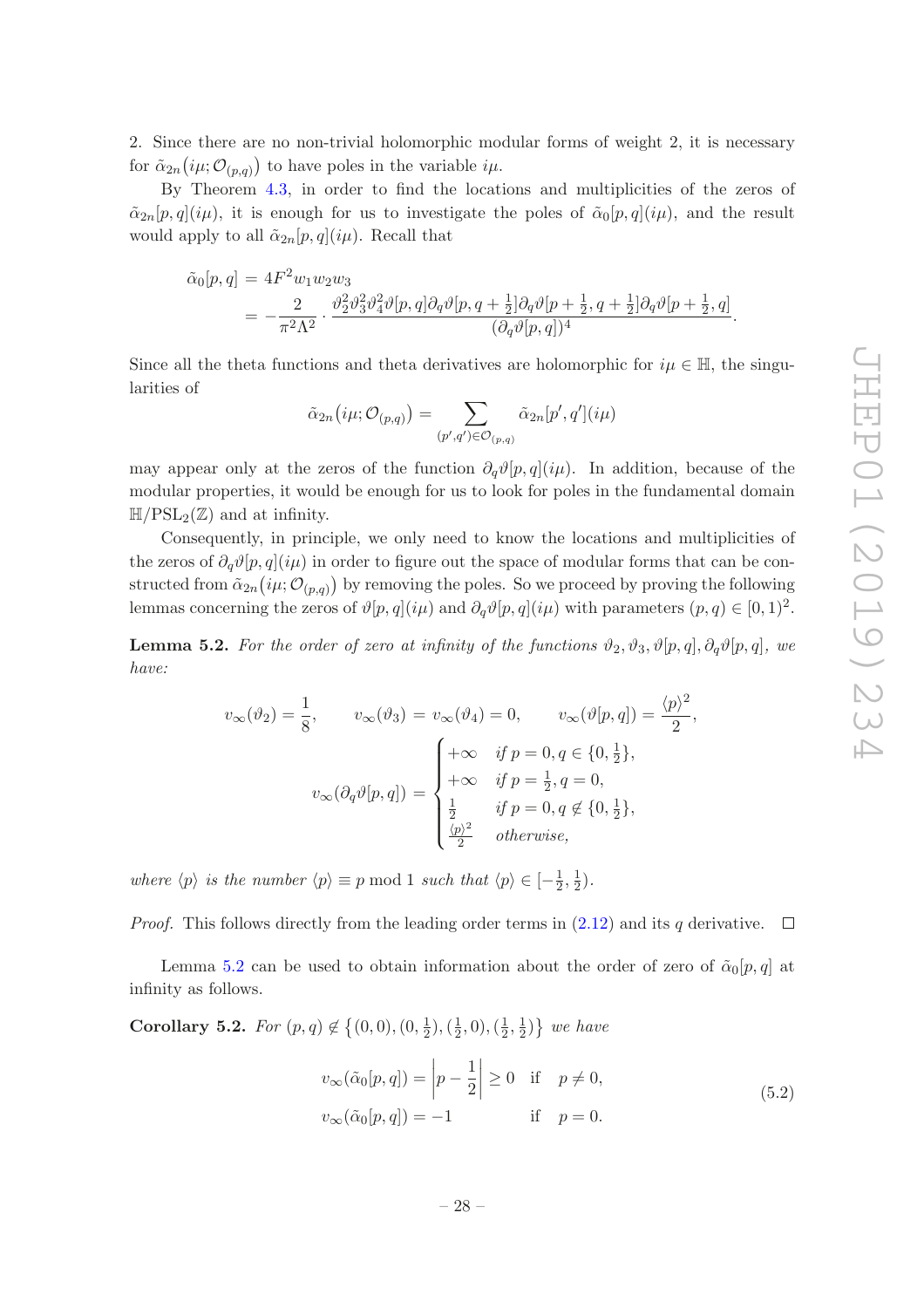$\Box$ 

Proof. Both of the above statements can be proved by the substitution of the identities given in Lemma 5.2 into the formula

$$
v_{\infty}(\tilde{\alpha}_0[p,q]) = 2v_{\infty}(\vartheta_2) + 2v_{\infty}(\vartheta_3) + 2v_{\infty}(\vartheta_4) + v_{\infty}(\vartheta[p,q]) + v_{\infty}\left[p + \frac{1}{2}, q\right]
$$

$$
+ v_{\infty}\left[p + \frac{1}{2}, q + \frac{1}{2}\right] + v_{\infty}\left[p, q + \frac{1}{2}\right] - 4v_{\infty}[p, q],
$$

where we used the notation  $v_{\infty}[p, q]$  for  $v_{\infty}(\partial_q \vartheta[p, q])$  for simplicity. This gives

$$
v_{\infty}(\tilde{\alpha}_0[p,q]) = \langle p \rangle^2 + \langle p + \frac{1}{2} \rangle^2 + \frac{1}{4} \langle p \rangle^2 = \left| p - \frac{1}{2} \right| \ge 0, \quad \text{if } p \ne 0
$$
  

$$
v_{\infty}(\tilde{\alpha}_0[p,q]) = \frac{1}{4} + 2 \times \frac{1}{8} + \frac{1}{2} - 4 \times \frac{1}{2} = -1, \quad \text{if } p = 0.
$$

Since we already used the simpler notation  $v_{\infty}[p,q]$  for  $v_{\infty}(\partial_q \vartheta[p,q])$  for simplicity, in the sequel as well, we will write  $v_P[p,q]$  to denote the order of zero of the function  $\partial_q \vartheta[p, q](i\mu)$  at a point  $P = i\mu$  in H. We now have the following result.

**Lemma 5.3.** Let n be the number of points in the orbit  $\mathcal{O}_{(p,q)}$  where  $\mathcal{O}_{(p,q)} \neq \{(\frac{1}{2}, \frac{1}{2}, \frac{1}{2}, \frac{1}{2}, \frac{1}{2}, \frac{1}{2}, \frac{1}{2}, \frac{1}{2}, \frac{1}{2}, \frac{1}{2}, \frac{1}{2}, \frac{1}{2}, \frac{1}{2}, \frac{1}{2}, \frac{1}{2}, \frac{1}{2}, \frac{1}{2}, \frac{1}{2}, \frac{1$  $\frac{1}{2}, \frac{1}{2}$  $\frac{1}{2}$ ) and  $\mathcal{O}_{(p,q)} \neq \{ (0,0), (\frac{1}{2})$  $(\frac{1}{2},0), (0,\frac{1}{2})$  $\frac{1}{2}$ )}. Then n is necessarily even. Moreover, the orders  $v_{\tau}[p,q]$ satisfy the equation

$$
\sum_{(p',q')\in\mathcal{O}_{(p,q)}} \left(\frac{1}{2}v_i[p',q'] + \frac{1}{3}v_\rho[p',q'] + \sum_{P\in\mathbb{H}/\mathrm{PSL}_2(\mathbb{Z})} v_P[p',q']\right) = \frac{n}{12} - \frac{n_0}{2},
$$

where  $\rho = e^{\frac{2\pi i}{3}}$ ,  $n_0$  is the number of points  $(p', q') \in \mathcal{O}_{(p,q)}$  such that  $p' = 0$ , and the starred summation excludes the points i and  $\rho$ .

*Proof.* First notice that if  $(p, q)$  and  $(-p, -q)$  correspond to the same point in  $[0, 1)^2$  then we have  $p \equiv -p \mod{1}$  and  $q \equiv -q \mod{1}$ , i.e.,  $p \equiv 0 \mod{\frac{1}{2}}$  and  $q \equiv 0 \mod{\frac{1}{2}}$ . Thus, in  $[0, 1)^2$  the only possibility is that

$$
(p,q) \in \left\{ (0,0), \left(0, \frac{1}{2}\right), \left(\frac{1}{2}, 0\right), \left(\frac{1}{2}, \frac{1}{2}\right) \right\}.
$$

Thus, if  $\mathcal{O}_{(p,q)} \neq \{(\frac{1}{2})\}$  $\frac{1}{2}, \frac{1}{2}$  $\{\frac{1}{2})\}$  and  $\mathcal{O}_{(p,q)} \neq \{(0,0),(\frac{1}{2})\}$  $(\frac{1}{2},0), (0,\frac{1}{2})$  $\{\frac{1}{2}\},\$  then  $(p,q)$  and  $(-p,-q)$ correspond to different points in  $[0, 1)^2$ .

Also if  $(p', q') \in \mathcal{O}_{p,q}$ , then  $(-q', p') \in \mathcal{O}_{p,q}$  and thus  $(-p', -q') \in \mathcal{O}_{p,q}$ . Thus, when  $\mathcal{O}_{(p,q)} \ \neq \ \{(\frac{1}{2}$  $\frac{1}{2}, \frac{1}{2}$  $\{\frac{1}{2})\}$  and  $\mathcal{O}_{(p,q)} \neq \{(0,0),(\frac{1}{2})\}$  $(\frac{1}{2},0), (0,\frac{1}{2})$  $\{\frac{1}{2}\}\},\$ for any  $(p',q')\in\mathcal{O}_{(p,q)}$  there is a partner  $(-p', -q') \neq (p', q')$  in  $[0, 1)^2$  that is also in the orbit. It is evident that only identical points in  $[0, 1)^2$  can have the same partner, so it follows that in this case *n* is necessarily even.

Using the transformation rules for  $\vartheta[p,q]$  and  $\partial_q^n \vartheta[p,q]$  as in the proof of Theorem 3.1, we obtain

$$
\frac{\partial_q \vartheta[p,q](i\mu+1)}{\vartheta[p,q](i\mu+1)} = \frac{\partial_q \vartheta[p,q](i\mu)}{\vartheta[p,q](i\mu)}, \qquad \frac{\partial_q \vartheta[p,q](-\frac{1}{i\mu})}{\vartheta[p,q](-\frac{1}{i\mu})} = -i\mu \frac{\partial_q \vartheta[p,q](i\mu)}{\vartheta[p,q](i\mu)}.
$$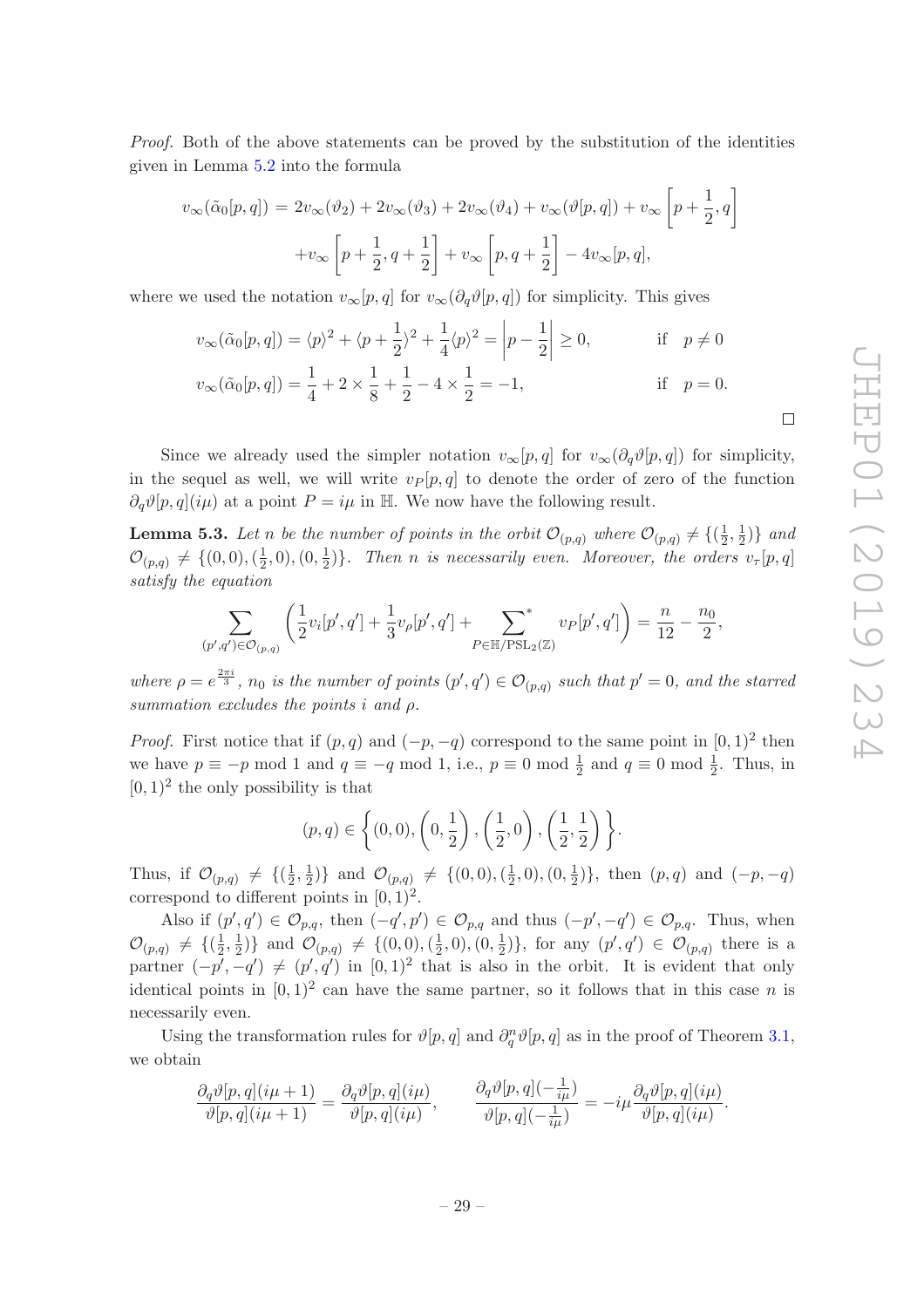Then the function

$$
f(i\mu) = \prod_{(p,q)\in\mathcal{O}_{(p,q)}} \frac{\partial_q \vartheta[p,q](i\mu)}{\vartheta[p,q](i\mu)},
$$

transforms like

$$
f(i\mu + 1) = f(i\mu),
$$
  $f\left(-\frac{1}{i\mu}\right) = (-1)^n (i\mu)^n f(i\mu) = (i\mu)^n f(i\mu),$ 

where n is an even number, hence,  $f(i\mu)$  is a modular function of weight n. Therefore using the valence formula  $(3.6)$  we can write

$$
v_{\infty}(f) + \frac{1}{2}v_i(f) + \frac{1}{3}v_{\rho}(f) + \sum_{P \in \mathbb{H}/PSL_2(\mathbb{Z})} v_P(f) = \frac{n}{12}.
$$

Recall that the zeros of  $\vartheta[p,q](i\mu)$  satisfy the equation

$$
\left(p - \frac{1}{2} + m\right)i\mu + q - \frac{1}{2} + k = 0
$$

for some  $m, k \in \mathbb{Z}$ . So, for any real  $(p, q) \neq (\frac{1}{2}, \frac{1}{2})$  $(\frac{1}{2}), \vartheta[p, q](i\mu)$  does not have any zeros (or poles) in H. Moreover, notice that the theta functions and the theta derivatives are all holomorphic in  $i\mu \in \mathbb{H}$ . So it follows that the function  $f(i\mu)$  has no pole away from infinity, and for  $P \in \mathbb{H}$  we have exactly  $v_P(f) = \sum_{(p',q') \in \mathcal{O}_{(p,q)}} v_P[p',q']$ , with  $v_P[p',q'] \geq 0$  at any P in the fundamental domain. At infinity, we know from Lemma 5.2 that

$$
v_{\infty}(f) = \sum_{(p',q') \in \mathcal{O}_{(p,q)}} \left( v_P[p',q'] - v_{\infty}(\vartheta[p',q']) \right)
$$
  
\n
$$
= \sum_{(p',q') \in \mathcal{O}_{(p,q)}} \left( v_P[p',q'] - v_{\infty}(\vartheta[p',q']) \right)
$$
  
\n
$$
+ \sum_{(0,q') \in \mathcal{O}_{(p,q)}} \left( v_P[0,q'] - v_{\infty}(\vartheta[0,q']) \right)
$$
  
\n
$$
= \sum_{(p',q') \in \mathcal{O}_{(p,q)}} \left( \frac{\langle p'\rangle^2}{2} - \frac{\langle p'\rangle^2}{2} \right) + \sum_{(0,q') \in \mathcal{O}_{(p,q)}} \left( \frac{1}{2} - \frac{\langle 0\rangle^2}{2} \right)
$$
  
\n
$$
= \frac{n_0}{2},
$$

where  $n_0$  is the number of points in the orbit whose first coordinates are zero,  $p' = 0$ . Finally it follows from the valence formula for f that

$$
\sum_{(p',q')\in\mathcal{O}_{(p,q)}} \left(\frac{1}{2}v_i[p',q'] + \frac{1}{3}v_\rho[p',q'] + \sum_{P\in\mathbb{H}/\mathrm{PSL}_2(\mathbb{Z})}^{*} v_P[p',q']\right) = \frac{n}{12} - \frac{n_0}{2}.
$$

 $\Box$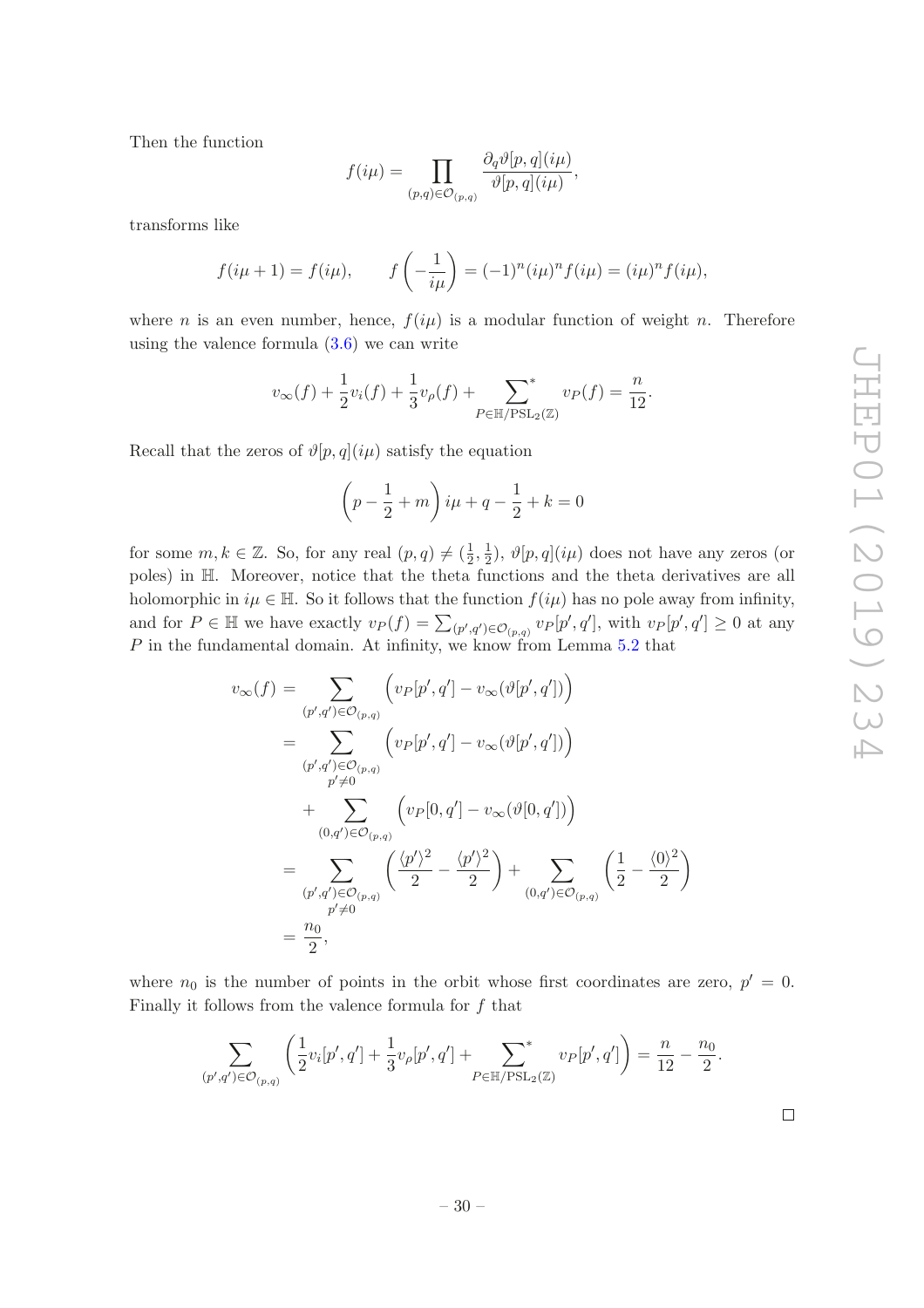,

 $\Box$ 

**Corollary 5.3.** Let n and  $n_0$  be defined as in Lemma 5.3. Then, we have  $n \geq 6n_0$ , and the equality holds if and only if  $\partial_q \vartheta[p,q](i\mu)$  has no zeros in the upper half-plane for any  $(p, q)$  in the orbit.

*Proof.* This follows directly from the non-negativity of  $v_P[p,q]$ .

When *n* is small, for instance when  $n = n_0$ , one can solve for all the  $v_P[p', q']$  by simple arithmetic arguments. For example, when  $n = 8$ , one has

$$
\sum_{(p',q')\in\mathcal{O}_{(p,q)}} \left( \frac{1}{2} v_i[p',q'] + \frac{1}{3} v_\rho[p',q'] + \sum_{P\in\mathbb{H}/\mathrm{PSL}_2(\mathbb{Z})} v_P[p',q'] \right) = \frac{2}{3}.
$$

Thus, since  $\tilde{\alpha}_0[p',q'] = \tilde{\alpha}_0[-p',-q'],$  we have  $v_P[p',q'] = v_P[-p',-q']$  where  $(p',q')$  and  $(-p', -q')$  correspond to different points in  $[0, 1)^2$ . Therefore, the only non-negative solution is given by  $v_{\rho}[p_0, q_0] = v_{\rho}[-p_0, -q_0] = 1$  for some  $(p_0, q_0) \in \mathcal{O}_{(p,q)}$ , and  $v_{P}[p', q'] = 0$  for any other P in the fundamental domain and  $(p', q') \in \mathcal{O}_{(p,q)}$ . We discuss some explicit examples that can be described in terms of well known modular forms in the next subsection.

# 5.3 Averaged Seeley-deWitt coefficients expressed by well known modular forms

Consider the orbit generated by  $(p, q) = (0, \frac{1}{3})$  $\frac{1}{3}$ , which consists of

$$
\mathcal{O}_{(0,\frac{1}{3})} = \left\{ \left( \frac{1}{2}, \frac{2}{3} \right), \left( \frac{1}{2}, \frac{1}{3} \right), \left( \frac{5}{6}, \frac{2}{3} \right), \left( \frac{5}{6}, \frac{1}{3} \right), \left( \frac{5}{6}, 0 \right), \left( \frac{1}{6}, \frac{2}{3} \right), \left( \frac{1}{6}, \frac{1}{3} \right), \left( \frac{1}{6}, 0 \right), \left( \frac{2}{3}, \frac{5}{6} \right), \left( \frac{2}{3}, \frac{2}{3} \right), \left( \frac{2}{3}, \frac{1}{2} \right), \left( \frac{2}{3}, \frac{1}{3} \right), \left( \frac{2}{3}, \frac{1}{3} \right), \left( \frac{2}{3}, \frac{1}{6} \right), \left( \frac{2}{3}, \frac{1}{6} \right), \left( \frac{2}{3}, \frac{1}{6} \right), \left( \frac{1}{3}, \frac{5}{6} \right), \left( \frac{1}{3}, \frac{2}{3} \right), \left( \frac{1}{3}, \frac{1}{2} \right), \left( \frac{1}{3}, \frac{1}{3} \right), \left( \frac{1}{3}, 0 \right), \left( 0, \frac{1}{6} \right), \left( 0, \frac{2}{3} \right), \left( 0, \frac{5}{6} \right), \left( 0, \frac{1}{3} \right) \right\}.
$$

For this case we have the following statement.

**Theorem 5.2.** For any non-negative integer  $n$ , the averaged Seeley-deWitt coefficient  $\tilde{\alpha}_{2n}(i\mu;\mathcal{O}_{(0,\frac{1}{3})})$  is in the one-dimensional space spanned by  $G_{14}(i\mu)/\Delta(i\mu)$ , where  $G_{14}$  is the Eisenstein series of weight 14 introduced by (3.4) and  $\Delta$  is the modular discriminant given by  $(3.5)$ .

*Proof.* From the orbit above one observes that  $n = 24 = 6n_0$ , hence Corollary 5.3 shows that  $\partial_q \vartheta[p,q](i\mu)$  has no zeros in the upper half-plane  $\mathbb{H}$ , for any  $(p,q)$  in the orbit. Therefore,  $\tilde{\alpha}_0(i\mu;\mathcal{O}_{(0,\frac{1}{3})})$ , hence also  $\tilde{\alpha}_{2n}(i\mu;\mathcal{O}_{(0,\frac{1}{3})})$ , are holomorphic on  $\mathbb H$  as we have previously argued. Moreover, either by Corollary  $5.\overline{2}$  or by direct inspection of the Q-expansion in  $Q = e^{-2\pi\mu}$ , we see that  $\tilde{\alpha}_0(i\mu; \mathcal{O}_{(0, \frac{1}{3})})$  has a simple pole at infinity, that is, at  $Q = 0$ . Since the modular discriminant  $\Delta$  has a zero of order 1 at  $i\mu = \infty$ , it follows that  $\Delta(i\mu) \cdot \tilde{\alpha}_0(i\mu; \mathcal{O}_{(0,\frac{1}{3})})$  is a modular function holomorphic on  $\mathbb H$  as well as at  $i\mu = \infty$ . Namely,  $\Delta(i\mu) \cdot \tilde{\alpha}_0(i\mu; \mathcal{O}_{(0, \frac{1}{3})})$  is a modular form of weight  $12 + 2 = 14$ . Since the space of modular forms of weight 14 is a one-dimensional space generated by the Eisenstein series  $G_{14}$ , the result follows.  $\Box$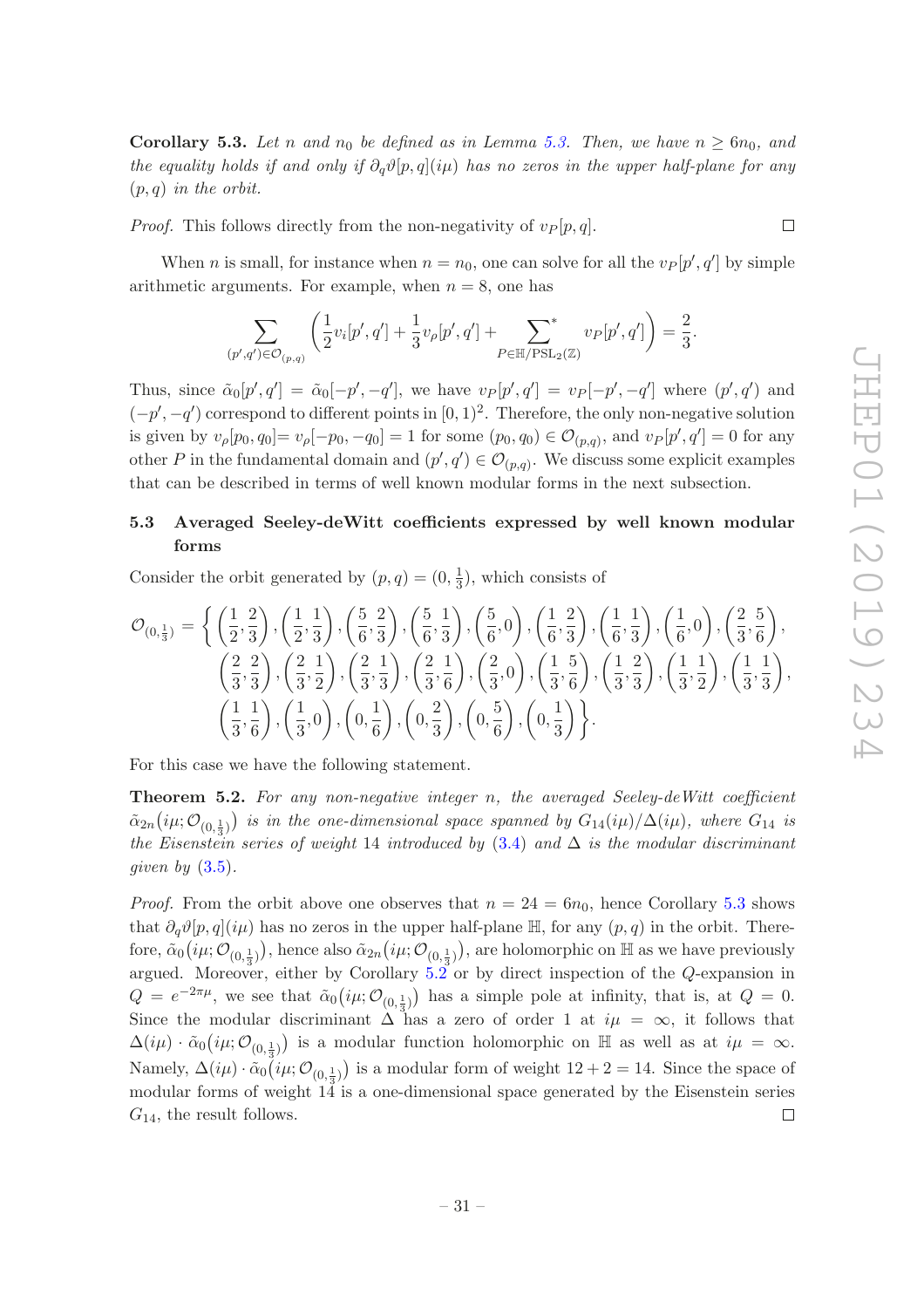In this example, we can also compute the Q-expansions explicitly for the first few averaged coefficients, and we see that we indeed have

$$
\tilde{\alpha}_{0}(i\mu; \mathcal{O}_{(0,\frac{1}{3})}) = \frac{-\frac{4}{3}Q^{-1} + 262512Q + \frac{171950080}{3}Q^{2} + 3457199880Q^{3} + \cdots}{\pi^{3}\Lambda^{2}}
$$
\n
$$
= -\frac{6081075}{\pi^{17}\Lambda^{2}} \cdot \frac{G_{14}(i\mu)}{\Delta(i\mu)},
$$
\n
$$
\tilde{\alpha}_{2}(i\mu; \mathcal{O}_{(0,\frac{1}{3})}) = \frac{\frac{4}{3}Q^{-1} - 262512Q - \frac{171950080}{3}Q^{2} - 3457199880Q^{3} + \cdots}{\pi\Lambda}
$$
\n
$$
= \frac{6081075}{\pi^{15}\Lambda} \cdot \frac{G_{14}(i\mu)}{\Delta(i\mu)},
$$
\n
$$
\tilde{\alpha}_{4}(i\mu; \mathcal{O}_{(0,\frac{1}{3})}) = \frac{-\frac{4}{15}Q^{-1} + \frac{87504}{5}Q + \frac{34390016}{9}Q^{2} + 230479992Q^{3} + \cdots}{\pi^{-1}\Lambda^{0}}
$$
\n
$$
= -\frac{405405}{\pi^{13}} \cdot \frac{G_{14}(i\mu)}{\Delta(i\mu)}.
$$

We consider then the case of the orbit generated by  $(p, q) = (\frac{1}{6}, \frac{5}{6})$  $\frac{5}{6}$ ) consisting of the 8 points

$$
\mathcal{O}_{(\frac{1}{6},\frac{5}{6})} = \left\{ \left( \frac{1}{2},\frac{1}{6} \right), \left( \frac{5}{6},\frac{1}{2} \right), \left( \frac{5}{6},\frac{5}{6} \right), \left( \frac{5}{6},\frac{1}{6} \right), \left( \frac{1}{2},\frac{5}{6} \right), \left( \frac{1}{6},\frac{5}{6} \right), \left( \frac{1}{6},\frac{1}{2} \right), \left( \frac{1}{6},\frac{1}{6} \right) \right\}.
$$

In this case, the statement is as follows, where  $G_6$  denotes the Eisenstein series of weight 6.

**Theorem 5.3.** For any non-negative integer n,  $\tilde{\alpha}_{2n}(i\mu;\mathcal{O}_{(\frac{1}{6},\frac{5}{6})})$  is in the one-dimensional space spanned by  $\Delta(i\mu)G_6(i\mu)/G_4(i\mu)^4$ .

*Proof.* Since  $\mathcal{O}_{(\frac{1}{6},\frac{5}{6})}$  has 8 points, we know from our analysis following Corollary 5.3 that  $v_p[p_0, q_0] = v_p[-p_0, -q_0] = 1$  for some  $(p_0, q_0) \in \mathcal{O}_{(\frac{1}{6}, \frac{5}{6})}$ , and  $v_p[p, q] = 0$  for any other P in the fundamental domain, with  $(p, q) \in \mathcal{O}_{(\frac{1}{6}, \frac{5}{6})}$ . One observes from the explicit orbit that  $(\pm p, \pm q)$  cannot be identified with any of  $(p + \frac{1}{2})$  $(\frac{1}{2}, q), (p + \frac{1}{2})$  $\frac{1}{2}, q + \frac{1}{2}$  $(\frac{1}{2})$ , or  $(p, q + \frac{1}{2})$  $(\frac{1}{2})$  in  $[0,1)^2$ , so it follows that the simple zero of  $\partial_q\vartheta[\pm p_0,\pm q_0](i\mu)$  at  $i\mu = \rho$  is not cancelled by possible zeros of  $\partial_q \vartheta[\pm p + \frac{1}{2}]$  $\frac{1}{2}, \pm q_0$ ,  $\partial_q \vartheta [\pm p + \frac{1}{2}]$  $\frac{1}{2}, q + \frac{1}{2}$  $\frac{1}{2}$ , or  $\partial_q \vartheta[\pm p, \pm q + \frac{1}{2}]$  $\frac{1}{2}$  in the numerator of  $\tilde{a}[\pm p_0, \pm q_0]_0(i\mu)$ . As a result, a factor of  $(\partial_q \vartheta[\pm p_0, \pm q_0])^4$  in the denominator of  $\tilde{\alpha}_0[\pm p_0, \pm q_0](i\mu)$  implies that the  $\tilde{\alpha}_0[\pm p_0, \pm q_0](i\mu)$  have simple poles of order 4 at  $\rho$ , and this is their only singularity, including  $i\mu = \infty$ . Moreover, arguing as in Theorem 5.2, this implies that  $\tilde{\alpha}_{2n}(i\mu;\mathcal{O}_{(\frac{1}{6},\frac{5}{6})})$  is meromorphic on  $\mathbb{H}\cup\{\infty\}$  with only a pole of order 4 at  $i\mu = \rho$ . Recall that the Eisenstein series  $G_4(i\mu)$  is a modular form of weight 4 with a simple zero at  $i\mu = \rho$ , hence the function

$$
\tilde{\alpha}_{2n}(i\mu;\mathcal{O}_{(\frac{1}{6},\frac{5}{6})})\cdot G_4(i\mu)^4
$$

is modular of weight  $2 + 4 \times 4 = 18$ , and holomorphic on  $\mathbb{H} \cup {\infty}$ , hence it is in the space of modular forms of weight 18. In addition, we can see from the explicit Q-expansion of  $\tilde{\alpha}_0(i\mu;\mathcal{O}_{(\frac{1}{6},\frac{5}{6})})$  that the function  $\tilde{\alpha}_{2n}(i\mu;\mathcal{O}_{(\frac{1}{6},\frac{5}{6})})$  has a simple zero at  $Q=0$ , hence the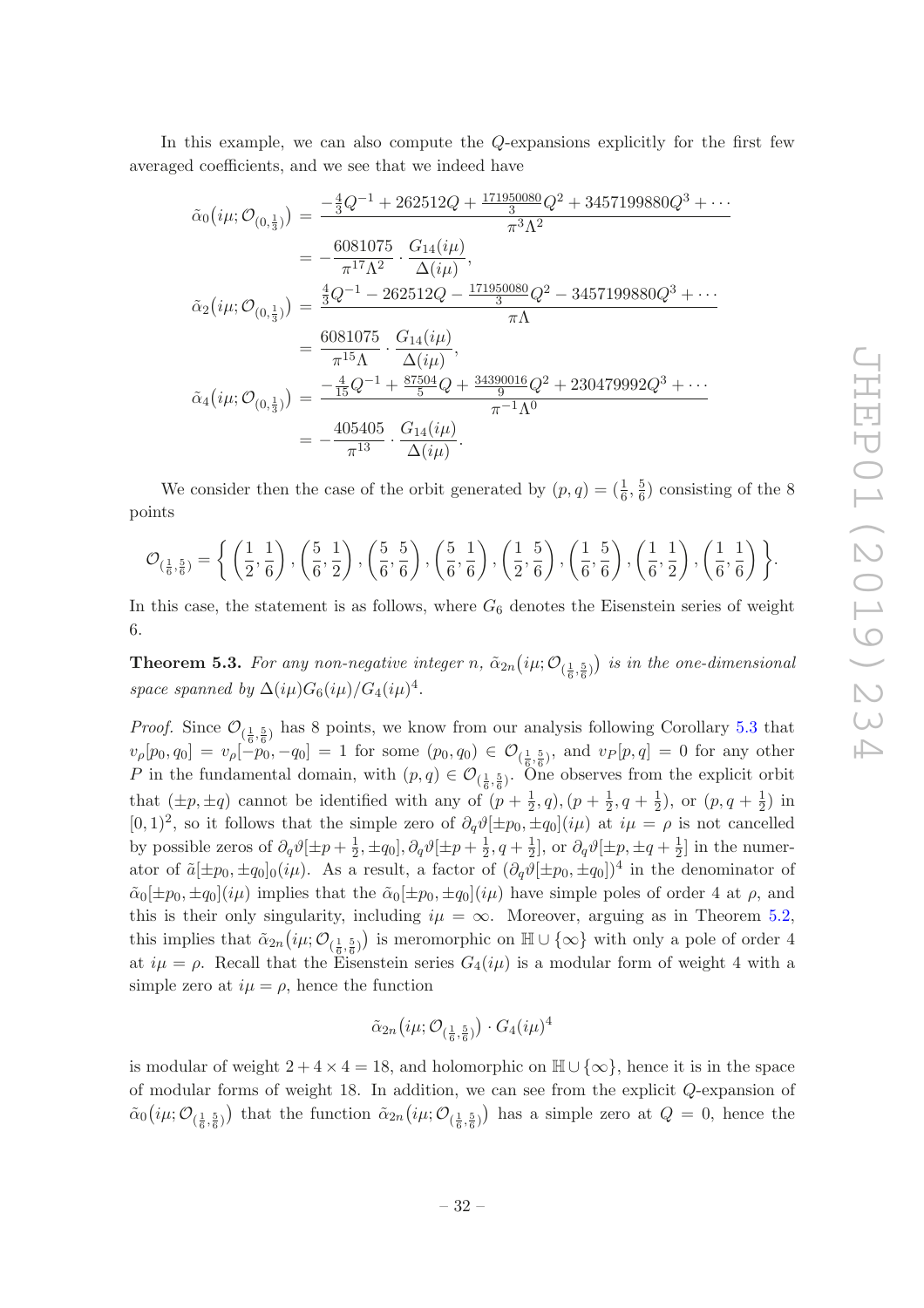function  $\tilde{\alpha}_{2n}(i\mu;\mathcal{O}_{(\frac{1}{6},\frac{5}{6})})\cdot G_4(i\mu)$  has a zero of order  $1+4\times 0=1$  at  $Q=0$ . Namely,  $\tilde{\alpha}_{2n}(i\mu;\mathcal{O}_{(\frac{1}{6},\frac{5}{6})})\cdot G_4(i\mu)$  is a cusp form of weight 18. Since the space of cusp forms of weight 18 is generated by  $\Delta \cdot G_6$ , we see that  $\tilde{\alpha}_{2n}(i\mu;\mathcal{O}_{(p,q)})$  is contained in the one-dimensional space generated by

$$
\frac{\Delta(i\mu)G_6(i\mu)}{G_4(i\mu)^4}.
$$

 $\Box$ 

In this case also we can compute the explicit Q-expansion as we find that indeed for the first three averaged Seeley-deWitt coefficients we have

$$
\tilde{\alpha}_{0}(i\mu;\mathcal{O}_{(\frac{1}{6},\frac{5}{6})}) = \frac{-294912Q + 438829056Q^{2} - 315542863872Q^{3} + \cdots}{\pi^{3}\Lambda^{2}}
$$
\n
$$
= -\frac{114688\pi^{7}}{3375\Lambda^{2}} \cdot \frac{\Delta(i\mu)G_{6}(i\mu)}{G_{4}(i\mu)^{4}},
$$
\n
$$
\tilde{\alpha}_{2}(i\mu;\mathcal{O}_{(\frac{1}{6},\frac{5}{6})}) = \frac{294912Q - 438829056Q^{2} + 315542863872Q^{3} + \cdots}{\pi\Lambda}
$$
\n
$$
= \frac{114688\pi^{9}}{3375\Lambda} \cdot \frac{\Delta(i\mu)G_{6}(i\mu)}{G_{4}(i\mu)^{4}},
$$
\n
$$
\tilde{\alpha}_{4}(i\mu;\mathcal{O}_{(\frac{1}{6},\frac{5}{6})}) = \frac{-270336Q + 402259968Q^{2} - 289247625216Q^{3} + \cdots}{5\pi^{-1}\Lambda^{0}}
$$
\n
$$
= -\frac{315392\pi^{11}}{50625} \cdot \frac{\Delta(i\mu)G_{6}(i\mu)}{G_{4}(i\mu)^{4}}.
$$

# 6 Conclusions

Unlike the round metric of the Robertson-Walker spacetimes, the Bianchi IX metrics are only left-invariant under the action of  $SU(2)$  but not right-invariant. This  $SU(2)$  symmetry is encoded in the invariant 1-forms of  $(2.1)$ . We have shown that this  $SU(2)$  symmetry of the Bianchi IX gravity models provides the ground for the existence of arithmetic structures in the resulting spectral model of gravity, which can be identified explicitly with mathematical methods. More precisely, we have taken the rationality phenomenon presented in Proposition 2.1, which is due to the symmetries, as a first strong indication of the presence of deeper arithmetic structures hidden in the Seeley-deWitt coefficients of the small time heat kernel expansions for these geometries. We have then identified explicitly this arithmetic structure by showing that all the Seeley-deWitt coefficients associated with the Dirac-Laplacian of Bianchi IX gravitational instantons are vector valued modular forms. By studying their zeros and poles we have illustrated how they are related to well known modular forms.

We should stress that in general it is formidable to have explicit formulas for the Seeley-deWitt coefficients beyond the first few terms [1, 3, 22, 40, 42], as it is quite difficult to keep pace with the rapid growth in complexity of the terms. However, by exploiting the fact that the solutions of the Bianchi IX instantons are given by theta functions, as written in section 2.2 from  $[4]$ , we have used the action of the modular group and thereby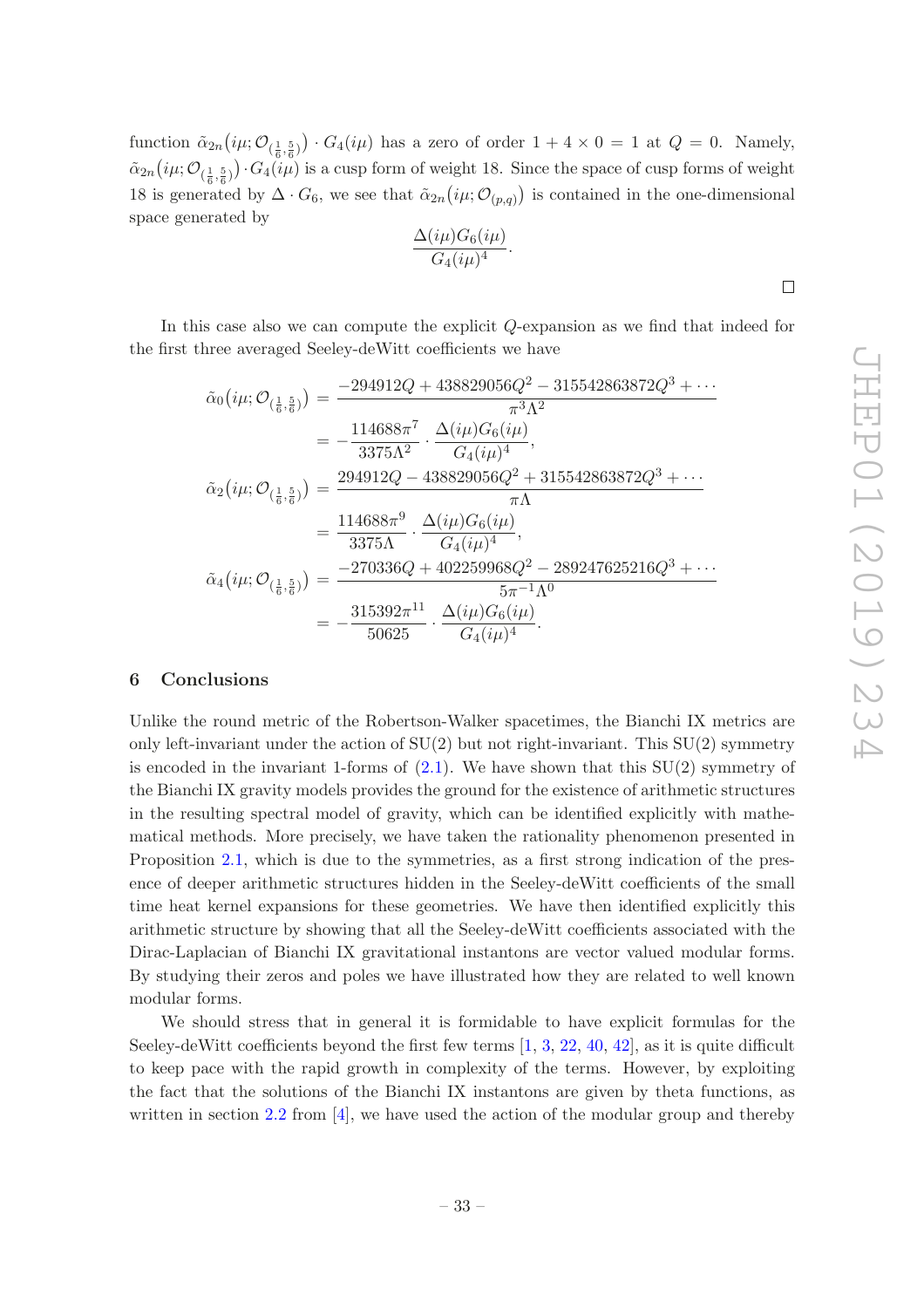the theory of modular forms to obtain conceptual results about the structure of the full heat kernel expansion for the Dirac-Laplacian of the instantons. A crucial step in our work was to perform lengthy calculations with the explicit formulas for the first few terms in the expansion, which are computable, to identify the existing modular properties. We then sought to identify a conceptual reason for the observed modularity, and we proved that it holds because of the isospectrality of the Dirac operators of the metrics related by the action of the modular group on the parameters defining the family of instantons. With this method we proved modularity of all the Seeley-deWitt coefficients in the expansion. Different areas of mathematics and physics are familiar with this type of extraordinary performance of modular forms in identification of the structure of complicated expressions [45], as modular forms typically live in low dimensional vector spaces, and there are explicit algorithms for relating them to well understood modular forms [38].

Part of the motivation for the results described in this paper about the heat kernel of the Dirac-Laplacian on the Bianchi IX gravitational instantons comes from the construction of models of Euclidean gravity based on the spectral action functional [10]. This approach extends to noncommutative spaces and was used to construct models of gravity coupled to matter, as well as for applications to cosmological models, see [12, 32] for an overview. The spectral action functional is defined as a regularized trace of the Dirac operator, where the regularization is given by a smooth approximation  $f$  to a cutoff function on the real line,

$$
\operatorname{Trace}(f(D/\Lambda)),
$$

and  $\Lambda$  is an energy scale. It is shown in [10] that the spectral action has an asymptotic expansion for large  $\Lambda$  of the form

$$
\text{Trace}(f(D/\Lambda)) \sim \sum_{\beta \in \Pi} f_{\beta} \Lambda^{\beta} \int |D|^{-\beta} + f(0)\zeta_D(0) + \cdots, \tag{6.1}
$$

where the terms in the expansion are associated to poles  $\beta$  of the zeta function  $\zeta_D(s)$  of the Dirac operator, and a more general family of associated zeta functions, and the coefficients in each term depend on the momenta of the test function  $f$  and on the residues of the zeta function. Mellin transform, in turn, relates these residues to the Seeley-deWitt coefficients of the heat kernel of the Dirac-Laplacian.

The spectral action can be regarded as the action functional of a modified gravity model, since the leading terms of its asymptotic expansion recover the usual Einstein-Hilbert action for gravity with cosmological constant, as well as additional higher derivative terms such as conformal gravity (Weyl curvature) and Gauss-Bonnet gravity. More precisely, when written non-perturbatively as  $Trace(f(D/\Lambda))$  the spectral action is viewed as a functional on a configuration space of Dirac operators D, and a corresponding functional integral should be taken over this space of possible Dirac geometries. When seen perturbatively through the asymptotic expansion obtained from the heat kernel, one sees the individual coefficients as higher derivative correction terms to the classical action functional of general relativity. The results obtained in this paper on the Seeley-deWitt coefficients of the Bianchi IX gravitational instantons being vector-valued modular forms translate into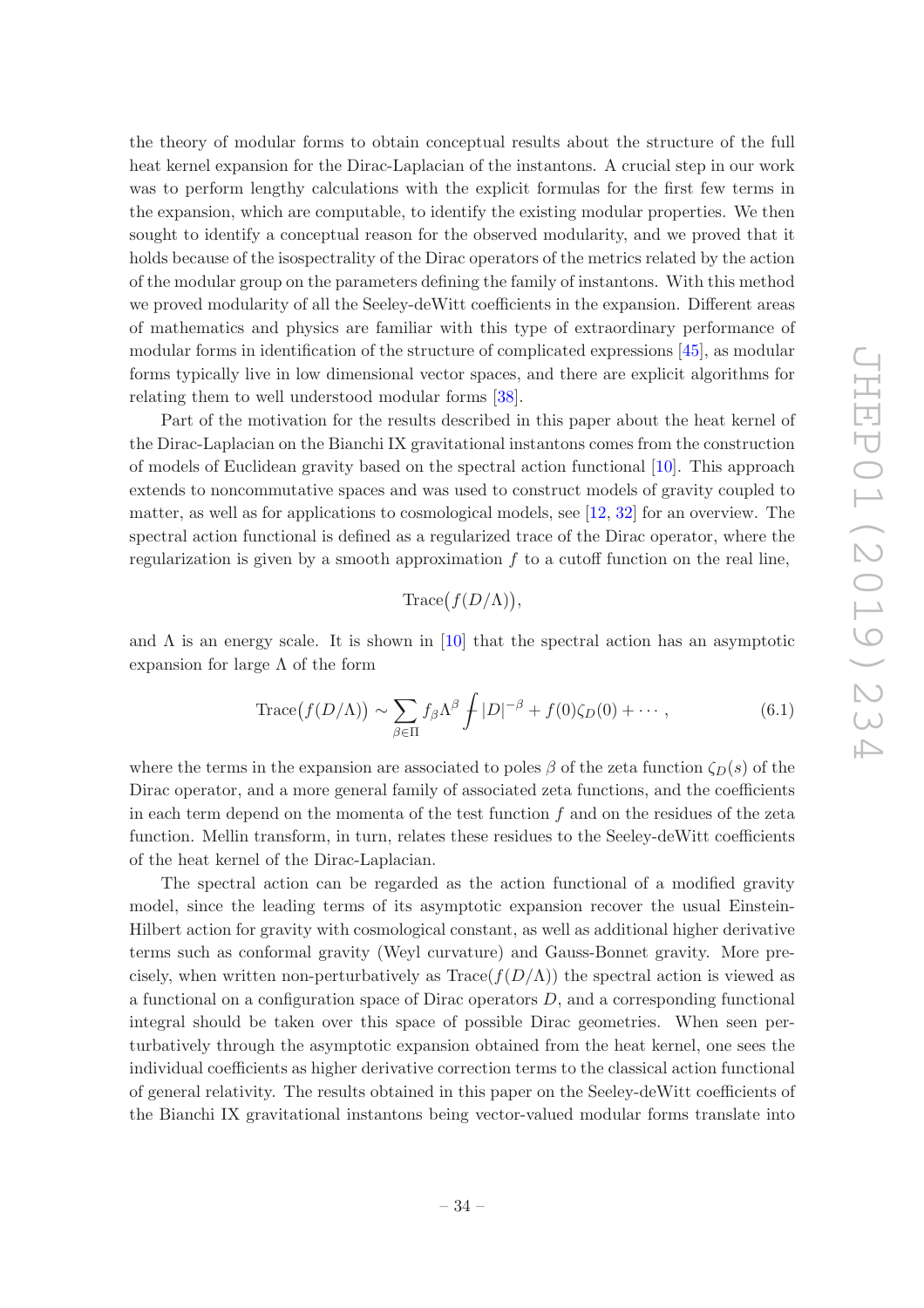an analogous statement for the terms in the asymptotic expansion of the spectral action functional on these geometries. The presence of arithmetic structures in spectral models of gravity is observed in [17, 21] from a different point of view, where the coefficients of the heat kernel expansion (hence those of the spectral action functional) are expressed in terms of periods of mixed Tate motives. This type of result is in a sense analogous to the well known occurrence of motives and periods in the asymptotic expansions of perturbative quantum field theory, see [33] for an overview. The results of the present paper show that arithmetic structures are also present in the form of modular forms in the spectral action of the Bianchi IX gravitational instantons.

Finally, we mention that considering the approach to quantum gravity based on the Wick rotation and thereby the heat kernel expansion in the realm of elliptic operators (cf. [2]), our results have important implications in gravity and cosmology models, which will be discussed elsewhere (see section 1.1 for a brief outline). Also, the geometries considered in the present article are especially interesting for a theory of Euclidean quantum gravity and quantum cosmology because they provide the minisuperspace model approximation in Hartle-Hawking gravity, see [15].

# Acknowledgments

The first author was supported by a Summer Undergraduate Research Fellowship at Caltech. The second author acknowledges the support from the Marie Curie/SER Cymru II Cofund Research Fellowship 663830-SU-008, and thanks the Institut des Hautes Etudes ´ Scientifiques (I.H.E.S.) for an excellent environment and their hospitality in the Summer of 2015, where this work was partially carried out. The third author was partially supported by NSF grants DMS-1201512, PHY-1205440, DMS-1707882, by NSERC Discovery Grant RGPIN-2018-04937 and Accelerator Supplement Grant RGPAS-2018-522593, and by the Perimeter Institute for Theoretical Physics.

Open Access. This article is distributed under the terms of the Creative Commons Attribution License (CC-BY 4.0), which permits any use, distribution and reproduction in any medium, provided the original author(s) and source are credited.

## References

- [1] P. Amsterdamski, A.L. Berkin and D.J. O'Connor, b<sub>8</sub> 'Hamidew' coefficient for a scalar field, Class. Quant. Grav. 6 (1989) 1981 [INSPIRE].
- [2] I.G. Avramidi, Heat kernel and quantum gravity, Lect. Notes Phys. Monogr. 64 (2000) 1 [INSPIRE].
- [3] I.G. Avramidi, *Heat kernel method and its applications*, Springer, Cham, Switzerland (2015).
- [4] M.V. Babich and D.A. Korotkin, Selfdual SU(2) invariant Einstein metrics and modular dependence of theta functions, Lett. Math. Phys.  $46$  (1998) 323 [gr-qc/9810025] [INSPIRE].
- [5] P. Bantay and T. Gannon, Vector-valued modular functions for the modular group and the hypergeometric equation, Commun. Number Theor. Phys. 1 (2007) 651.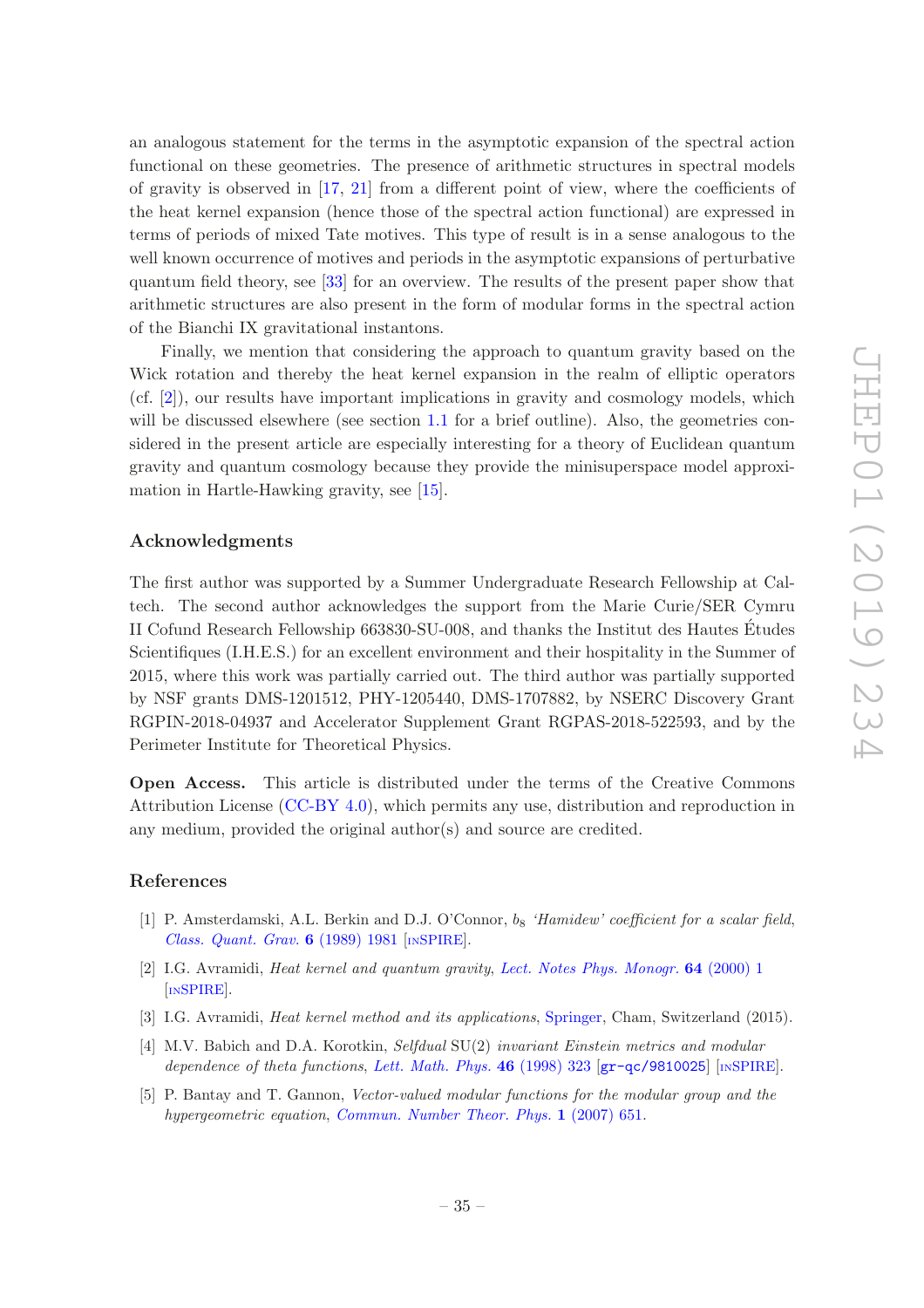- [6] A.O. Barvinsky and A. Yu. Kamenshchik, Tunneling geometries. 1. Analyticity, unitarity and instantons in quantum cosmology, Phys. Rev.  $\overline{D}$  50 (1994) 5093 [gr-qc/9311022] [INSPIRE].
- [7] L. Boutet de Monvel, Boundary problems for pseudo-differential operators, Acta Math. 126 (1971) 11.
- [8] A.H. Chamseddine and A. Connes, Spectral action for Robertson-Walker metrics, JHEP 10 (2012) 101 [arXiv:1105.4637] [INSPIRE].
- [9] A.H. Chamseddine and A. Connes, Noncommutative geometric spaces with boundary: spectral action, J. Geom. Phys. 61 (2011) 317 [arXiv:1008.3980] [INSPIRE].
- [10] A.H. Chamseddine and A. Connes, The spectral action principle, Commun. Math. Phys. 186 (1997) 731 [hep-th/9606001] [INSPIRE].
- [11] J.M. Charap and M.J. Duff, Gravitational effects on Yang-Mills topology, Phys. Lett. **B 69** (1977) 445 [INSPIRE].
- [12] A. Connes and M. Marcolli, Noncommutative geometry, quantum fields and motives, Amer. Math. Soc. Coll. Publ. 55, American Mathematical Society, U.S.A. (2007).
- [13] T. Eguchi and A.J. Hanson, Selfdual solutions to Euclidean gravity, Annals Phys. **120** (1979) 82 [INSPIRE].
- [14] M. Eichler and D. Zagier, *The theory of Jacobi forms, Prog. Math.* 55, Birkhäuser, Boston, MA, U.S.A. (1985).
- [15] L.-Z. Fang and R. Ruffini eds., Quantum cosmology, World Scientific, Singapore (1987).
- [16] W. Fan, F. Fathizadeh and M. Marcolli, Spectral action for Bianchi type-IX cosmological models, JHEP 10 (2015) 085 [arXiv:1506.06779] [INSPIRE].
- [17] W. Fan, F. Fathizadeh and M. Marcolli, Motives and periods in Bianchi IX gravity models, Lett. Math. Phys. 108 (2018) 2729 [arXiv:1709.08082] [INSPIRE].
- [18] S. Farinelli and G. Schwarz, On the spectrum of the Dirac operator under boundary conditions, J. Geom. Phys. 28 (1998) 67.
- [19] F. Fathizadeh, A. Ghorbanpour and M. Khalkhali, Rationality of spectral action for Robertson-Walker metrics, JHEP 12 (2014) 064 [arXiv:1407.5972] [INSPIRE].
- [20] F. Fathizadeh, Y. Kafkoulis and M. Marcolli, Bell polynomials and Brownian bridge in spectral gravity models on multifractal Robertson-Walker cosmologies, arXiv:1811.02972 [INSPIRE].
- [21] F. Fathizadeh and M. Marcolli, Periods and motives in the spectral action of Robertson-Walker spacetimes, Commun. Math. Phys. 356 (2017) 641 [arXiv:1611.01815] [INSPIRE].
- [22] P. Gilkey, Invariance theory, the heat equation, and the Atiyah-Singer index theorem, Math. Lect. Ser. 11, Publish or Perish Inc., Wilmington, DE, U.S.A. (1984).
- [23] J.J. Halliwell, Derivation of the Wheeler-DeWitt equation from a path integral for minisuperspace models, Phys. Rev.  $\bf{D}$  38 (1988) 2468 [INSPIRE].
- [24] J.J. Halliwell and J. Louko, Steepest descent contours in the path integral approach to quantum cosmology. 1. The de Sitter minisuperspace model, Phys. Rev.  $\bf{D}$  39 (1989) 2206 [INSPIRE].